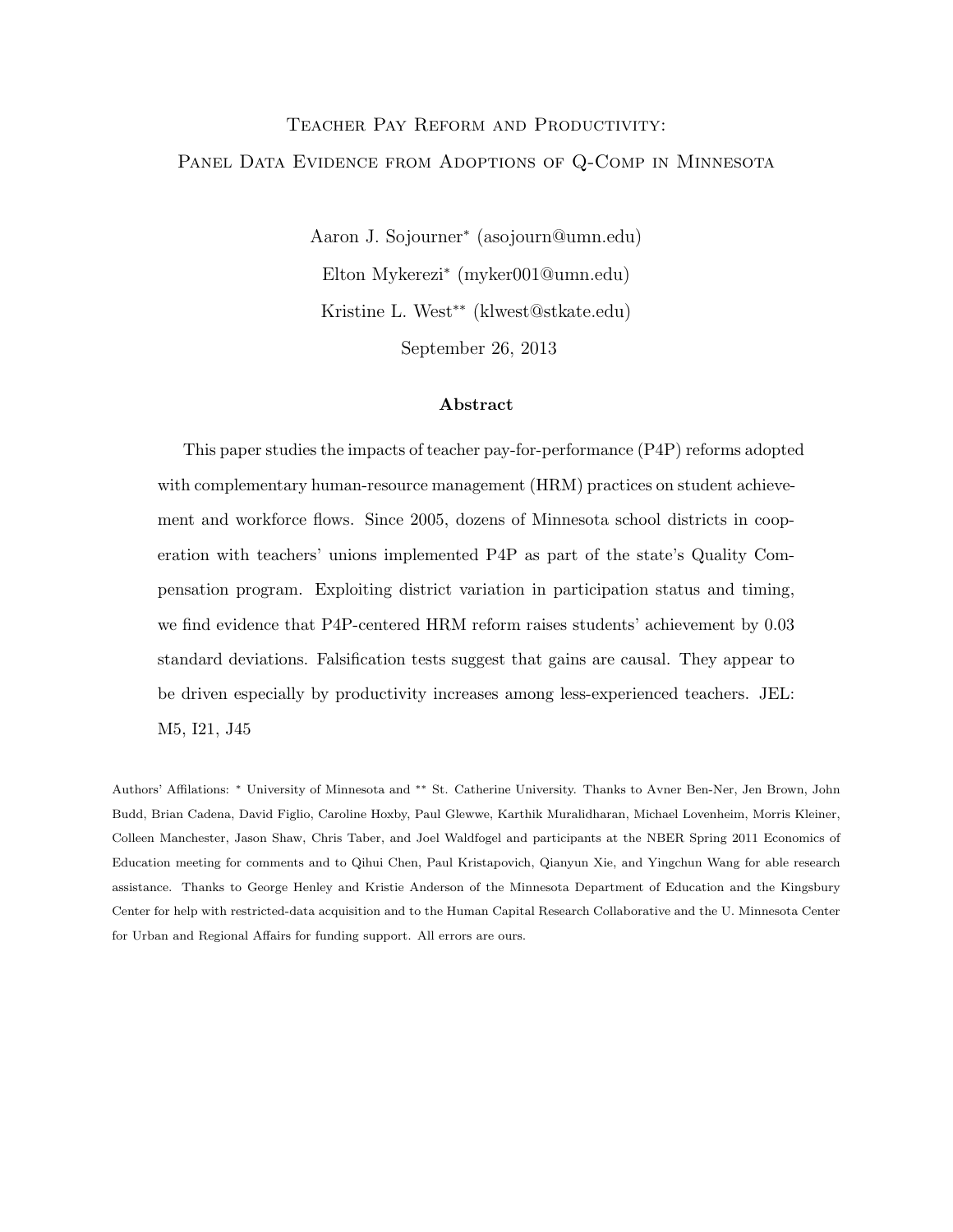#### 1 Introduction

The potential to improve U.S. education through human-resource management (HRM) reforms centered on pay-for-performance (P4P) remains an open, active question for economists and policymakers. After decades of paying teachers almost solely on their education and experience, hundreds of U.S. school districts have begun measuring teacher performance in various ways and incorporating these measures into pay determination. State governments including Colorado, Florida, Minnesota, South Carolina, and Texas now encourage or require local school districts to shift their teacher management systems to include performance evaluation and pay. The federal government also encourages districts to shift towards performance-based HRM systems through its \$1.6 billion Teacher Incentive Fund and \$4.4 billion Race to the Top program. These reform efforts are driven by theories that P4P-centered HRM reform will raise teacher productivity and student learning.

Despite strong evidence of P4P effects in production environments where output is relatively easy to measure (Lazear 2000; Bandiera et al. 2007), evidence of P4P and broader HRM reforms' impact in more complex environments is limited. According to Bloom and Van Reenen (2011), in organizations in general, "There is certainly a robust positive cross sectional association between bundles of 'modern' HRM practices and productivity, but with some exceptions (e.g. Ichniowski et al., 1997) these are not robust in the time series dimension." In education, evidence on the effects of P4P in U.S. schools is mixed (Podgursky and Springer 2007; Prentice et al. 2007; Neal 2011). P4P field experiments generated null or even negative effects (Springer et al. 2010; Fryer 2011).<sup>1</sup> Aside from P4P, evidence is emerging that another kind of HRM reform, performance measurement and feedback, can generate positive effects through improvement of incumbent teachers' practice (Taylor and Tyler 2012) and increasing low-performers' separation rates (Rockoff et al. 2012).

This paper reports new evidence on how teacher HRM reforms centering on P4P con-

<sup>1</sup>Strong evidence of positive P4P effects has emerged in other countries (Muralidharan and Sundararaman 2011; Lavy 2002, 2009; Glewwe et al. 2010).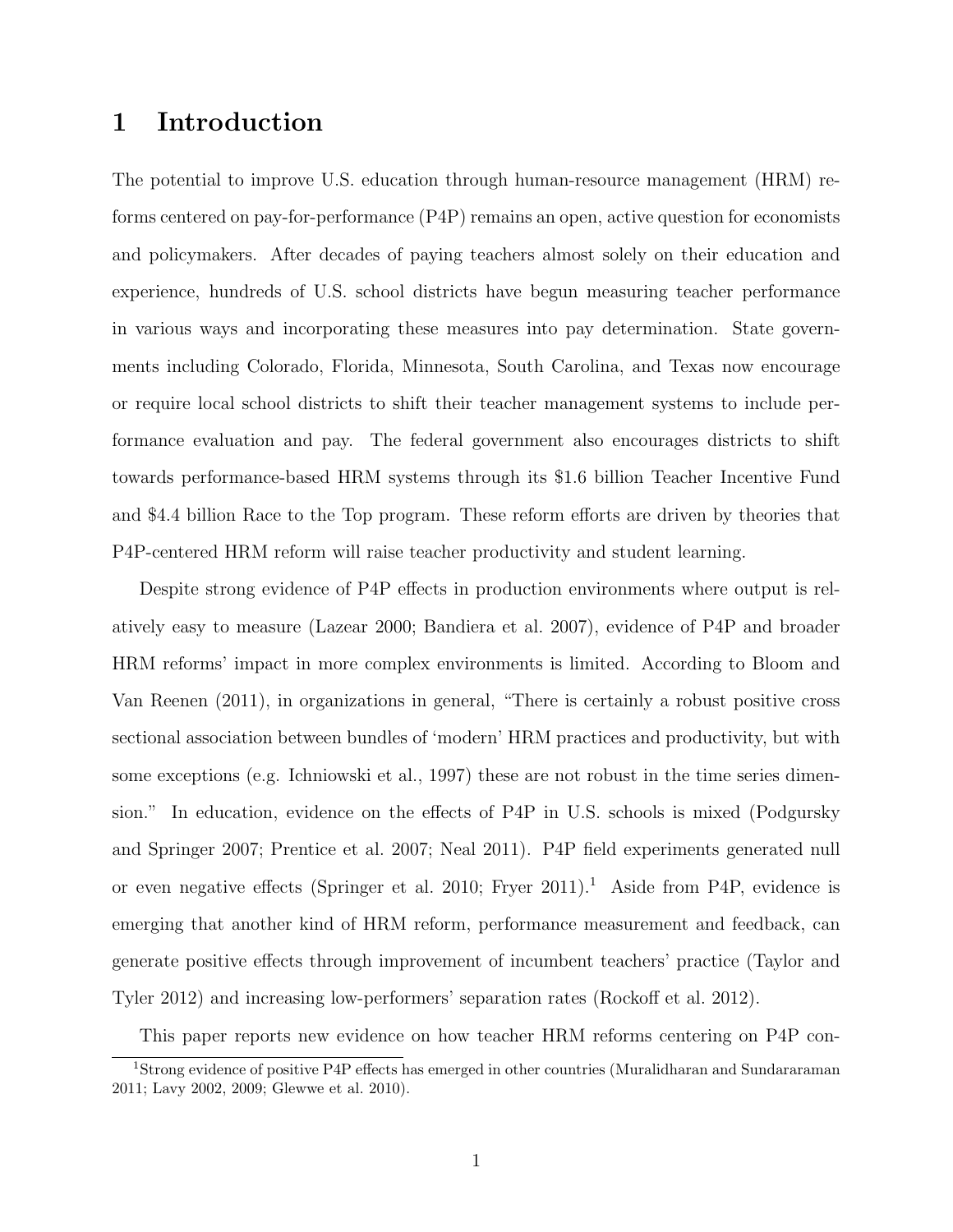tracts affect student achievement and workforce flows using panel data from Minnesota. A shock to local school districts' HRM practices was induced by the state's introduction of its Quality Compensation program (Q-Comp) in 2005. The state began offering local districts additional funding in return for districts' use P4P contracts along with complementary HRM practices. Different districts applied for and joined Q-Comp each year. Dozens of districts have since implemented reform and hundreds of thousands of student-years have been taught in participating districts. As one of the nation's largest and longest-standing programs encouraging P4P-centered HRM reform, Q-Comp attracts significant policy and political attention, yet little is known about the effects of the reforms it spurred. This is the first study to use the Q-Comp program to study effects of reform on student achievement.<sup>2</sup>

This study estimates the effects of P4P-centered HRM reform on achievement for students in grades 3 to 8 and the mechanisms by which the effects operate by integrating data from multiple sources. We use student-level panels from two different standardized achievement tests (one state-mandated and the other optional but widely used), the population of teachers linked to their district each year, Q-Comp program data coded from archives of official documents, the U.S. Schools and Staffing Survey, as well as data on district characteristics and finance from the Minnesota Department of Education (M.D.E.). This enables the study to make five main contributions.

First, this statewide field study based on one of the nation's largest teacher pay programs is uniquely informative about longer-run, general-equilibrium effects. Previous efforts in this direction have relied on cross-national variation (Hanushek and Woessmann 2011). Theory suggests that P4P will work by some mixture of (1) increasing incumbent employees' productivity and (2) attracting more able employees to the organization (Lazear 2000). In order to operate fully, both mechanisms require belief that the reform is here-to-stay. Incum-

<sup>2</sup>A legislative auditor's report (Nobels 2009) and state-commissioned external reports (Hezel Associates 2009; Wahlstrom et al. 2006) provide evidence about Q-Comp's implementation but little about resulting student achievement. Neither dealt with selection or covariates. Nadler and Wiswall (2011) study Q-Comp participation but not impacts. Schwartz (2012) provides qualitative description based on interviews with numerous stakeholders.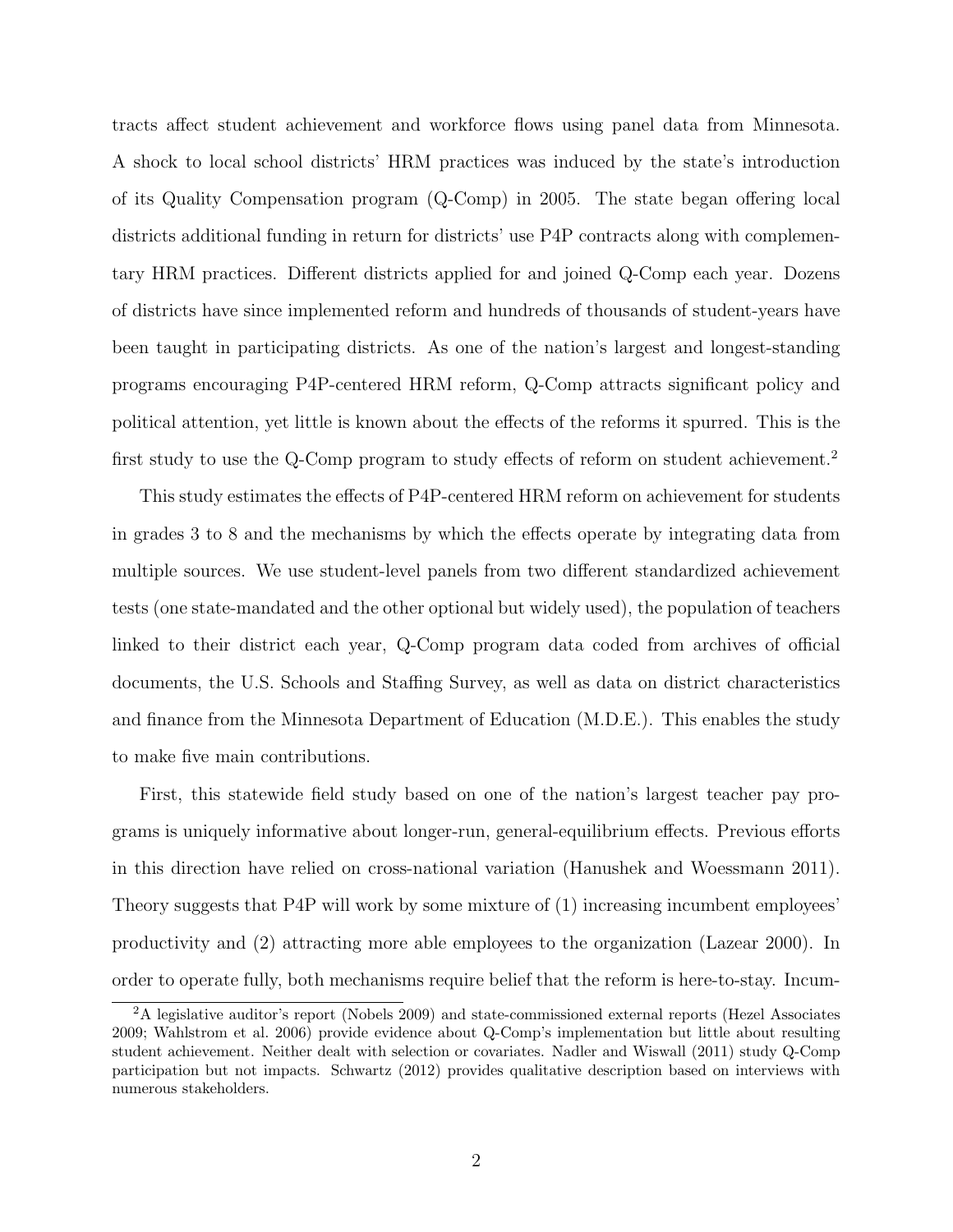bent teachers may require a few years of trial and error to increase their own productivity in response to P4P incentives. They will make these investments only if they believe the reform will endure. Regarding sorting, people will not alter their choice of employer based on a pay system they expect to disappear. Only a permanent policy change gives teachers, administrators, and families incentives and time to adjust to reform.

Second, despite the non-experimental context, the study has several properties that make identification credible. Student achievement is measured in individual panels covering the academic years starting 2003 to 2009 and different districts applied for and adopted Q-Comp in different years. A generalized difference-in-difference framework identifies the effect of reform on districts' productivity net of time effects and fixed differences between individual students. Further, we conduct a series of falsification tests to rule out various alternative explanations. One placebo test uses multiple years of pre-adoption data to estimate Q-Comp "effects" prior to adoption, which tests for the presence of differential trends in unobservables among adopting districts. A second placebo test estimates failed-application "effects" to assesses whether districts' desire to reform is sufficient to generate effects, absent actual reform. Q-Comp's teacher-pay reforms produced an average three percent of a standard deviation increase in reading achievement, with some evidence of a similar effect on math achievement in the full sample. Evidence from the appliers-only sample is weaker.

Third, we assess whether achievement effects reflect real skill gains or simply teachingto-the-test by assessing Q-Comp's impact using two distinct standardized tests. Gaming is a central concern in the P4P literature generally (Holmstrom and Milgrom 1991) and in the educational P4P literature particularly. According to Neal (2011), "clean evidence on the generalizability of assessment gains is rare, and the existing literature does not speak with one voice." The Minnesota Comprehensive Achievement test (MCA) is state-mandated and administered in all districts. Some districts also voluntarily contract with the Northwest Evaluation Association (NWEA) to use its Measures of Academic Progress achievement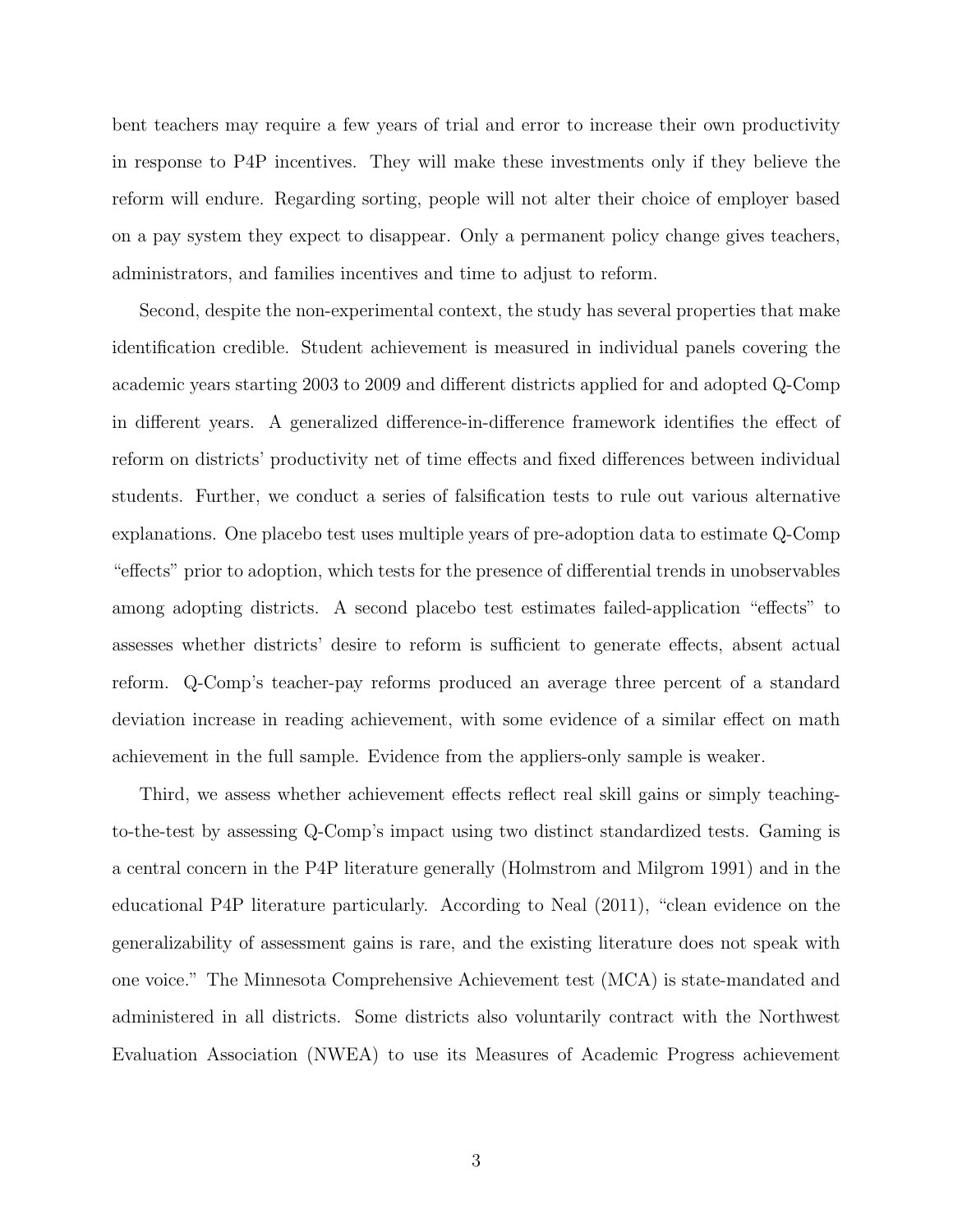test.<sup>3</sup> We use all existing data on Minnesota students in grades 3 to 8 from the MCA and NWEA in both reading and math. In each subject, we assess estimates' robustness across the tests. Further, we check whether students make larger gains on the higher-stakes test than on the other test. We do this in a unique way. Commonly, higher-stakes are attached to one test for all students and a second test is lower-stakes for everyone, meaning that stakes are confounded with test. In this study, many students also take two tests but, in contrast, which test is higher stakes with respect to school-wide performance bonuses differ by district and sometimes even by school-grade within district. Test and stakes are not confounded.

Fourth, we use data on the universe of Minnesota teachers tied to their employing district each year to examine if changes to districts' teacher HRM policies affect teacher movements, and the extent to which this accounts for achievement gains. While we cannot link particular teachers to particular students, we develop measures of district-year teacher workforce flows through various channels (novice teachers entering, inter-district transfers in and out, retention, retirements out) and school-year teacher experience profiles (share with  $\leq 5, 6$ -15, and  $\geq$  16 years experience). We study how these relate to changes in student achievement. There is no evidence of significant effects of HRM reform on teacher workforce flows or experience profiles and observed changes in flows and profiles do not explain coincident changes in student achievement. Similarly, we test and reject the possibilities that changes in districts' student populations or total expenditures drive achievement gains. In contrast, we find evidence that the effect of reform interacts significantly with school-level measures of teacher experience; the effect is strongest among schools with more inexperienced teachers.

Finally, Q-Comp provides an opportunity to examine the effects of a "grantor-grantee" structure for program design that mirrors recent U.S. Department of Eduction efforts such as Race to the Top and the Teacher Incentive Fund. In these programs, the funder sets out guidelines and asks local entities to propose tailored plans within them. The grantor delegates some design decisions in order to harness local knowledge about what will work

<sup>&</sup>lt;sup>3</sup>Though the panels cover many of the same students in the same years, we cannot link a student across tests nor to a particular teacher.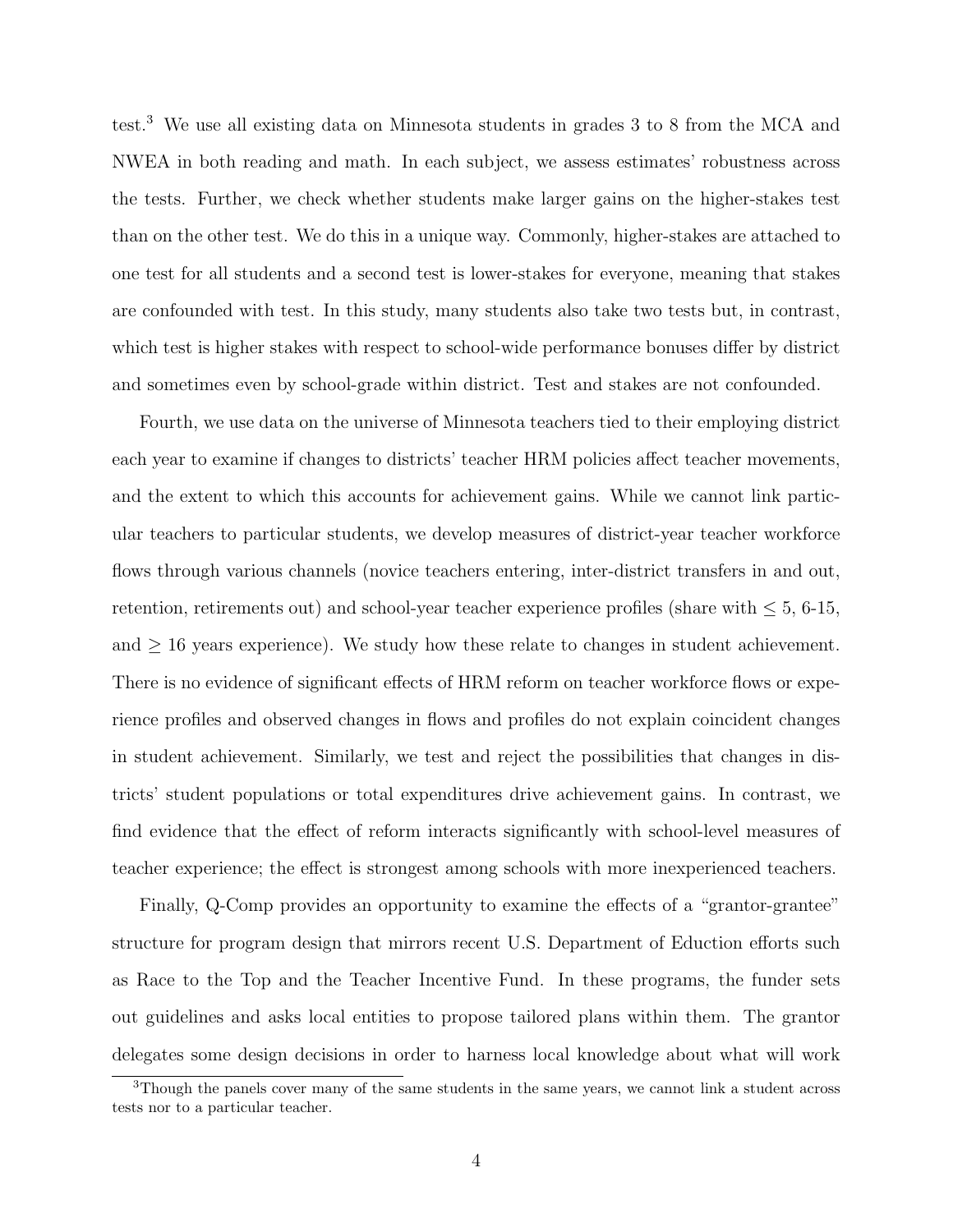and what is politically feasible. However, this comes with risk that local grantees do not deliver improvements. Q-Comp is an opportunity to examine if decentralized design with centralized approval generated gains or produced mostly rent-seeking behavior.

These features of the study enable contributions to the education, personnel, and labor economics literatures. Having long-term outcomes coupled with a real policy shift permits study of how impacts unfold over a multi-year horizon, which is unusual and valuable. Further, having P4P-centered HRM reform sweeping across a large fraction of an industry while observing output and worker flows for all firms in the industry gives an unprecedented view into the mechanisms of change. This paper reports some of the strongest evidence available that teacher HRM reform can increase teacher productivity and student learning in the U.S. Though the magnitudes of the achievement impacts are not large, a rough estimate suggests the social benefits of the gains exceed the costs of producing them.

#### 2 Background and Process

Description of Q-Comp program. Q-Comp was designed to encourage Minnesota school districts to adopt specific forms of P4P. It also aimed to ensure that districts had complementary HRM practices in place. Minnesota's leading newspaper described Q-Comp at launch this way, "[The enabling legislation] puts \$86 million into a teacher merit pay plan called 'Qcomp,' which allows teachers to get raises based on merit, additional duties and student achievement, not only for years on the job and college credits" (deFiebre et al. 2005). More recently, former Gov. Tim Pawlenty described it, "Q Comp is the nation's most comprehensive performance pay for teachers program" (Victory New Hampshire 2012). The Minnesota Department Education (M.D.E.) defines the range of district HRM practices — types of P4P contracts, classroom observation protocols, individual professional development plans, etc. — acceptable under Q-Comp and invites districts to propose a specific set of HRM practices within this range. If the proposal is approved and adopted, the district becomes eligible for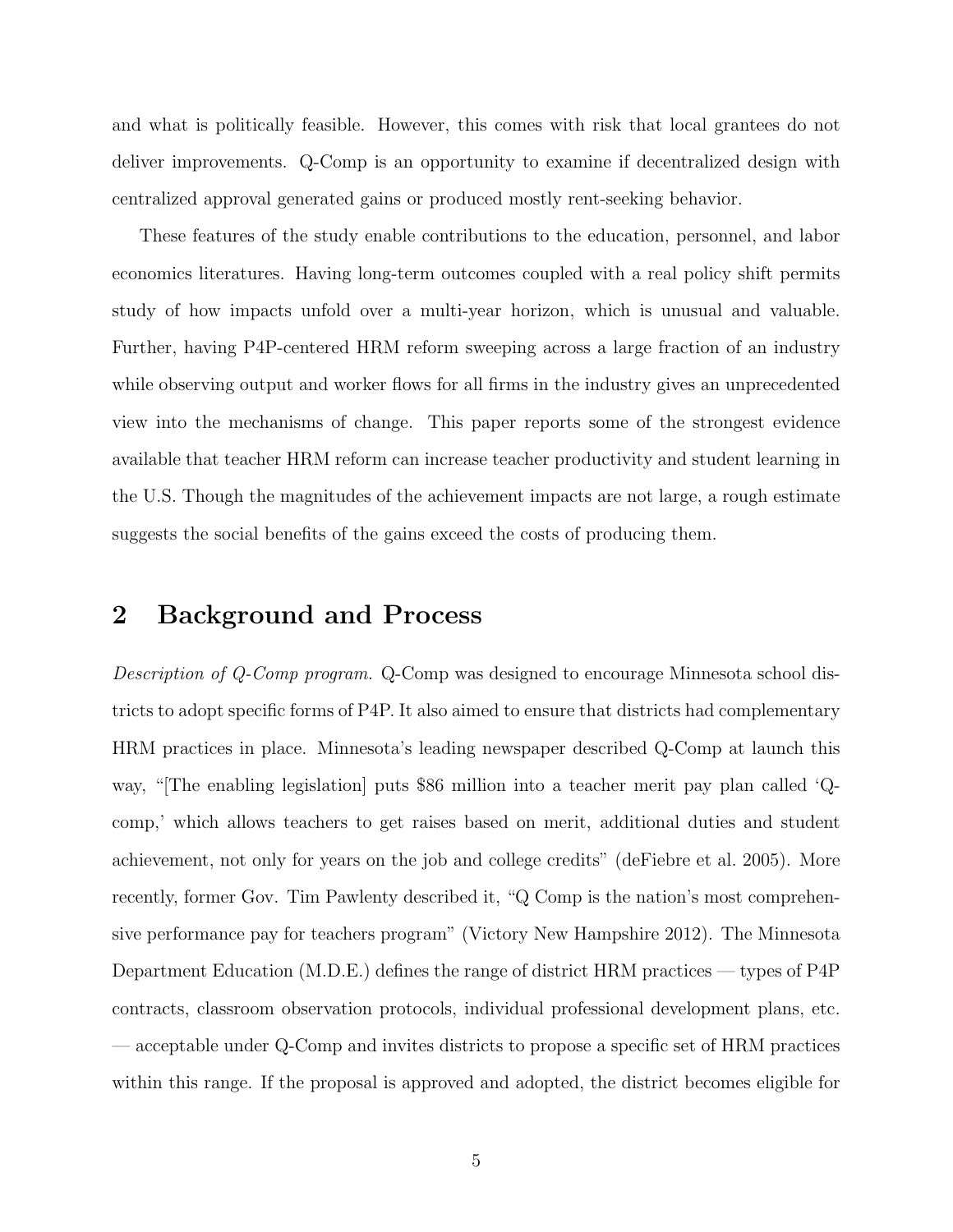up to \$260 in additional annual funding per pupil added to the district's general budget.

M.D.E. encouraged districts to design their P4P so that all teachers could conceivably collect the full bonus amount, rather than using optimal tournaments (Barlevy and Neal 2012), and to use multiple performance measures including a mix of objective and subjective measurements and individual- and team-based goals. In their applications, districts specify the P4P bonuses each teacher is eligible to earn for the following three types of criteria: (a) the formal classroom-observation process; (b) school-wide or district-wide goals for student achievement usually on standardized tests; and (c) quantifiable goals negotiated within the school (between administration and teachers) for student achievement defined at the teacher, team, or grade level but not usually based on standardized tests. Across Q-Comp districts, the average bonus available to teachers tied to each of these criteria was \$1,107, \$243, and \$850 per year, respectively.<sup>4</sup> Classroom observations had the most stakes tied to them. School-wide goals based on standardized achievement tests had the least.

P4P goals were set and measured in the context of a complementary management practice, which the M.D.E. refers to as "job embedded professional development" and which shares many features with high-performance work practices (Ichniowski et al. 1997; Cappelli and Neumark 2001). Specifically, with the support of their administration, teachers form Professional Learning Communities (PLCs). Here, they help select performance targets which form the basis for Q-Comp's individual or small-group, P4P bonuses and help each other achieve those targets. They meet regularly to analyze classroom practice, to learn new instructional strategies and tactics, to field-test them in the classroom and to report the results to each other (Hord and Hirsch 2008; Wei et al. 2009). For classroom observations, the state encouraged districts to use the Danielson evaluation framework (Danielson and McGreal 2000), the most widely used evaluation rubric nationally, and to conduct at least three observations per year using a trained evaluator and with pre- and post-observation conferences. Teachers are rated on measures of planning and preparation, classroom envi-

<sup>&</sup>lt;sup>4</sup>These averages are computed by weighting each district's bonuses by its number of students tested in MCA reading after reform.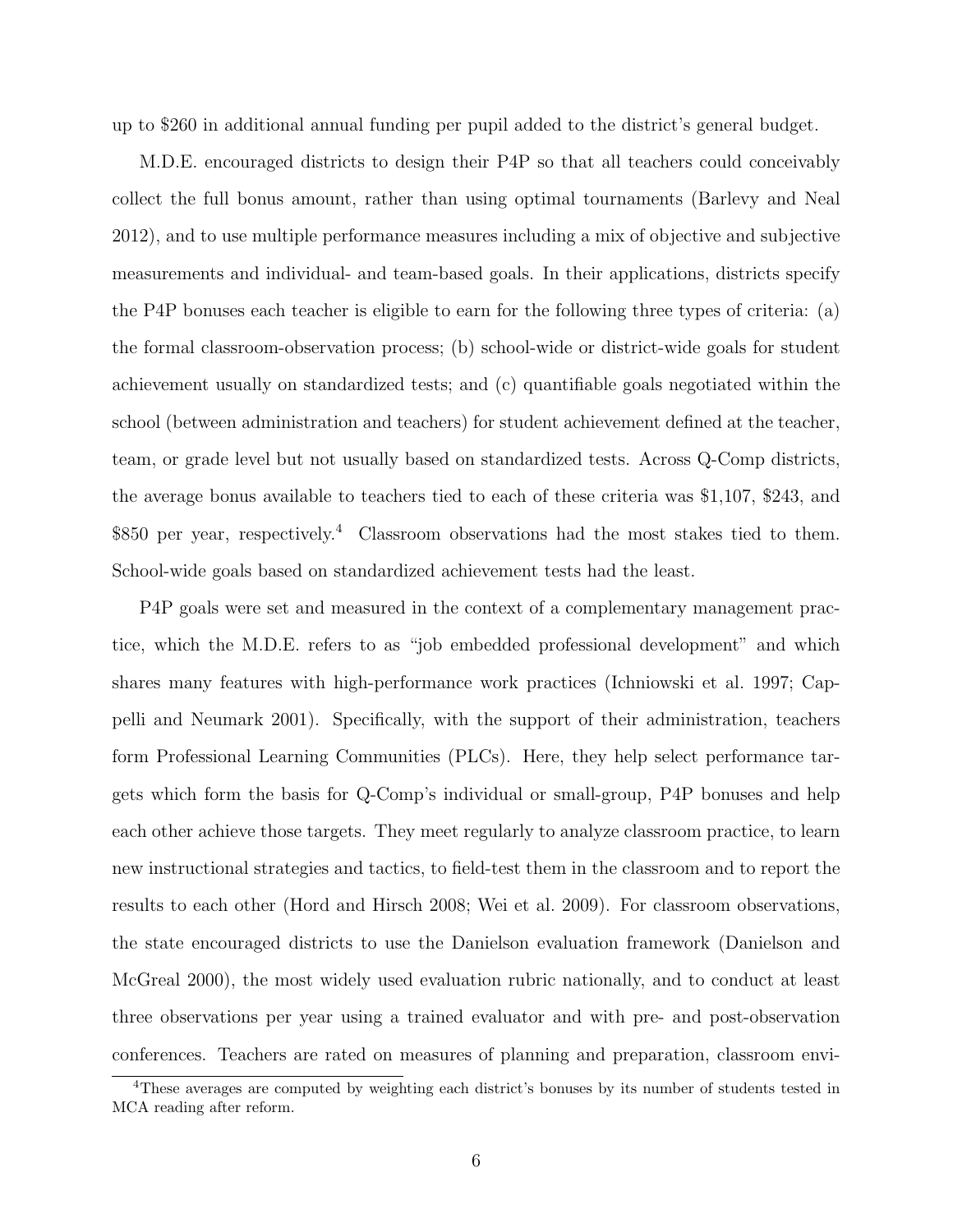ronment, professional responsibility, and instructional practice. Depending on the district, the evaluator is the principal or other administrator, a peer, or a hired consultant.

Our research design is premised on district's participation in Q-Comp triggering change in HRM practice. To probe this premise, we look to survey data on Minnesota districts' pay practices. To see whether Q-Comp districts actually were more likely to use P4P, we conducted an independent phone survey of Minnesota school district human-resource professionals about district pay practices without making any mention of Q-Comp.<sup>5</sup> Q-Comp districts report starkly different ways of compensating teachers than other districts. Among Q-Comp participants, 86% report paying for student performance and 90% report paying for subjective evaluations. In contrast, none of the non-participating districts report paying on either of these dimensions. P4P in Q-Comp districts is a supplement to, rather than a replacement of, traditional compensation criteria. Basing pay on years of experience and educational credentials is reported by 95% of participating and 100% of nonparticipating districts. Though this evidence of cross-sectional difference is strong, our design requires pay-system changes.

Q-Comp adoption did change how districts compensate teachers according to Schools and Staffing Survey (SASS) data on whether districts use any pay incentives to "reward excellence in teaching." Q-Comp participation is significantly associated with switches from "No" before Q-Comp adoption to "Yes" after adoption. Fifty-five Minnesota districts were sampled in both the 2003-04 and 2007-08 SASS waves. Among districts not participating in Q-Comp during the second wave, 96% report no pay for excellence both before and after Q-Comp started. Among districts participating in Q-Comp in 2007-08, none reported paying for excellence before Q-Comp and 58% report paying for excellence in the post-adoption wave. Q-Comp adoption triggered a large rise in the likelihood of reporting pay-for-excellence.<sup>6</sup>

 $5$ This was part of a national survey of districts' policies (West 2012). The Minnesota sub-sample consists of 92 districts (38% response), 21 of which we know participate in Q-Comp from administrative sources.

<sup>6</sup>What about the 43% of Q-Comp districts that told SASS the district does not pay for excellence? West (2012) discusses how vagueness in SASS's pay-for-excellence question induces more measurement error than survey questions that ask whether pay is tied to more specific criteria, such as student performance.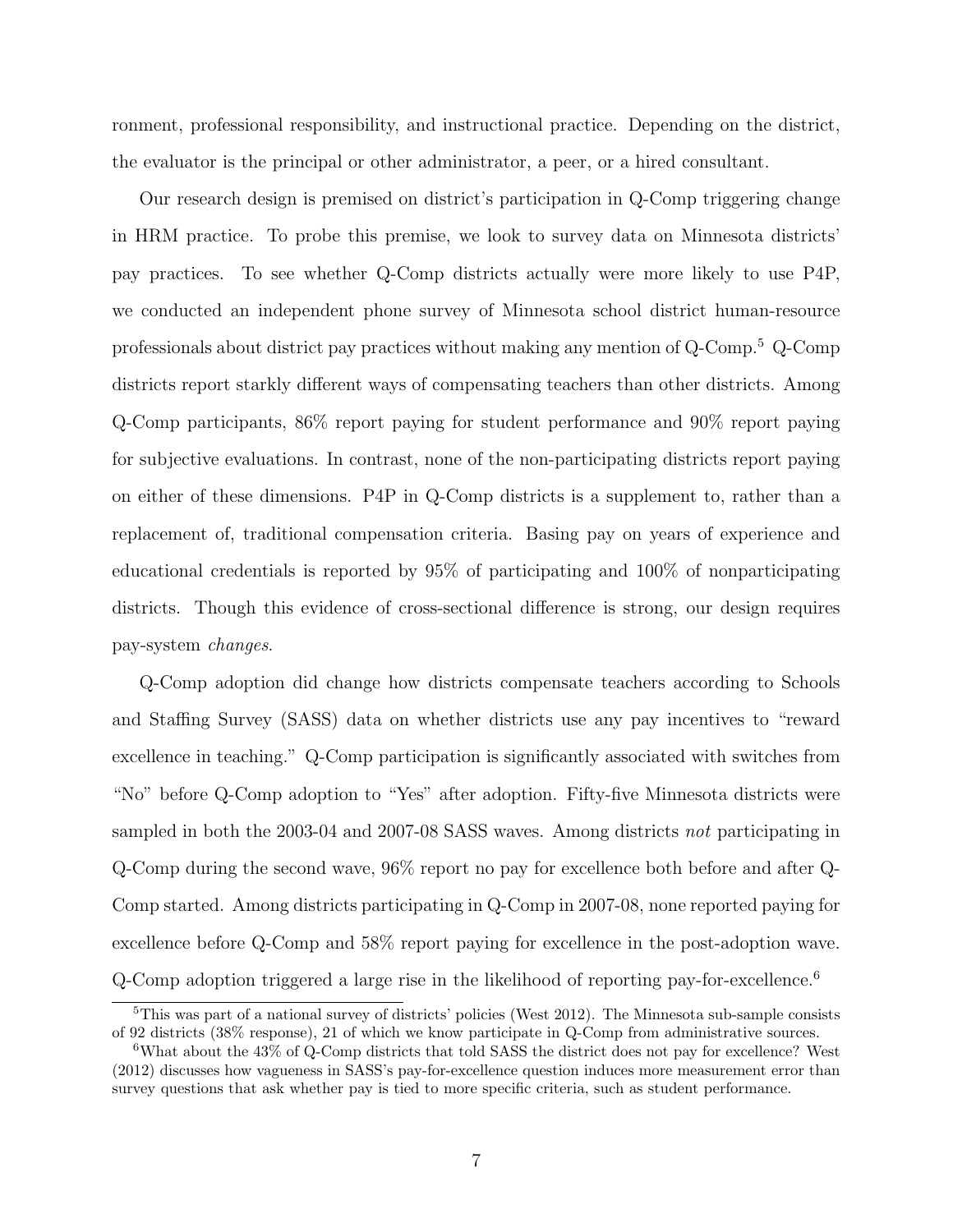While P4P was certainly new, it likely came with changes in other HRM practices. M.D.E. required districts have or put complementary HRM practices in place. The U.S. Department of Education's Race to the Top and Teacher Incentive Funds works similarly. Because we do not observe districts' professional development or classroom observation schedules prior to Q-Comp adoption, we cannot measure how much of a change in these complementary HRM practices Q-Comp represents. With respect to classroom-observation based evaluations, prior to Q-Comp, untenured teachers were commonly observed once or twice a year and tenured teachers were rarely observed. Pay was not tied to these. Some PLCs existed prior to Q-Comp but they were not as widespread and were not used to set P4P criteria.

Given this, the current paper aims to identify the effect of adopting a locally-designed P4P reform in the context of complementary HRM practices. As in any firm, P4P's impact on labor productivity will depend on employee screening, production, and monitoring technologies (Milgrom and Roberts 1990; Ichniowski et al. 1997; Prendergast 2002; Bloom and Van Reenen 2011). Therefore, school districts and other firms may have incentives to adopt P4P along with bundles of complementary organizational practices in any kind of observational or experimental context. For instance, performance measurement systems must be operating. The organization may also reorganize production and redesign jobs to allow teams to operate effectively and offer new opportunities for workers to improve their skills. Coincident management reforms — more classroom observations (Taylor and Tyler 2012), support for teachers meeting regularly in professional learning communities (Jackson and Bruegmann 2009), job-embedded professional development, improved information systems — are potentially important complements to P4P incentives.

In many studies, including this one, these bundles of practice will tend to vary together and the effect of each element is difficult to separate. We are confident that Q-Comp adoption implies that, for the first time, teachers in adopting districts could earn extra money based on performance; Q-Comp adoption indicates new adoption of P4P. However, districts changed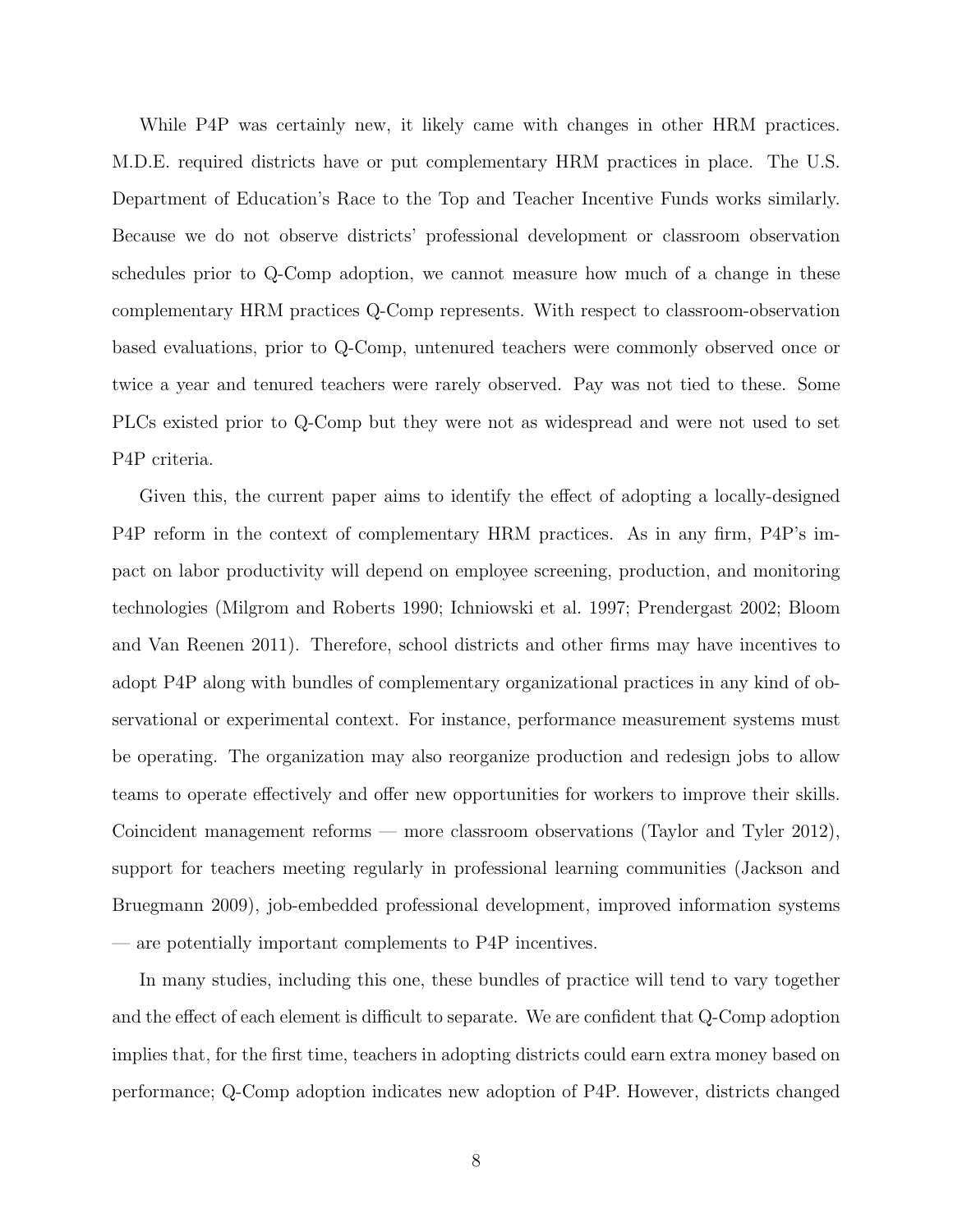other organizational practices too. For this reason, we characterize the "treatment" as P4Pcentered HRM reform.

Description of adoption process. Each year, nonparticipating districts decide whether to apply for Q-Comp and what specific proposal to make. M.D.E. decides whether to accept each proposal. The local teachers union organizes a district-wide vote on whether to accept any new contract terms required by the proposal. Districts that clear all these hurdles adopt Q-Comp, implement their proposals, and start getting additional funds. A few participating districts subsequently drop out of Q-Comp. Therefore, in each year, each district has either not applied, been rejected, has adopted, or has dropped Q-Comp.

Our sample includes all regular Minnesota public school districts with any students in grades between 3 and 8.<sup>7</sup> We code whether or not each district applied, adopted, or dropped in each year based on archives of districts' applications, letters from the state granting approval, and district progress reports provided by the  $M.D.E.<sup>8</sup>$  The number of districts in our sample by Q-Comp participation status and year and the number of unique districts ever in each category are presented in Table 1's top-left panel.

There was some very limited use of P4P in Minnesota districts prior to Q-Comp, which we measure but which necessitates some judgement in coding the timing of P4P-centered HRM reform adoption. In a precursor to Q-Comp in 2002, the State of Minnesota passed its first version of this grantor-grantee reform structure, inviting districts to apply to serve as P4Ppilot adopters. Five districts applied and, in 2003, they started participating in the pilot, which offered \$150 per student-year in funding, guaranteed to last through 2009. The funds were offered in return for adopting some elements of what would eventually become Q-Comp. Additionally, in 2004, all schools in the Waseca district and three Minneapolis schools started participating in the Milken Foundation's Teacher Advancement Program (TAP) (Springer et al. 2008; Glazerman and Seifullah 2010). When Q-Comp, which combined elements of

<sup>7</sup>Appendix B describes the design and rationale for the sample in detail.

<sup>8</sup>Two districts first made an initial, failed application and a subsequent, successful one. For these districts, the initial, failed application is ignored.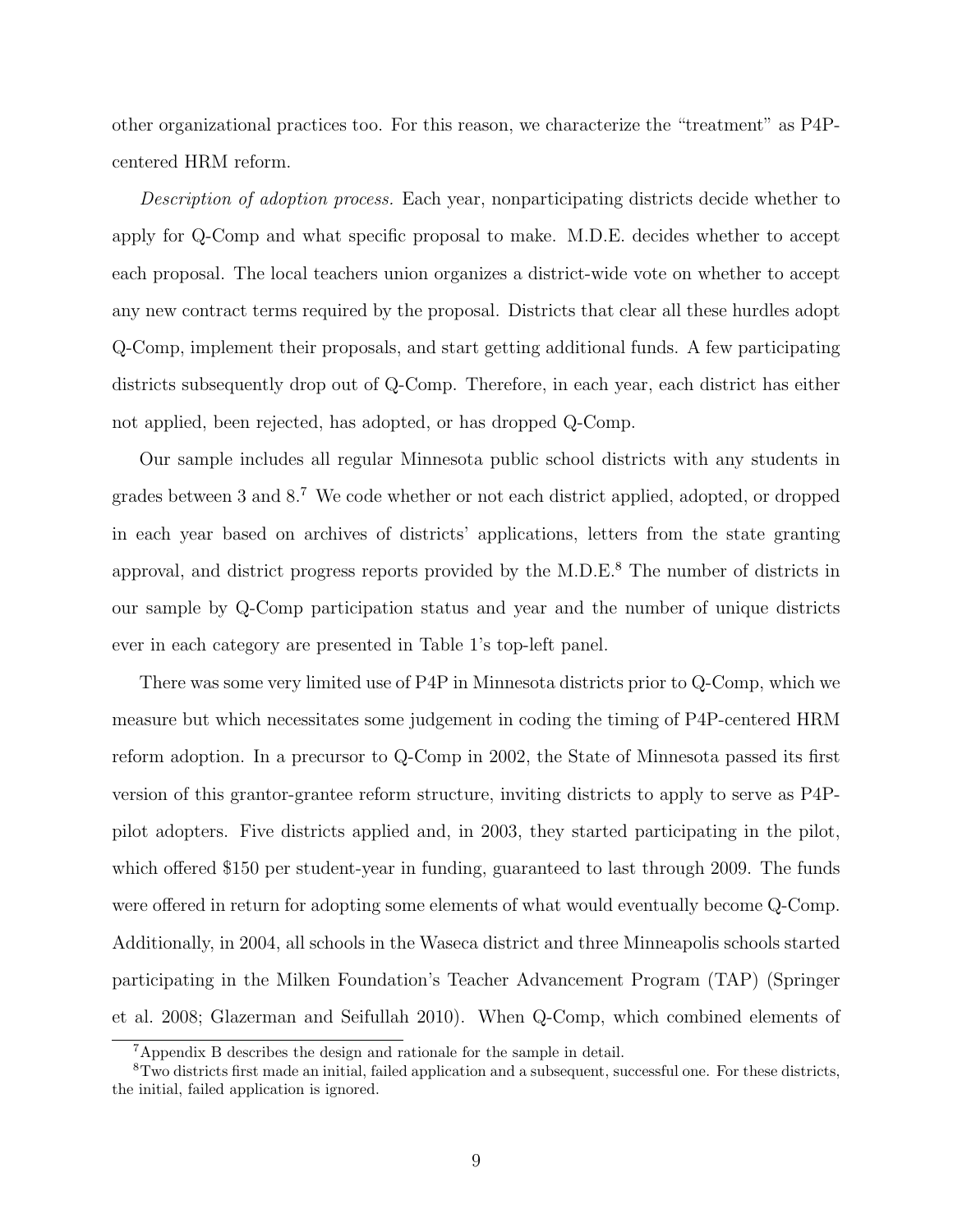the 2002 pilot program and TAP, became law in 2005, M.D.E. approved all TAP schools for participation in Q-Comp without requiring any changes to their programs. So, we code the TAP schools as adopting Q-Comp in 2004. In contrast, the five pilot districts' existing P4P policies did not automatically qualify them for Q-Comp. M.D.E. offered them the option to either modify their policies to fit within the range of proposals acceptable under Q-Comp (qualifying them for full Q-Comp funding) or to continue operating under the pilot program until the promised funding expired in 2009. Two pilot districts transitioned into Q-Comp in 2005; they are coded as adopting Q-Comp then despite the fact that the change in their HRM practices is relatively small. The other three pilot districts are coded as never applying to Q-Comp, putting these districts with some elements of P4P in the control group. We use this conservative approach in most analysis and, later, assess robustness by estimating models excluding the five pilot districts from the sample.

In 2003, none of the state's 364 districts had applied to Q-Comp, as the program did not exist. In 2004, TAP schools adopt. In 2005, another nine districts applied; all adopted. In 2006, 38 more districts applied, of which 29 adopted and 9 failed to adopt. Of all 361 districts in 2006, 42 were participating in Q-Comp, 9 were rejected, and 310 had not applied. This second year of the official program had the largest application and adoption cohorts. By 2009, the final year of our achievement data, 56 districts (16%) were participating, 20 (5%) had previously applied but were not participating, and 281 (79%) had never applied.

Table 1's top-right panel describes the analogous number of students in the analytic sample, those who took the state-mandated MCA exam in grades 3 to 8 between 2003 and 2009, from each type of district in each year. For instance, in 2009, participating districts included 98,411 tested students (29%), rejected districts had 26,136 (8%), and not-applied districts had 215,596 (63%). Applying districts are larger on average than districts that did not apply, which is not surprising given that applying for and adopting Q-Comp involved fixed costs but the state subsidy varied linearly per student. The following section studies selection into Q-Comp more carefully and estimates effects of the reforms it spurred.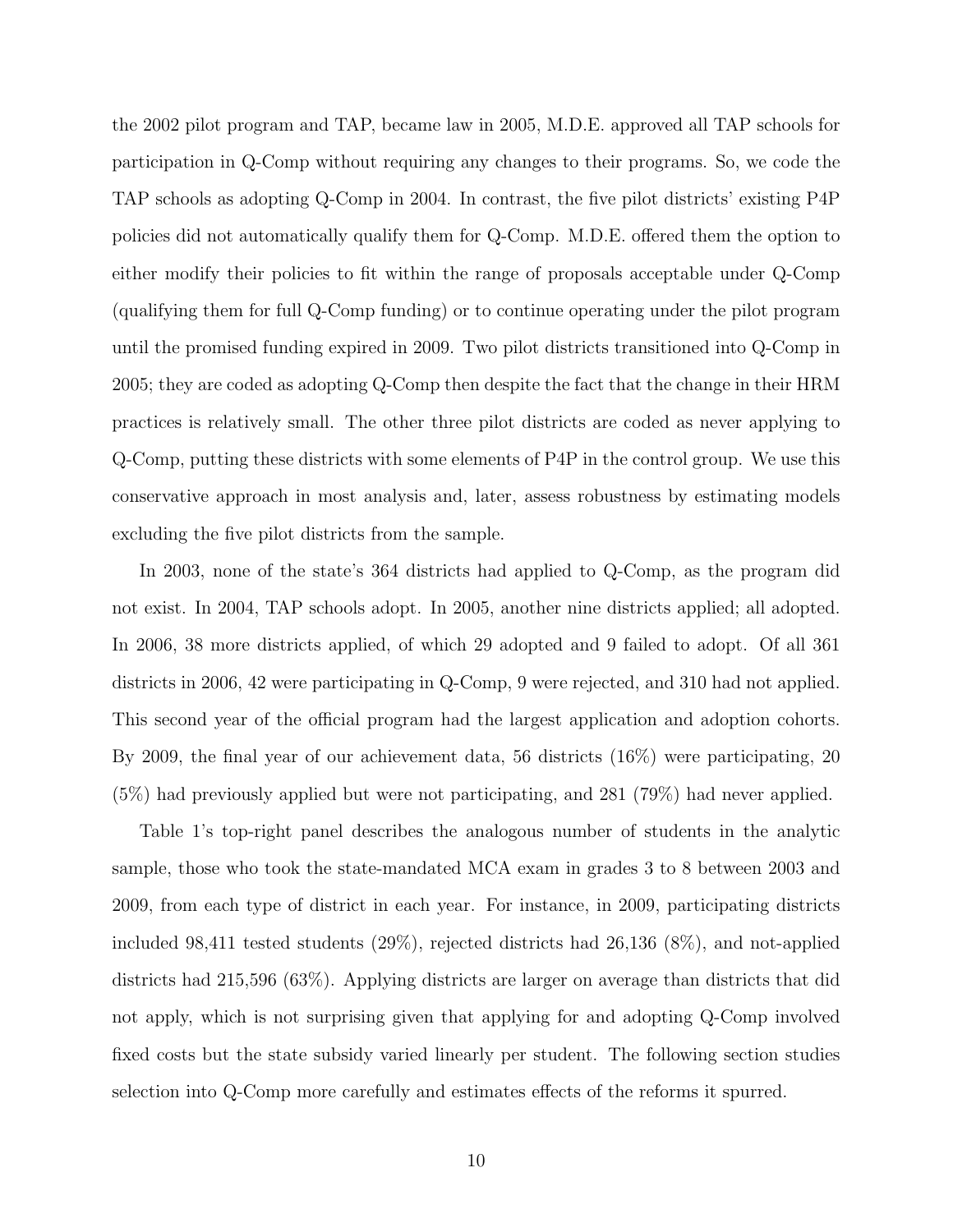#### 3 Effects of P4P-centered HRM reform

Identification. Recent national efforts to spur education reform follow a similar general approach as Q-Comp in that they set guidelines and accept proposals from districts. How did this flexible approach perform? What was the average effect of the reforms after six years and over \$200 million in state funds allocated? To understand the effect of HRM reform on student achievement, we analyze panels of individual student achievement in reading and math on two different kinds of achievement tests: the MCA and the NWEA. In each panel, we observe an individual student's school-grade each year, though we cannot link to teachers nor any individual student's MCA and NWEA scores across panels.

The MCA, the primary state-mandated achievement test, is used for No Child Left Behind, state-published school report cards, and other accountability programs. Prior to the academic year starting in 2005, Minnesota required all public-school students in grades 3, 5, and 7 to take the MCA tests in spring. Starting in the 2005 academic year, the mandate expanded to include grades 4, 6, and 8. We convert individual MCA scores to z-scores by standardizing against the statewide mean and standard deviation by grade-year-subject. This puts all outcomes in standard deviation units and facilitates pooling across grades.

We use a difference-in-difference framework to explain variation in achievement withinstudent over time. In year t, student i attends grade g in school s in district d. We assume student achievement  $(y_{it})$  is produced according to the following function:

$$
y_{it} = \beta Q_{dt} + \alpha w_{sgt} + \gamma_i + \tau_t + \epsilon_{it}.
$$
\n<sup>(1)</sup>

Observable influences are measures of the district's Q-Comp program in that year  $(Q_{dt})$  and measures of average demographic characteristics of students in the same school-grade-year as student i  $(w_{sgt})$ . Unobservables are partitioned into three additive components: a student fixed effect captures stable influences on i's achievement over time  $(\gamma_i)$ , a year fixed effect  $(\tau_t)$  allowing differences across years in average performance, and idiosyncratic influences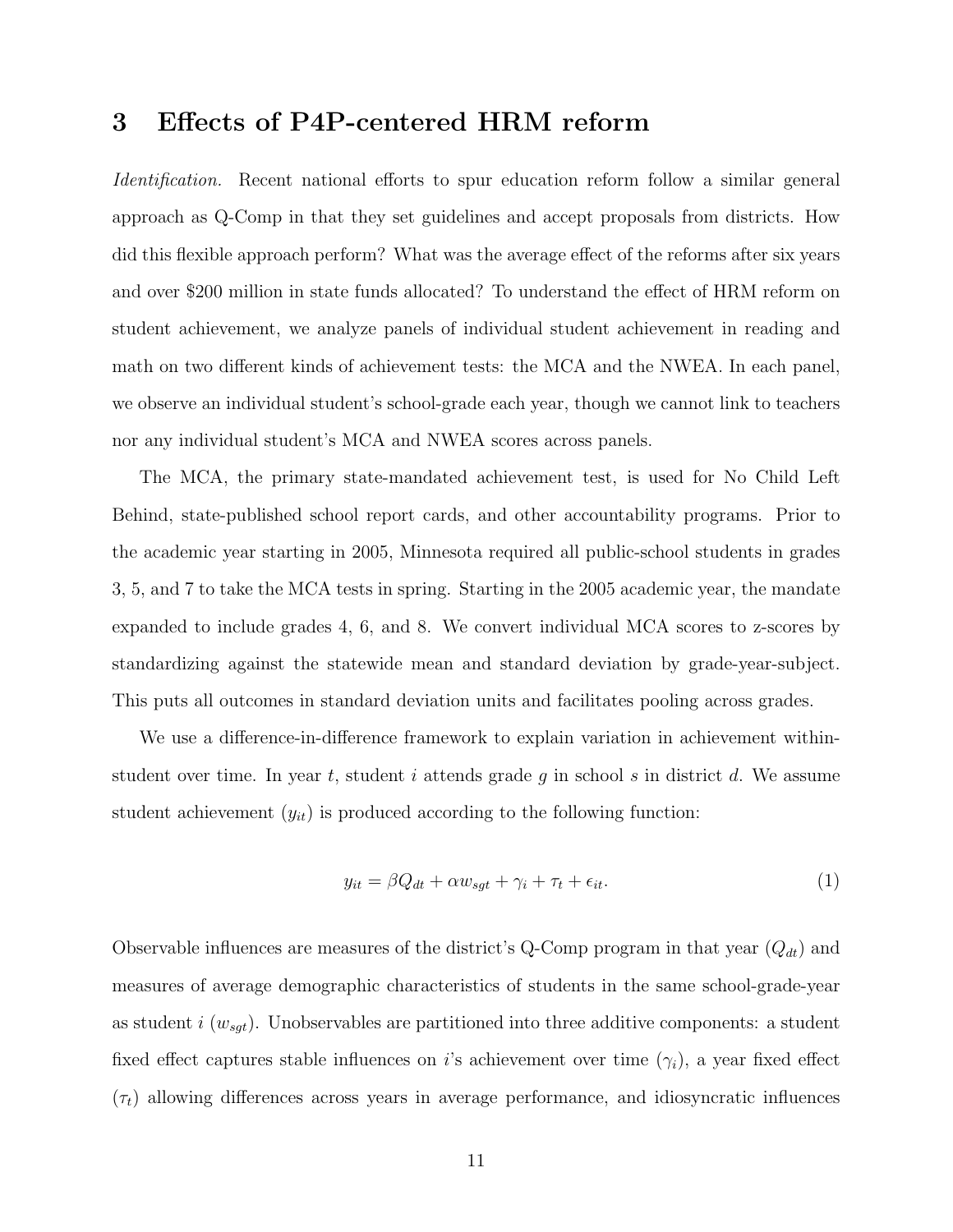$(\epsilon_{it})$ . Standard errors allow heteroscedasticity and correlation of  $\epsilon_{it}$  within district.

To allow  $\beta$  to capture the effect of Q-Comp participation on average, we define Q as a simple post-adoption indicator:  $1(\text{post-adoption})_{dt}$ . We use two alternative comparison time periods. In specification A, the reference category is all years prior to adoption. Specification B adds an indicator for academic years two or more years prior to adoption,  $1(2+)$ pre-adoption) $dt$ , making the reference category the single year immediately prior to adoption (Lovenheim 2009). Additionally, an indicator for district-years where the district once participated in Q-Comp but since dropped out is always included. In a dynamic specification similar to B, we use a full set of leads and lags capturing each year relative to the pre-adoption year separately. Because Q-Comp participation is not randomly assigned, systematic unobserved differences between districts that influence both Q-Comp adoption and outcomes could bias estimates of program effects.

The generalized difference-in-difference analysis relies on differences in the timing of reform across districts and, consequently, students to separate time effects from treatment effects. Student-level achievement panels permit identification of effects by studying changes in achievement within student, over time. We compare how, on average, a student's achievement changed after her district adopted reforms from its average pre-adoption level relative to the average achievement change experienced by students whose districts did not adopt over the same period. In the context of personnel economics, this can be interpreted as a study of how adoption of P4P and associated HRM reforms changes a district's teachers' average productivity, i.e. their ability to produce student learning as proxied by student achievement scores. Year indicators identify counter-factual year effects  $(\tau_t)$ .

Because peers may influence achievement and because variation in peers over time may correlate with changes in district P4P policy, we condition on a vector of school-gradeyear average student demographic characteristics  $(w_{sgt})$ , including student shares eligible for free lunch, eligible for reduced-price lunch, in special education, male, African American, Hispanic, Asian American, and Native American. w also includes total enrollment measured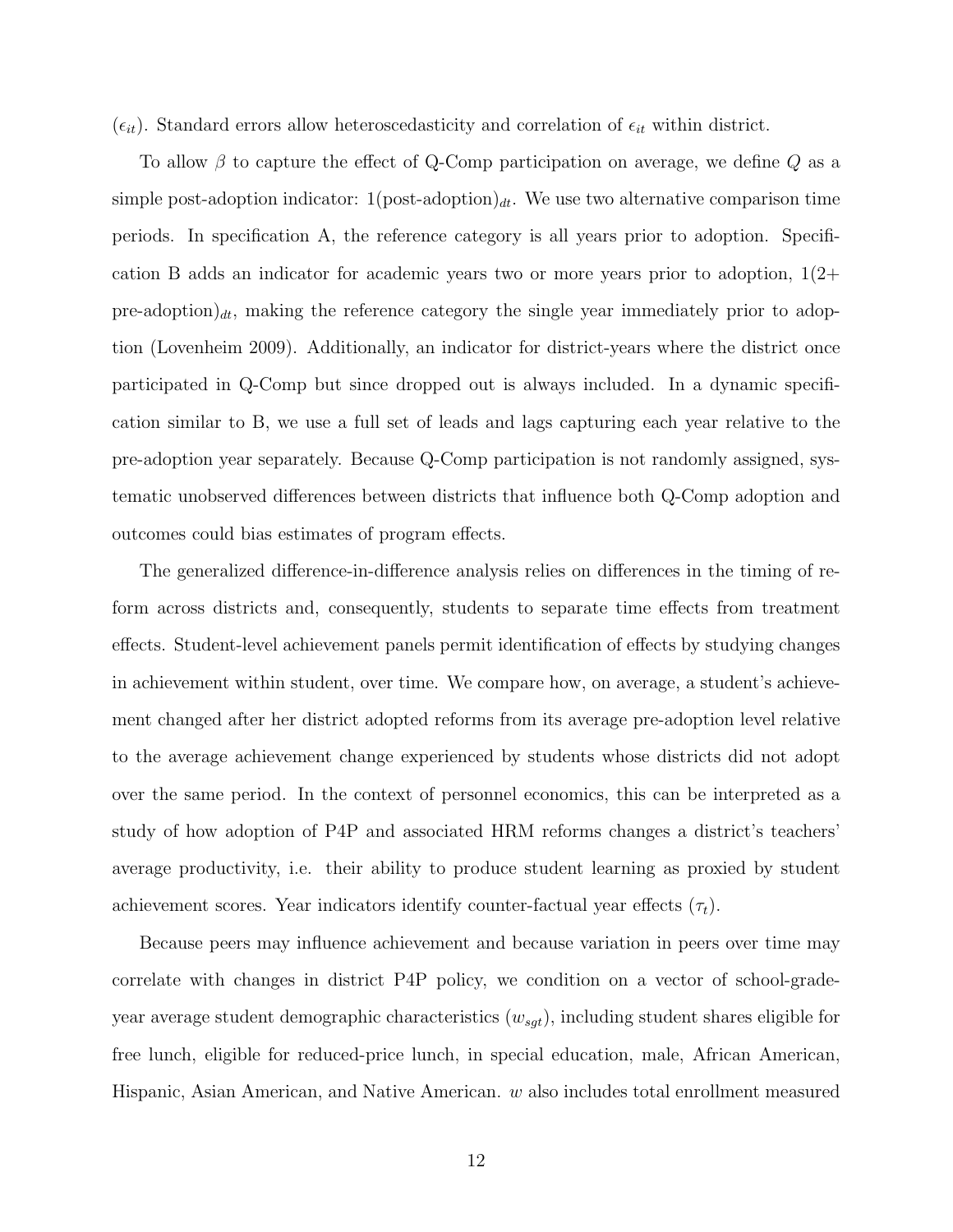in thousands of students. w does not vary across subject, although its effects  $(\alpha)$  can. Table 2 describes the average values of these context variables for students tested in reading in grades 3-8 across years 2003 through 2009. The top panel presents summary statistics for the MCA sample, which is analyzed first.<sup>9</sup>

The model is identified by assuming that the timing of the participation decision  $(Q_{dt})$ is conditionally uncorrelated with unobserved influences  $(\epsilon_{it})$ :

$$
Cov[Q_{dt}, \epsilon_{it} | w_{sgt}, 1_i, 1_t] \equiv 0 \tag{2}
$$

Within the restrictions of functional form, this model yields unbiased estimates of reform effects if selection into Q-Comp is based on stable differences in students' achievement levels. If, for instance, districts with higher student achievement levels are more likely to adopt or to adopt earlier than districts with lower levels, this is not a problem. The crucial condition is that within-student, time-varying, unobserved influences on scores are not systematically related to whether or when a district adopted Q-Comp.

As a preliminary test of this condition, we estimate a hazard model of Q-Comp adoption. The model predicts whether any district adopts Q-Comp in each year  $t = 2005, 2006...2010$ . Districts apply in  $t - 1$  to adopt in t. Changes in each district's average math and reading achievement leading into  $t - 1$ , i.e. the difference between average achievement in  $t - 2$  and  $t - 1$ , are the main predictors of interest. Additional predictors are districts'  $t - 1$  levels of average math and reading achievement, student demographics, teacher characteristics, and indicators of the districts' fixed M.D.E. region. Neither achievement changes nor levels significantly predict adoption (Table A-1), evidence consistent with the identifying condition.

Average effects on student achievement. The HRM reforms spurred by Q-Comp adoption are estimated to raise average reading achievement by about 3% of a standard deviation on the state-mandated MCA test. Table 3 presents estimates of equation (1). As reported in the first column under specification A, this analysis estimates  $\hat{\beta}$  (SE) of 0.031 (0.015), implying

<sup>&</sup>lt;sup>9</sup>Peer context variables' means approximately equal student-level means for the underlying variables.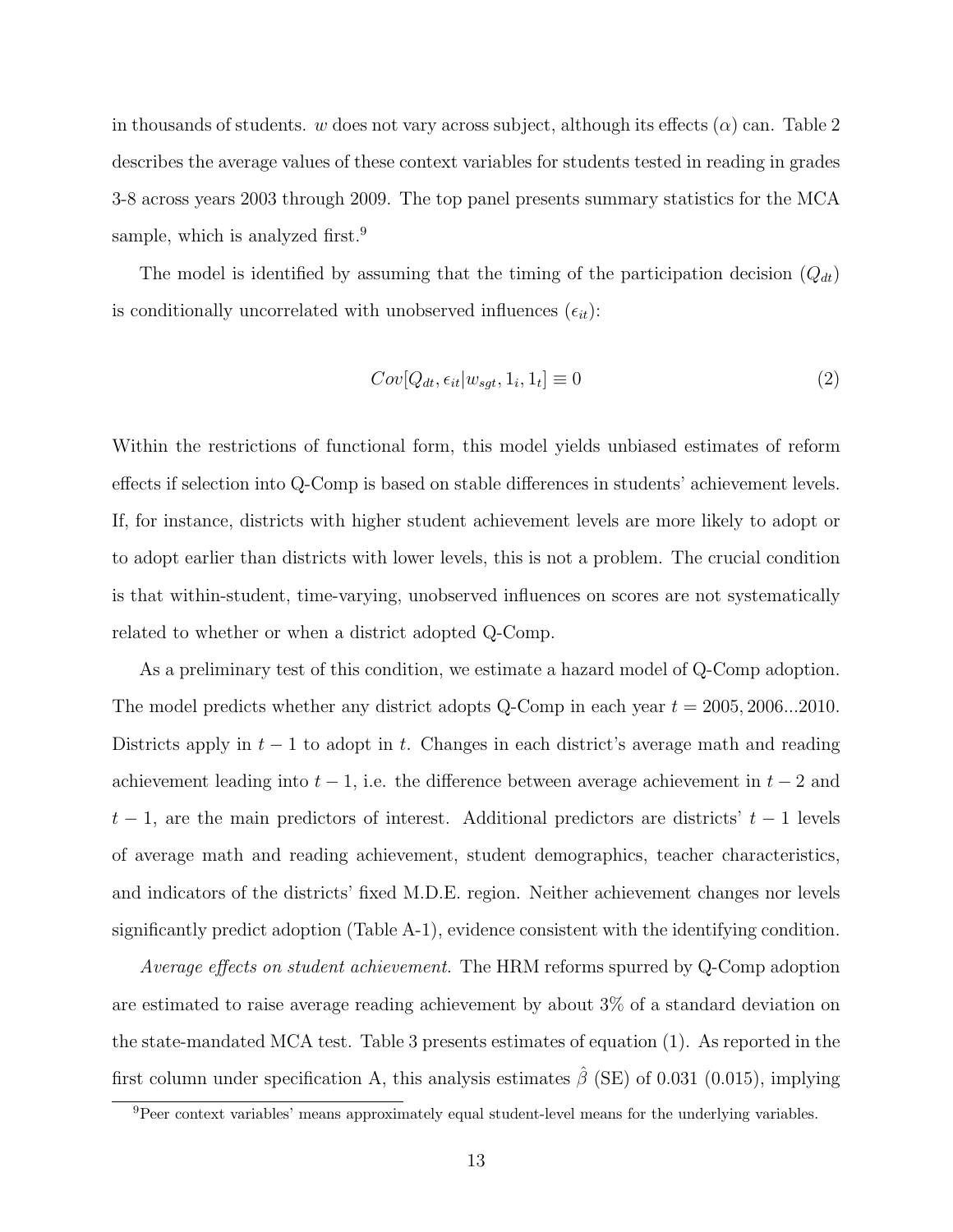a 3.1 percent of  $\sigma$  increase in students' MCA reading achievement in years after Q-Comp adoption compared to years before, adjusting for the changes that occurred in districts that did not adopt across the same time span. The effect's 95% confidence interval ranges from 0.002 to 0.060  $\sigma$ . Coefficients on all peer covariates are as expected, except the positive coefficient on the share of students eligible for free lunch.<sup>10</sup>

However, estimates of  $\beta$  would be biased if districts select into participation based on fluctuations in student achievement levels. For example, if a district is more likely to adopt in a year when its students' scores would rise for other reasons than in a year when they would fall, this would violate the identifying condition and bias estimated effects upward.

Exploiting the fact that pre-adoption data are available, we perform a falsification test by testing directly for the presence of differential trends among non-adopters and future adopters prior to adoption. In specification B, the coefficient on  $1(2+$  pre-adoption)<sub>dt</sub> tests for unexplained pre-adoption differences in outcomes between adopters and non-adopters and, thereby, provides a falsification test of the parallel trends condition necessary for identification. If the coefficient on the pre-adoption indicator differs from zero, it would appear that Q-Comp has an effect on achievement before it is implemented. As this is not possible, it would suggest that adopters were experiencing systematically different trends than nonadopters. The estimated coefficient  $-0.010$  (0.018) is evidence that there were *not* systematic differences in reading achievement trends in adopting districts in the years leading up to adoption, supporting the validity of the identifying condition.

We next estimate the same models using NWEA, rather than MCA, scores as outcomes. The MCA and NWEA both have many strengths. Both are student panels covering hundreds of thousands of Minnesota students in math and reading. Both cover multiple years prior to and subsequent to program adoption and both cover many districts that adopted Q-Comp, many that applied but failed to adopt, and many that never applied for Q-Comp, allowing

<sup>10</sup>Net of peers' race/ethnicity, more low-income peers appears to increase achievement, perhaps because some school funding increases with low-income share. The effect of share eligible for free lunch changes to negative if racial/ethnic shares are excluded from the regression.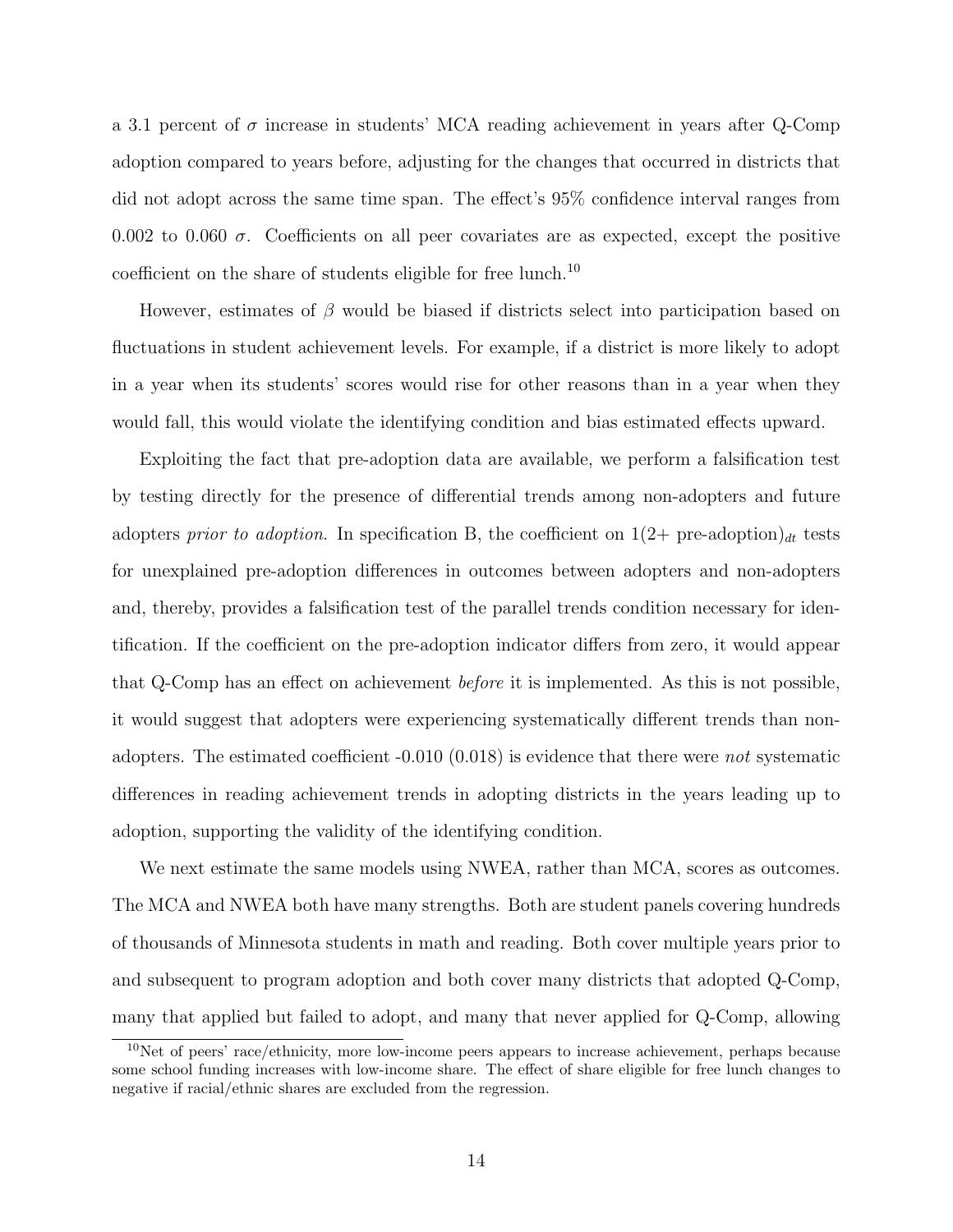falsification tests. They complement each other well. Where one is weak, the other is strong. While the MCA was revised from version I to version II in 2005, the NWEA was stable throughout.<sup>11</sup> While the NWEA covers only students whose districts chose to test them, the MCA covers all students. Table 1's panel B reports by year how many districts used the NWEA and how many students took it.<sup>12</sup>

Comparison of estimated effects and pre-adoption trends between the MCA and NWEA is useful for two main reasons. First, NWEA provides a second falsification test for the identifying condition that adoption is exogeneous to achievement trends and one which is not subject to the possibility of a spurious null due to the 2005 MCA-revision. Second, comparison of effects in the MCA and NWEA offers evidence on the extent to which any apparent effect reflects real gains to reading skill rather than simply efforts to "teach to the test." The comparison yields evidence on the generalizability of learning (Neal 2011). To make the NWEA analysis as parallel as possible to the MCA analysis, we use NWEA spring achievement scores for grades 3-8 for academic years starting 2003 to 2009 standardized within grade-subject using national student norms (Hauser and Kingsbury 2008).<sup>13</sup>

Q-Comp participation is estimated to raise NWEA reading achievement by 0.032 (0.016)  $\sigma$  (Table 3: Column 3). The falsification test in specification B shows that the timing of

<sup>&</sup>lt;sup>11</sup>We use three strategies to deal with the MCA revision in the year of Q-Comp's start. First, converting to z-scores within grade-year-subject helps ensure the test's units are comparable across versions. Second, we explore whether year-to-year correlation in MCA achievement within student is different across the version-transition year than across other years. If the correlation between versions I and II were much weaker than the year-to-year correlation within version, this could weaken our ability to test for differential trends in unobservable influences on achievement between adopters and non-adopters. We find that the within-student, year-to-year correlation between the MCA-I and MCA-II is substantially equivalent to the correlation across two years of MCA-II, suggesting the revision is not an issue in testing for differential pre-adoption trends. To test for differential year-to-year correlation, we regress each student MCA score on its lag, an indicator that the lag score is MCA-I (rather than MCA-II), and the interaction of the lag score and the MCA-I indicator. For reading, the estimated coefficients are 0.787 (0.001) on the lag score and -0.006 (0.002) on the interaction term. The MCA-I to MCA-II correlation is not meaningfully different than the MCA-II to MCA-II correlation, though the estimate is very precise and so statistically significant. For math, the corresponding estimates are 0.819 (0.001) and -0.023 (0.002), also evidence of very high correlation across versions. Third, we bring in evidence from the NWEA, a single version of which spans the period.

<sup>12</sup>Table 2 allows comparison of the NWEA sample's (school-grade-year peer) demographics to those for the statewide MCA sample. They are broadly similar, with the NWEA sample slightly higher-income and more white. Our models include student fixed effects and these measures of peer characteristics.

<sup>&</sup>lt;sup>13</sup>NWEA test dates are not state-mandated and vary somewhat across districts. We include elapsed days between NWEA spring and fall tests in all NWEA models.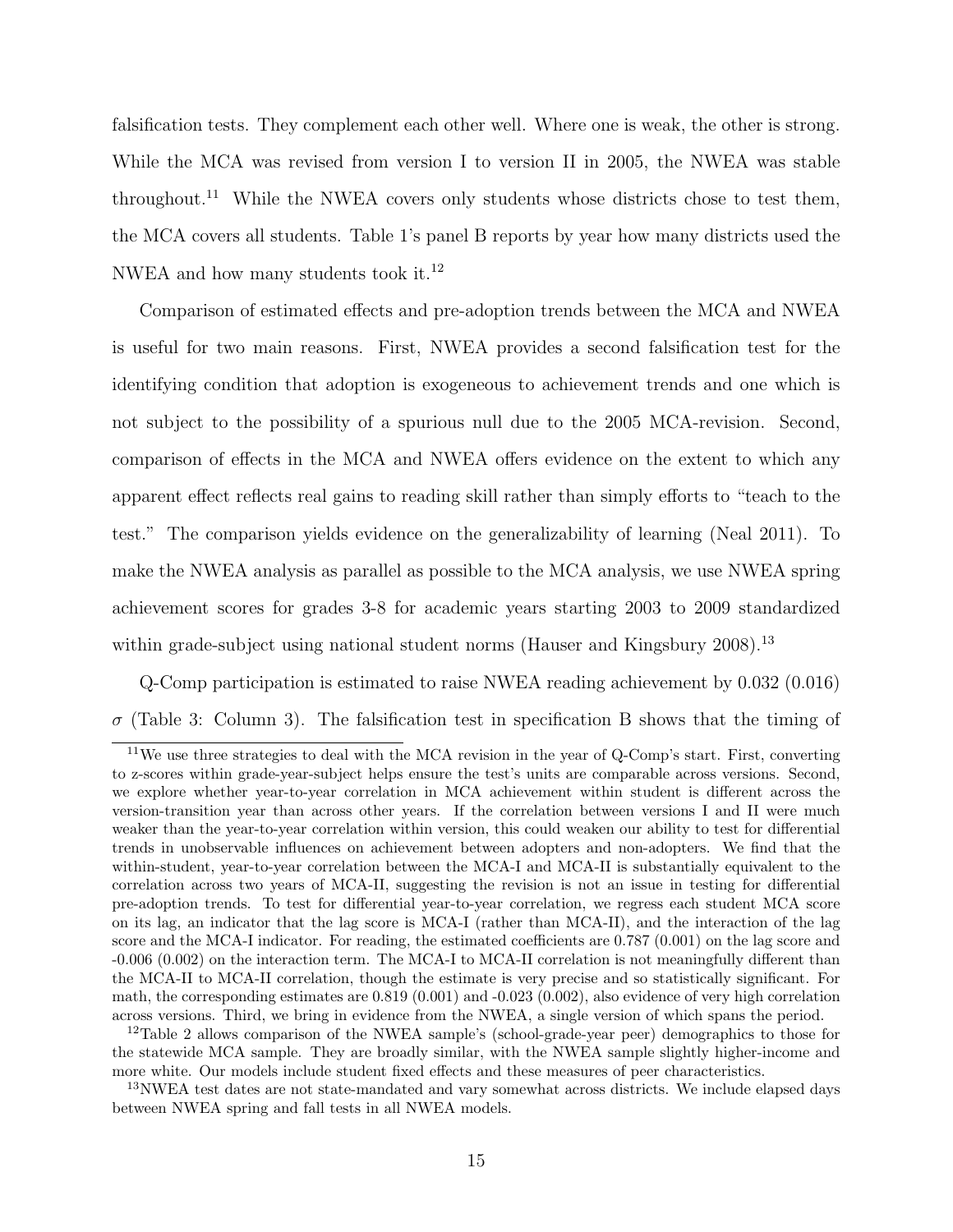Q-Comp adoption is uncorrelated with pre-adoption NWEA reading trends (Column 4). Though the NWEA sample contains only about 32 percent of student-years from the MCA sample and is a nonrandom subsample selected by the districts, results on reading achievement are remarkably consistent across the MCA and NWEA.

Analogous results for math achievement are presented in the right-side of Table 3. The estimated effect of Q-Comp participation on MCA math achievement is 0.004 (0.021)  $\sigma$  and NWEA math is 0.038 (0.026)  $\sigma$ . The 95% confidence interval for the MCA ranges between -0.04 and 0.04  $\sigma$  and, for the NWEA, between -0.013 and 0.088  $\sigma$ . These estimates are consistent with a null effect or a true effect similar to that estimated for reading. Importantly for the credibility of the design, the falsification tests for math come back clean using both the MCA and NWEA.

In sum, the estimates in Table 3 suggest three main points. First, the fact and timing of adoption appear uncorrelated with pre-adoption achievement trends. Second, reform is estimated to raise achievement by about 3% of a standard deviation in reading, with 95% confidence intervals from just above zero up to just above 6% of a standard deviation. Third, the estimated effect on math achievement is more ambiguous and less precise.

Dynamics of effects. Next, we estimate models that allow the effect of Q-Comp participation to differ depending on the number of years elapsed relative to Q-Comp adoption. The post-adoption indicator is replaced with a set of indicators for the first year post-adoption, the second year post-adoption, etc. By replacing the single indicator for any year two or more pre-adoption with indicators for each pre-adoption lead, more refined falsification testing is also possible. As in specification B, the year immediately prior to adoption is omitted.

Table 4 shows the effect of Q-Comp participation on student achievement by years elapsed relative to Q-Comp adoption. The four columns of results correspond to effects on reading as measured by the MCA and NWEA and math on the same two tests. Point estimates and  $95\%$  confidence intervals are graphed in the four panels of Figure 1.<sup>14</sup> The post-adoption

 $14$ In the Table 4 results, the effect of the final lag is identified off of a single cohort so that lag is confounded with a cohort. As coefficients are similar across the final two lags, the figure presents estimates where the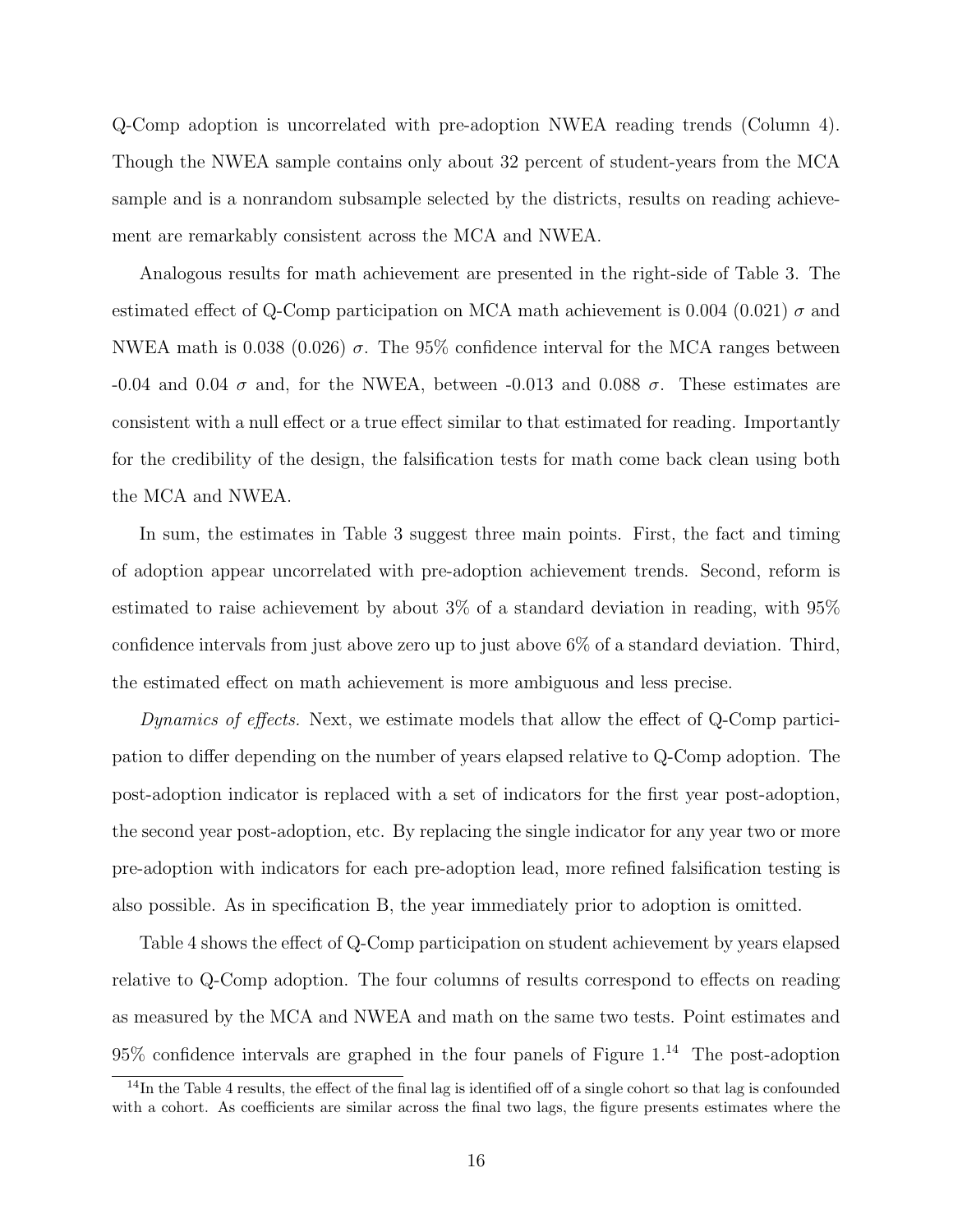effect estimates suggest that, in reading, the effect started small and grew. Districts that were in their first year of Q-Comp adoption saw their MCA reading scores increase by an average of 0.023 (0.011)  $\sigma$  above the prior year more than never-adopting districts did over the same two years. By the fourth year after adoption, the estimated effect is 0.076 (0.025)  $\sigma$ . Results are similar for NWEA reading achievement where the first-year effect estimate is 0.020 (0.010)  $\sigma$  and the fourth-year effect estimate is 0.062 (0.027)  $\sigma$ . Effect estimates for math are mixed across tests as before. Regarding falsification, soon-to-adopt districts are not experiencing systematically different achievement trends compared to districts that are not adopting over the same interval, as all coefficients for leads are small and insignificant (Table 4; Figure 1).

Teaching-to-the-test or generalizable skills? Within the range of state-permitted policies and in agreement with the teachers' local union, Q-Comp districts have flexibility to choose the performance standards that trigger payment of Q-Comp bonuses to teachers. The apparent congruence of Q-Comp's reading effects across the MCA and NWEA could result from teaching to different high-stakes tests in different districts rather than real increases in students' reading skill.<sup>15</sup>

To assess this possibility, we use a pair of indicators for whether the MCA and/or NWEA is named as a high-stakes test in determining award of school-wide student achievement bonuses, the only kind of performance bonus consistently tied to student standardized achievement tests. These are also intended as proxies for the relative emphasis each test receives within the school. Whether these bonuses are tied to MCA and/or NWEA outcomes

final two post-adoption years are pooled, which avoids confounding and improves precision.

<sup>&</sup>lt;sup>15</sup>Consider this extreme example. Suppose half of Q-Comp districts tie stakes to the MCA reading test and the other half tie to the NWEA reading test. Each district produces 0.06  $\sigma$  gains on the high-stakes test purely by teaching to that test, while producing no skill gain and, consequently, no effect on the other test. This would show up as a 0.03  $\sigma$  effect on both tests, as in Table 3, but without any real learning. (Neal 2011) explains the idea this way, " 'Suppose that in every period, the fifth grade students in this district had also taken a second math assessment, B, and teachers were not rewarded or punished as a result of student outcomes on assessment B. Would one have observed gains on assessment B following the introduction of incentive pay that were comparable to the gains observed on assessment A?' In sum, do gains measured on the assessments used to determine incentive payments reflect increases in skill that create general improvements in math assessment results or only improvements specific to one assessment format or a particular set of questions?"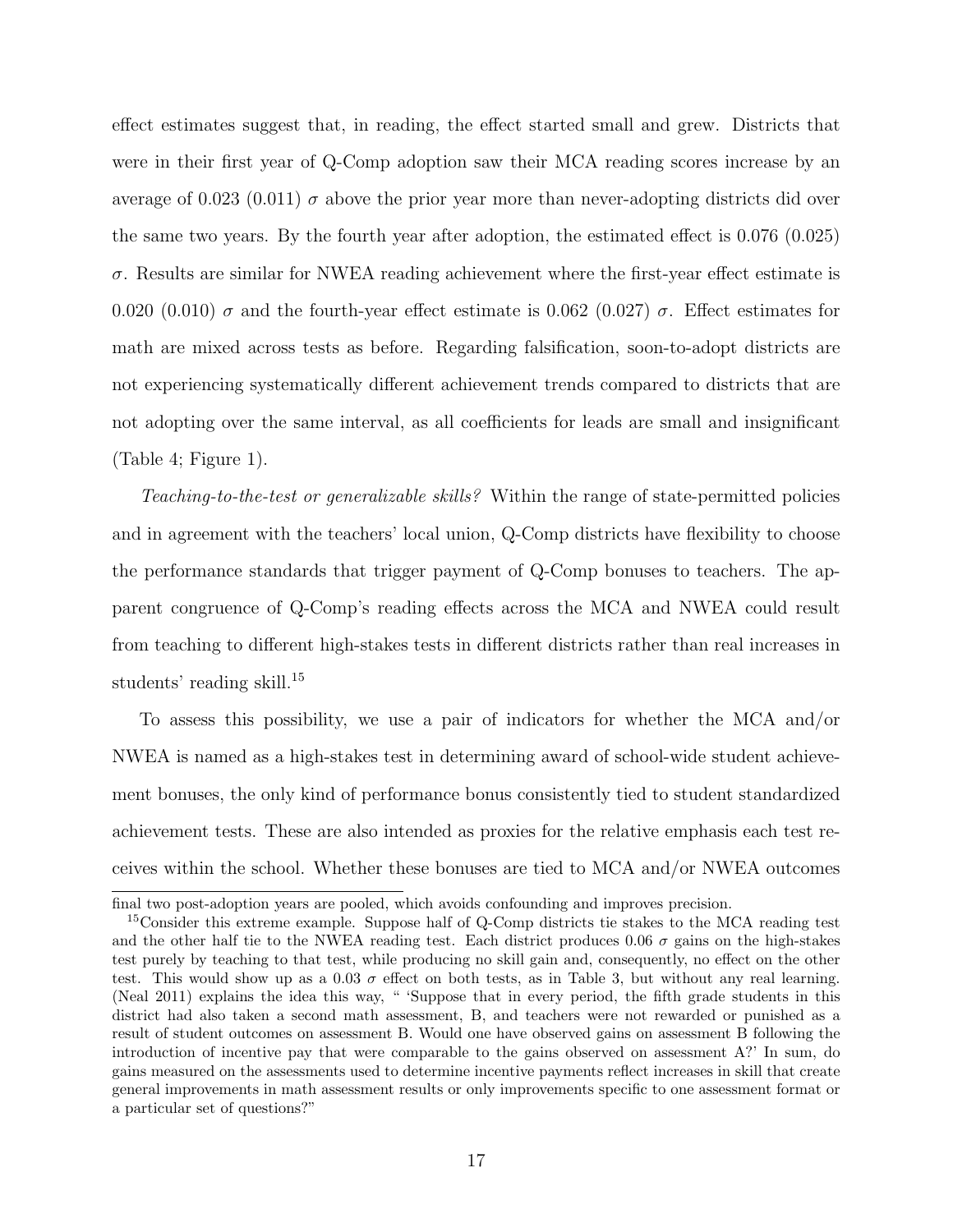varies across districts and, in some districts, varies across schools and grades. In contrast, previous literature on the generalizability of achievement gains produced by P4P-centered HRM reform use variation in outcomes and stakes at the state-year level (Koretz et al. 1996; Vigdor 2009). Here, within state-year, we can hold the achievement test fixed and use variation in stakes across district-grades.<sup>16</sup>

There is no evidence that larger gains appear on the higher-stakes test (Table A-2). For reference, the first column reproduces the specification A result reported earlier (Table 3: Column 1). The second column adds an indicator of the MCA being a high-stakes test for school-wide bonuses in a student's school-grade-year. The estimated coefficient on this indicator for reading is -0.004 (0.02)  $\sigma$  and including it leaves the estimated Q-Comp effect, now referring to the Q-Comp effect among districts that do not tie school-wide bonuses to the MCA, basically unchanged. The NWEA results are very similar (Table A-2: Column 4). The effect of Q-Comp participation on NWEA reading achievement among school-grades that do not tie school-wide bonuses to the NWEA is 0.031 (0.021)  $\sigma$  and no different among school-grades that tie to the NWEA. Taken together, this provides further evidence that the estimated effect represents generalized gains in reading skill.<sup>17</sup>

The bottom panel presents analogous results for math. Again, there are no significant differences in achievement changes between students in Q-Comp school-grades taking tests with school-wide bonuses attached compared to students in Q-Comp school-grades taking tests without school-wide bonuses attached. The difference in estimated math effects between the MCA and NWEA does not appear to be driven by teaching to a specific test. The fact that most teacher bonuses are tied to classroom observations or individually-negotiated performance standards, rather than to standardized test scores, may explain this null result and does give assurance that any achievement effects are not driven by teaching-to-the-test.

<sup>&</sup>lt;sup>16</sup>Among districts ever adopting Q-Comp, 54 (23) percent of the post-adoption MCA sample comes from school-grades where school-wide bonuses are tied to MCA (NWEA) performance. Some tie to both or neither.

<sup>&</sup>lt;sup>17</sup>This is evidence against teaching to a *specific* test within subject. It does not rule out the possibility that the curriculum narrowed to focus on tested skills to the detriment of non-tested skills and subjects.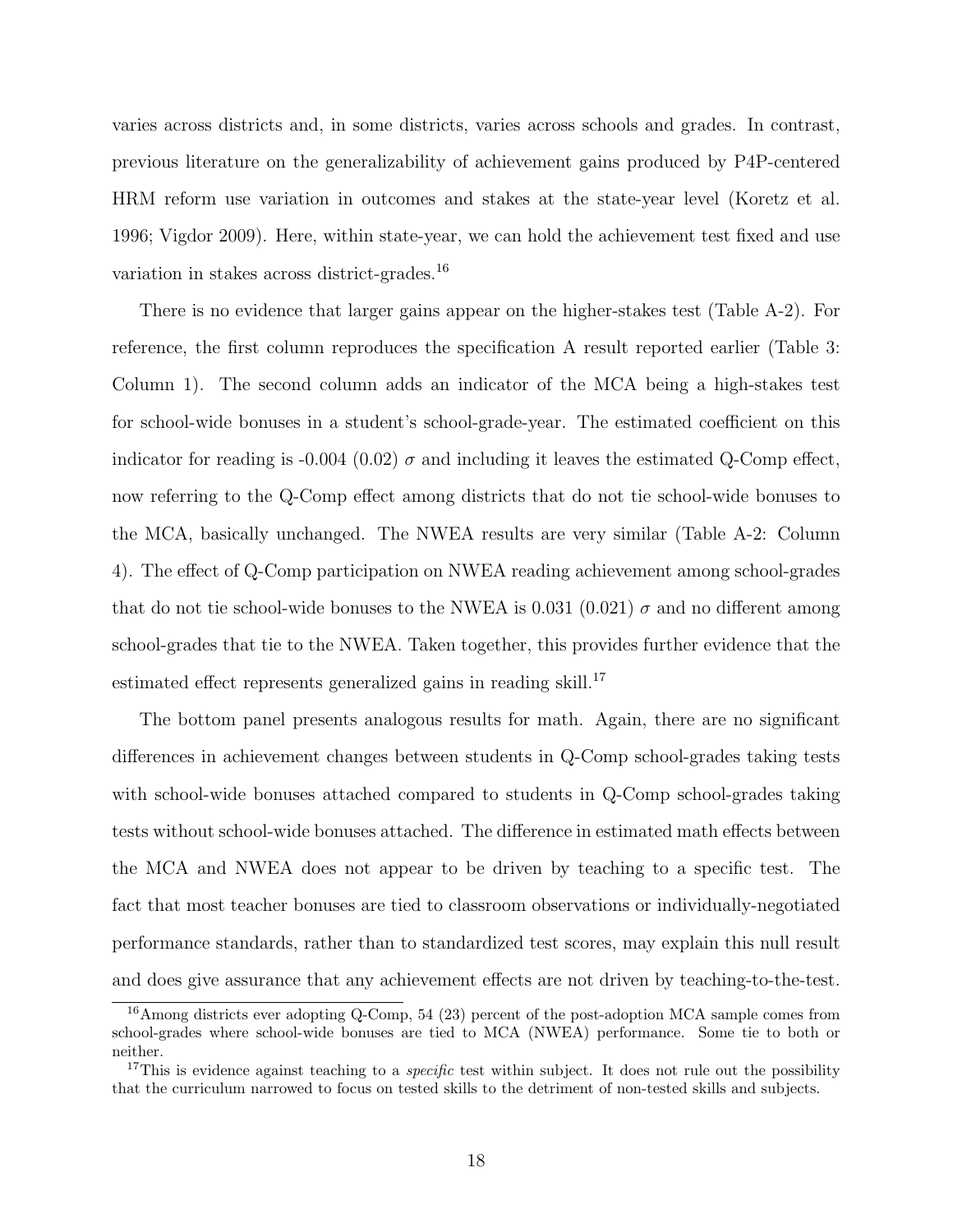Robustness and additional falsification. Most Minnesota districts never adopted or applied to Q-Comp. The previous analysis included students in never-adopting districts to help identify the counter-factual time trends and peer effects. This generated evidence that estimated reform "effects" prior to adoption were zero, meaning that adopting and non-adopting districts were not experiencing differential achievement trends leading up to adoption. This section reports additional robustness tests.

We first restrict the sample to observations only in districts that adopt and then to those only in districts that apply. We estimate the reform effects and the pre-adoption placebo "effects" in both the adopters-only and the appliers-only subsamples using the same specification B as in Table 3. The MCA sample includes students from the 81 adopting and the 102 applying districts (Table 5: Columns 1  $\&$  2). The estimates of Q-Comp adoption effects on MCA reading are 0.012 (0.015)  $\sigma$  among adopters-only and 0.018 (0.013)  $\sigma$  among appliers-only, which are both smaller in magnitude and less precise than the 0.028 (0.012)  $\sigma$  estimate obtained from the corresponding full sample analysis (Table 3). These estimates are not statistically distinguishable either from zero or from the full-sample estimate. The estimates for NWEA reading are 0.019 (0.015)  $\sigma$  among adopters-only and 0.023 (0.014)  $\sigma$  among appliers-only. Evidence of a reading effect is weaker in the adopters-only and appliers-only samples than in the full sample.

In addition, we estimate placebo failed-application "effects" along with effect of adoption in the full sample. This is similar to dropping never-appliers from the sample but is superior in that it exploits information on the timing of failed applications. If the crucial selection process creating bias divides never-appliers from appliers and what produces gains were district management's desire for reform (proxied by application) rather than policy reform itself, then we would see a positive failed-application "effect" similar to the effect of adoption. On both reading tests, failed applications appear to have no effect (Table 5: Columns 3  $\&$ 6), evidence that the effects are not driven solely by district motivation but that reform itself matters. Also, there is evidence that failed appliers experience no differential pre-application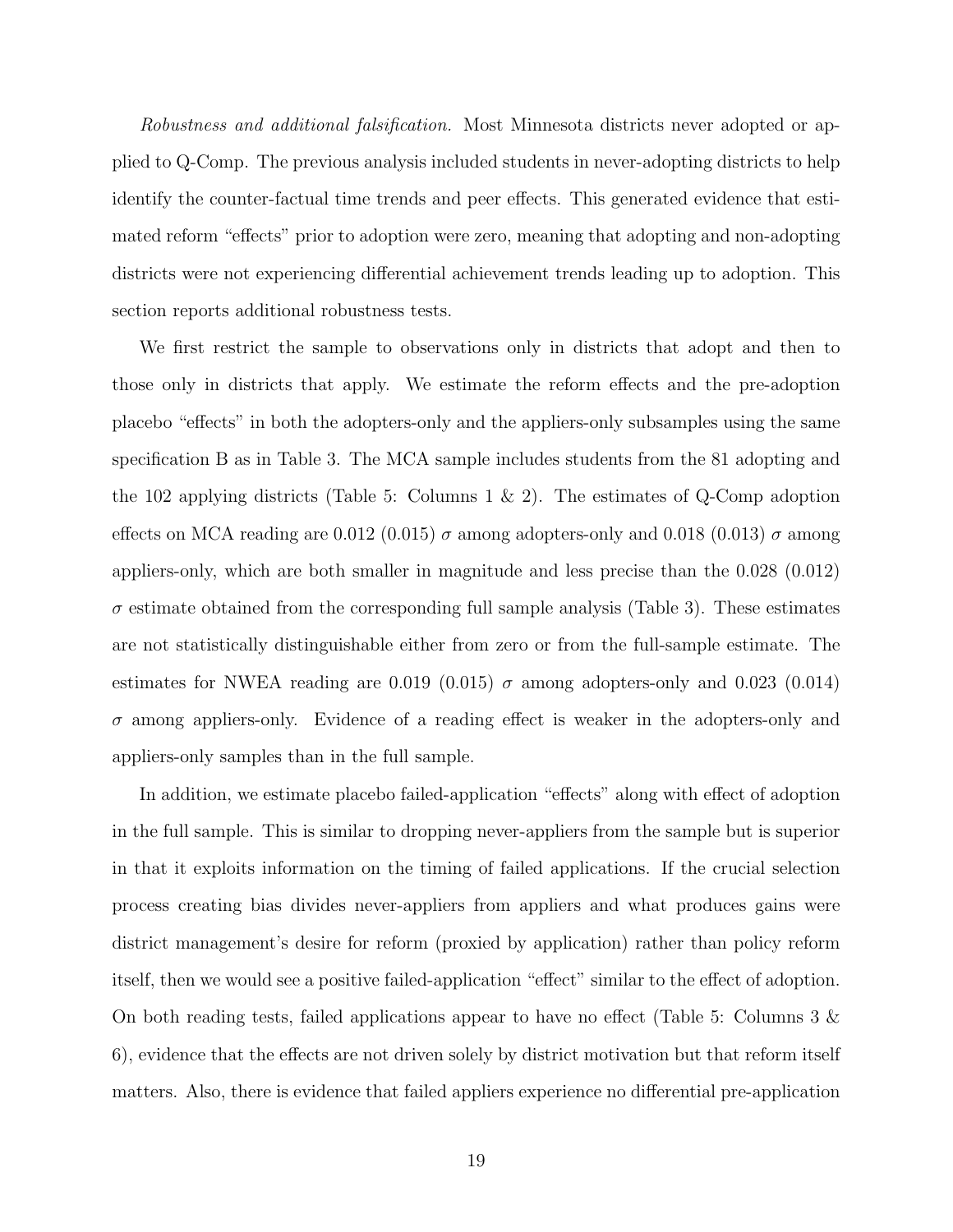trends compared to never-appliers.

Another source of potential bias is the pilot districts. We have used a conservative coding rule in the primary analysis.<sup>18</sup> Because there is room for judgement in how to treat these districts, we repeat the robustness and falsification tests excluding pilot districts from the sample (Table 5: bottom panel). Excluding pilots, the positive effect of Q-Comp on MCA reading scores in the appliers-only sample moves from insignificant to marginally significant. We repeat the robustness analysis for math achievement and find the results very stable. For math, estimated effects in the adopters-only and applier-only samples (Table 6: Columns 1, 2, 4 & 5) look similar to those from the full sample (Table 3). Coefficients on the pre-adoption indicator in MCA math in the adopters- and appliers-only samples are similar in magnitude to the full-sample results but become marginally significant, giving some weak evidence that adopting districts' were more likely to adopt when their MCA math scores were improving. In math, as in reading, there is no evidence of a placebo "failed-application" effect (Table 6: Columns  $3 \& 6$ ). Also, excluding pilots does not change results (bottom panel).

#### 3.1 Mechanisms: students, money, teachers, or efforts

Lazear (2000) posits that P4P adoption might have a positive effect through either changing the composition of the workforce towards higher ability individuals or increasing effort of the incumbent workforce. In education, a third possibility is that parents and students sort themselves differently across districts once P4P is introduced. Here, a fourth possibility is simply that the additional \$6,500 per 25 student class in annual funding allowed productive increases in district expenditures, quite apart from teacher pay reform. This section develops evidence on the extent to which changes in districts' students, teachers, or expenditures matter. Otherwise, effects would appear attributable to changes in the internal operations

<sup>18</sup>As discussed in Section 2, the five pilot districts had elements of P4P-centered HRM policies in place throughout the entire 2003-2009 study period. Three of them applied and qualified for Q-Comp in 2005. We code them as adopting that year, though this represents a smaller change in policy than non-pilot adopters experienced. The other districts stuck with the pilot program and ran a light version of Q-Comp throughout. We code them as never appliers though they adopted some P4P-centered HRM reform in 2003.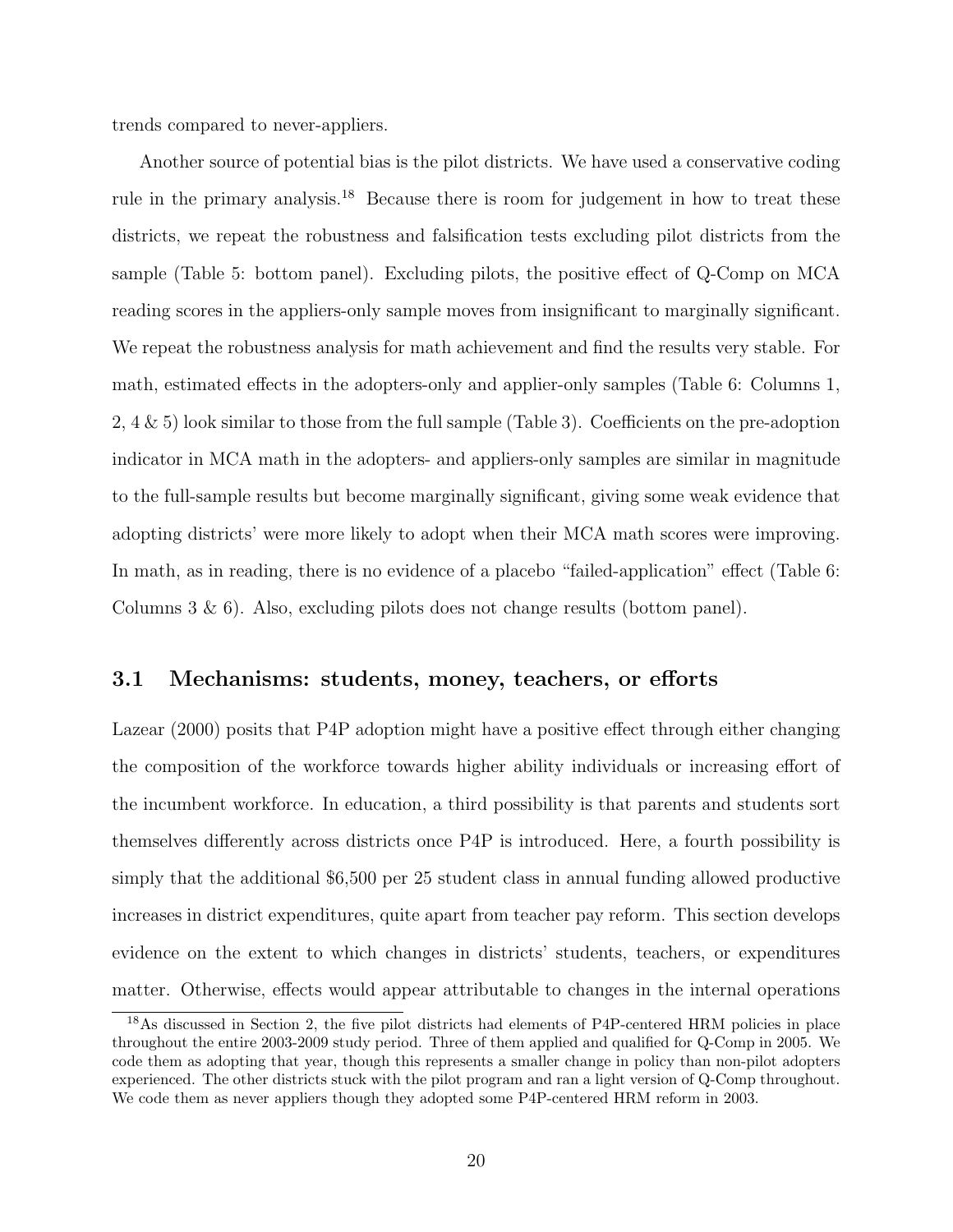of the district and efforts from incumbent teachers.

New students. Given mounting evidence that peers matter for student achievement (Hoxby 2000; Whitmore 2005; Graham 2008; Sojourner 2013), it is important to ask whether reform had its effect by triggering changes in student sorting across districts. If so, then effects may be zero-sum, with losses in non-Q-Comp districts offsetting gains in Q-Comp districts. To assess this possibility, we remove peer observables from the conditioning set. As can be seen by comparing the first and second columns of Table 7, this barely changes the estimated effect of Q-Comp participation on MCA reading. Similarly, this change to the conditioning set barely affects the estimated Q-Comp effect on NWEA reading or on either test of math achievement (Table 8). This suggests that changes in student sorting (on observables) across districts are not responsible for the observed effect.

New money. The gains could simply be due to the increased funding that districts receive through Q-Comp participation, rather than due to the HRM reforms themselves. Achievement gains may come simply because Q-Comp participation brings additional funding to the district and so the district increases expenditures in a variety of useful ways. Districts' budgets increase, not their productivity. If this were true, then effects should be interpreted primarily as the effect of an increase in expenditures rather than of P4P-centered HRM reform. To assess this, we include the log of district-year expenditures as a covariate and see how much of the effect on student achievement this accounts for. While the effect of additional expenditures appears positive, this does not account for the effect on MCA reading (Table 7). The coefficient on 1(post-adoption) remains unchanged. Similar results are obtained for NWEA reading (column 7) and MCA and NWEA math (Table 8).

New teachers or new efforts? This leaves the two standard mechanisms by which P4P might raise productivity: shifting the composition of the workforce (sorting) or increasing the productivity of the incumbent workforce (incentives/effort). Any change in districtlevel productivity,  $\Delta Y$ , can be decomposed between effort and sorting channels:  $\Delta Y =$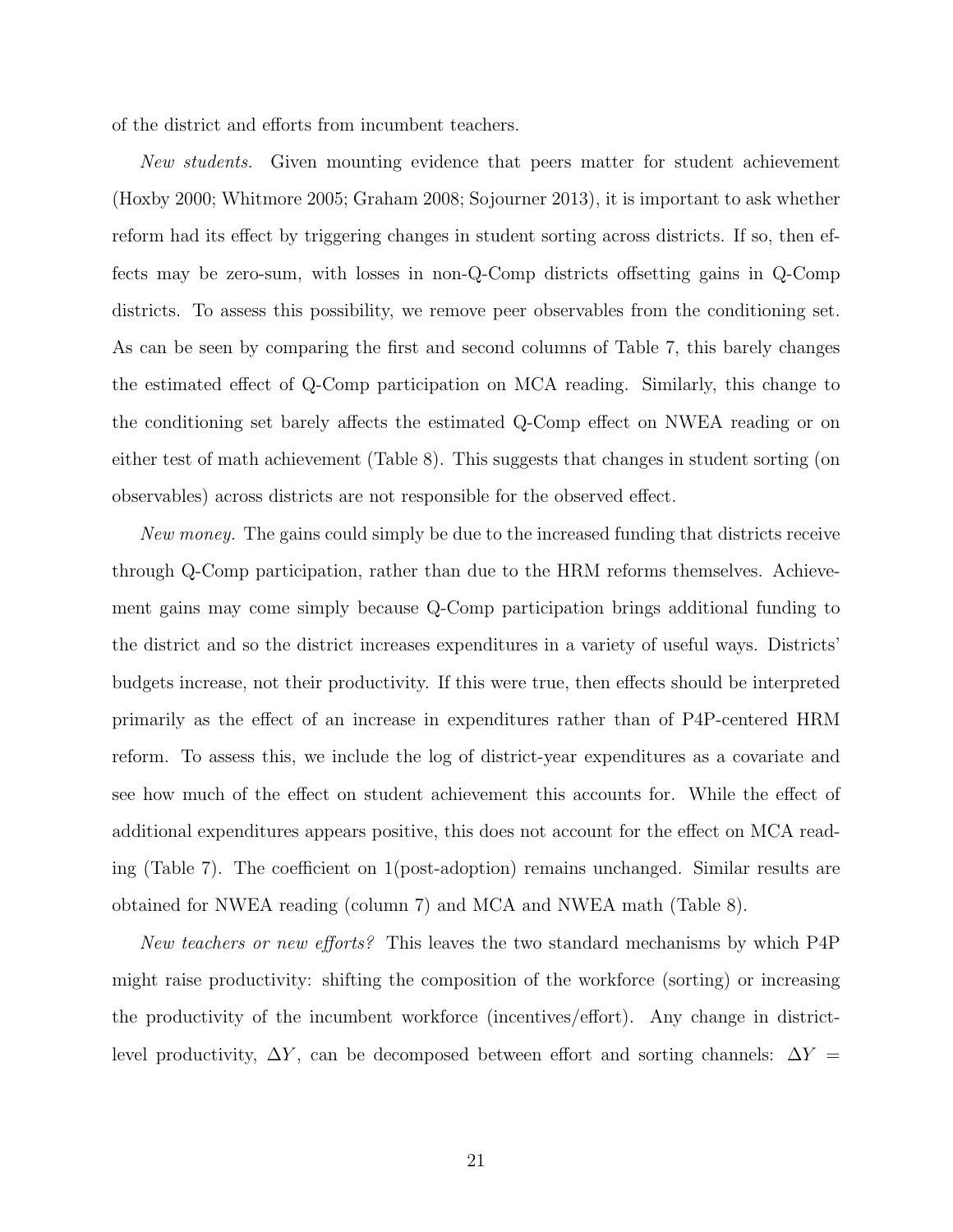$\Delta Y^{R}r + (Y^{H} - Y^{E})(1 - r)^{19}$  The effect of a reform treatment (T) is then,

$$
\frac{\partial Y}{\partial T} = \underbrace{\frac{\partial Y^R}{\partial T}r + Y^R \frac{\partial r}{\partial T}}_{effort} + \underbrace{\frac{\partial (Y^H - Y^E)}{\partial T}(1 - r) - (Y^H - Y^E) \frac{\partial r}{\partial T}}_{sorting}
$$
(3)

Available data on retention rates allow us to measure  $\frac{\partial r}{\partial T}$  directly. We do not observe individual-teacher productivity measures, so we cannot separate  $\frac{\partial Y^R}{\partial T}$  from  $\frac{\partial (Y^H - Y^E)}{\partial T}$  as cleanly as Lazear (2000). We present evidence on the extent to which (changes in) various, observable teacher characteristics can or cannot account for the observed effects of reform on student achievement.<sup>20</sup> We observe two kinds of changes. First, we observe changes in the flow rates of workers into, out of, and between districts. Appendix C describes the workforce flow measures in detail. Second, we observe changes in teacher experience profiles and education levels. Specifically, we observe the school's share of teachers with  $\leq 5$ , 6-15, and  $\geq$  16 years of experience and the school-grade share with at least a masters degree.

We assess the degree to which changes in teacher flows and characteristics account for gains in student achievement in two steps. First, we estimate the dynamic effects of HRM reform on workforce flows and experience profiles.<sup>21</sup> Second, we add the vector of teacher workforce flows, experience profiles, and education as predictors to the student achievement models and assess the extent to which this set of teacher workforce measures account for the reform's achievement effects.

Reform had little effect on districts' novice teacher rate, new hire rate, rate of flow to ever-

<sup>&</sup>lt;sup>19</sup>The effort channel is the change in average retained incumbent productivity,  $\Delta Y^R$ , times the retainedworker share, r. Sorting is the difference between the average productivity of new hires and exiters,  $(Y^H Y^E$ ), weighted by turnover.

<sup>&</sup>lt;sup>20</sup>Though we cannot observe these sub-populations separately, suppose  $Y^j = X^j \pi + \varepsilon^j$  for  $j = R, H, E$ where  $X^j$  are mean observable determinants and  $\varepsilon^j$  are mean unobservable determinants, i.e. effective effort representing changes in effort levels and complementary changes in organizational practice that raise the productivity of effort. If incumbents' observables are fixed, changes in  $Y^R$  must be due to changes in effort  $\frac{\partial Y^R}{\partial T} = \frac{\partial \varepsilon^R}{\partial T}$ . In contrast, effects due to (Arriver-Exiter) contrasts could be in either observables or effort,<br>  $\frac{\partial (Y^H - Y^E)}{\partial T} = \frac{\partial (X^H - X^E)}{\partial T} \pi + \frac{\partial (\varepsilon^H - \varepsilon^E)}{\partial T}$ .

<sup>&</sup>lt;sup>21</sup>Depending on if the unit of observation  $(u)$  is the district or school, we study effects of reform on workforce observables  $(X_{ut})$  using a model that parallels equations (1) and (2) but omits  $w_{sgt}$  and replaces  $\gamma_i$  with a unit effect.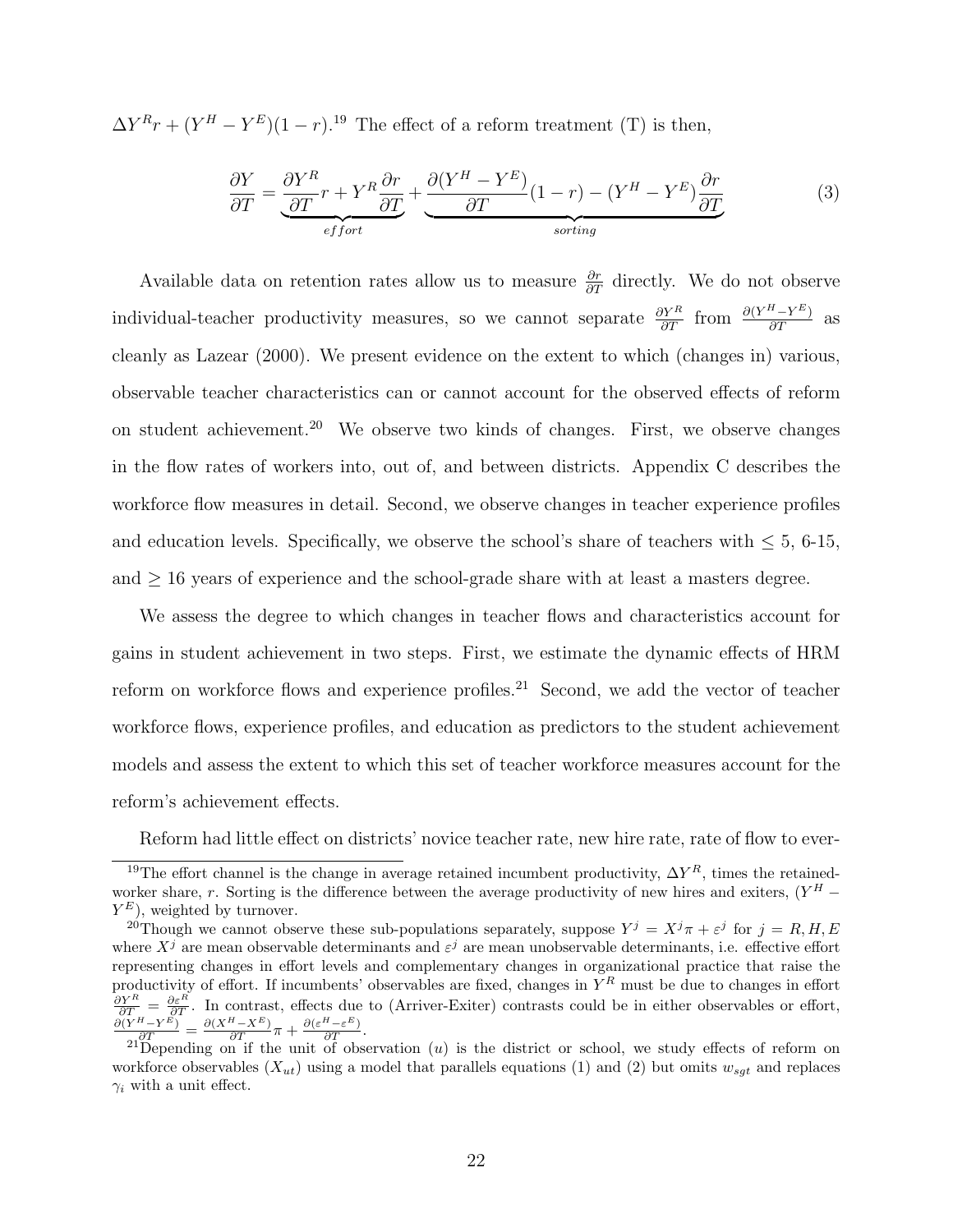adopting districts, or retention rate (Table A-3: Columns 1-4) or on teacher experience or education (Columns 5-7).<sup>22</sup> Responses to adoption look generally flat. There is little evidence that reform increased the hiring of novice teachers, increased new hires more generally, increased the flow from never-adopting to ever-adopting districts, decreased retention of incumbent teachers, or affected experience or education.

To assess more formally whether these might be driving the positive effect of reform adoption on student achievement, we add this vector of workforce measures to the achievement model. The estimated effect of adoption on MCA reading does not change (Table 7: Column 4). Similar stability is obtained for NWEA reading (Table 7: Column 8) and both tests of math achievement (Table 8: Columns 4 & 8). Both  $\frac{\partial r}{\partial T}$  and  $\frac{\partial (X^H - X^E)}{\partial T}$  appear to be approximately zero. Changes in flow rates or shares with a given experience or education level do not appear to generate the effects.

Therefore, changes appear due to the combination of changes in effective effort among incumbents  $(\frac{\partial \varepsilon^R}{\partial T})$  and from improvements in effective effort gains from turnover  $(\frac{\partial (\varepsilon^H - \varepsilon^E)}{\partial T})$ . Under plausible conditions, the effect of reform through both channels would be most positive among the least experienced teachers and present itself as a positive interaction of reform with share of teachers with low experience.<sup>23</sup> To investigate this further, we allow for heterogeneity in the effect of reform depending on the share of a school's teachers in each experience category while also conditioning on experience-share levels. Estimates are presented in Table 9. For MCA reading (column 1), the effect of reform is estimated at 0.116  $(0.054)$  for teachers with  $\leq 5$  years of experience, 0.058 (0.032) for teachers with 5-16 years

 $22$ In two districts (Minneapolis and Roseville), some schools adopted Q-Comp in different years than other schools in the same district. In the analysis up to now, we treated each within-district adoption cohort as a separate synthetic district and exploited the within-district differences in adoption timing to help identify Q-Comp effects. However, our workforce flow measures derive from data that connect teachers to districts, not to schools. Consequently, in some years, we cannot tell if Minneapolis and Roseville teachers are in a Q-Comp or non-Q-Comp school. Therefore, we exclude Minneapolis and Roseville schools from analyses involving workforce flow measures. Student achievement effects look similar in this restricted sample.

<sup>&</sup>lt;sup>23</sup>If P4P-centered HRM reform attracts new hires with higher productivity than exiters and if less experienced teachers are more likely to churn, this sorting story would show up as a positive interaction of reform with share of teachers with low experience. If P4P-centered reform inspires increased effort and this operates most strongly among less experienced teachers who are less secure in their jobs, less set in their ways, and for whom potential bonuses are a bigger share of compensation.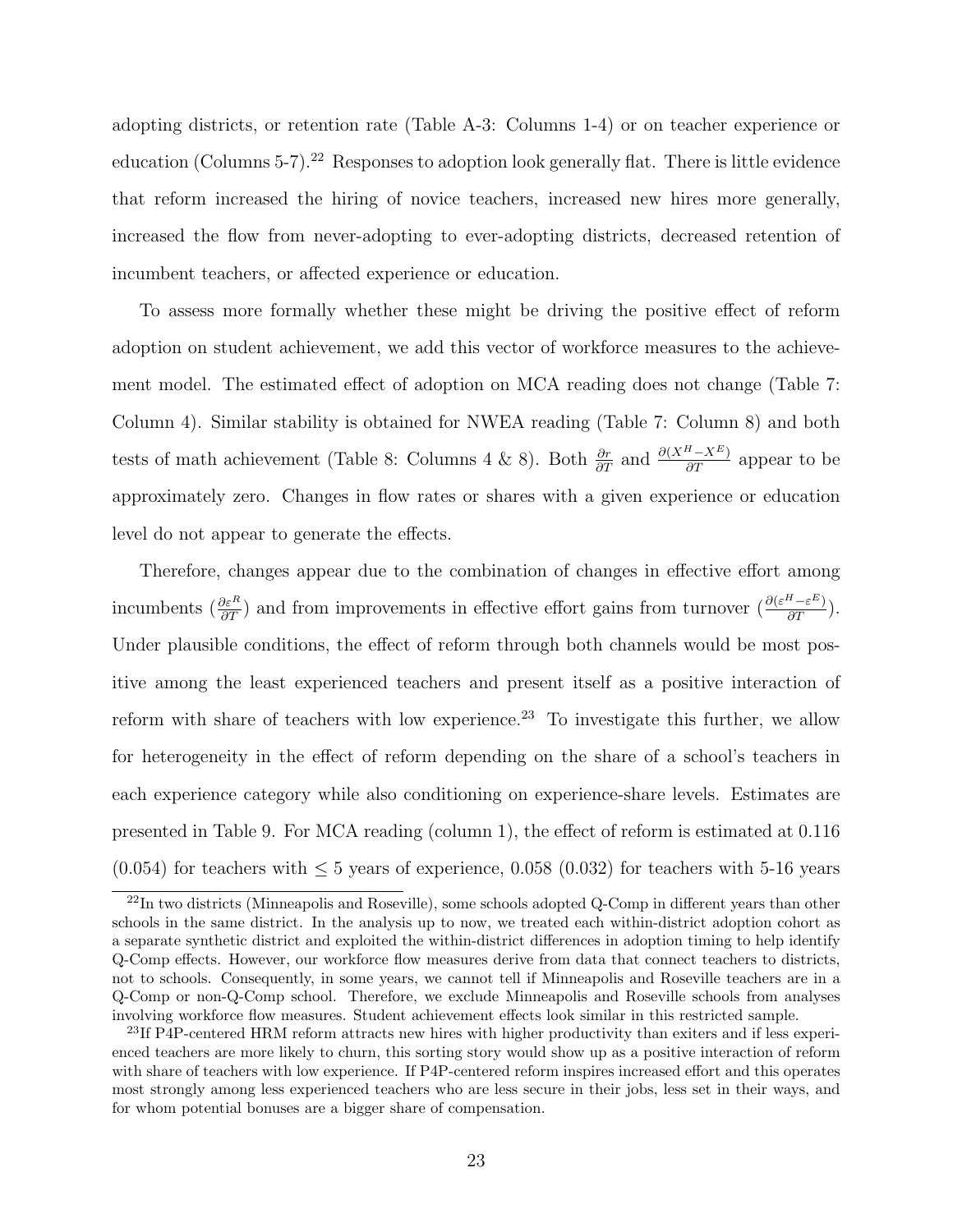of experience, and  $-0.043$  (0.027) for teachers with  $16+$  years of experience. It is also worth noting that, outside of Q-Comp, achievement increases with the share of very experienced teachers, as implied by the significant 0.129 (0.025) effect of share of teachers with 16+ years of experience compared to share with 6-15 years experience. For NWEA reading and both math tests (columns 2-4), reform effects are not statistically significantly different across experience levels but a similar qualitative pattern appears. This evidence seems to corroborate the theoretical prediction of larger positive effects among less experienced teachers but cannot separate the sorting and effort channels among less experienced teachers.

Taken together, results suggest that reform produced achievement gains primarily through changes in district policies and effects among less experienced teachers rather than through changes students demographics, additional expenditures, workforce flow rates, experience profiles, or increased effort among the most senior teachers.

#### 4 Conclusion

This study exploits large shifts in dozens of Minnesota school districts' HRM policies towards P4P that occurred since the 2005 introduction of the state's Q-Comp program. We find that, on average, P4P-centered HRM reform is associated with a 3% of a standard deviation increase in student achievement. This shows up on two different reading assessments and on one of two math assessments. Gains were not driven by districts that put higher stakes on a particular subject-test nor are they simply the effect of being motivated enough to apply.

This is some of the strongest evidence yet that teacher pay reform can raise U.S. teacher productivity and student learning. Prior U.S. field studies that found any positive effects of P4P on achievement used cross-sectional comparisons (Figlio and Kenny 2007), pre-post designs (Vigdor 2009), focus on a single district (Ladd 1999), or found that gains appeared only on the high-stakes test and not on a low-stakes one (Koretz 2002). The two largest P4P experiments, each conducted within a single district over 3 years or less, found null or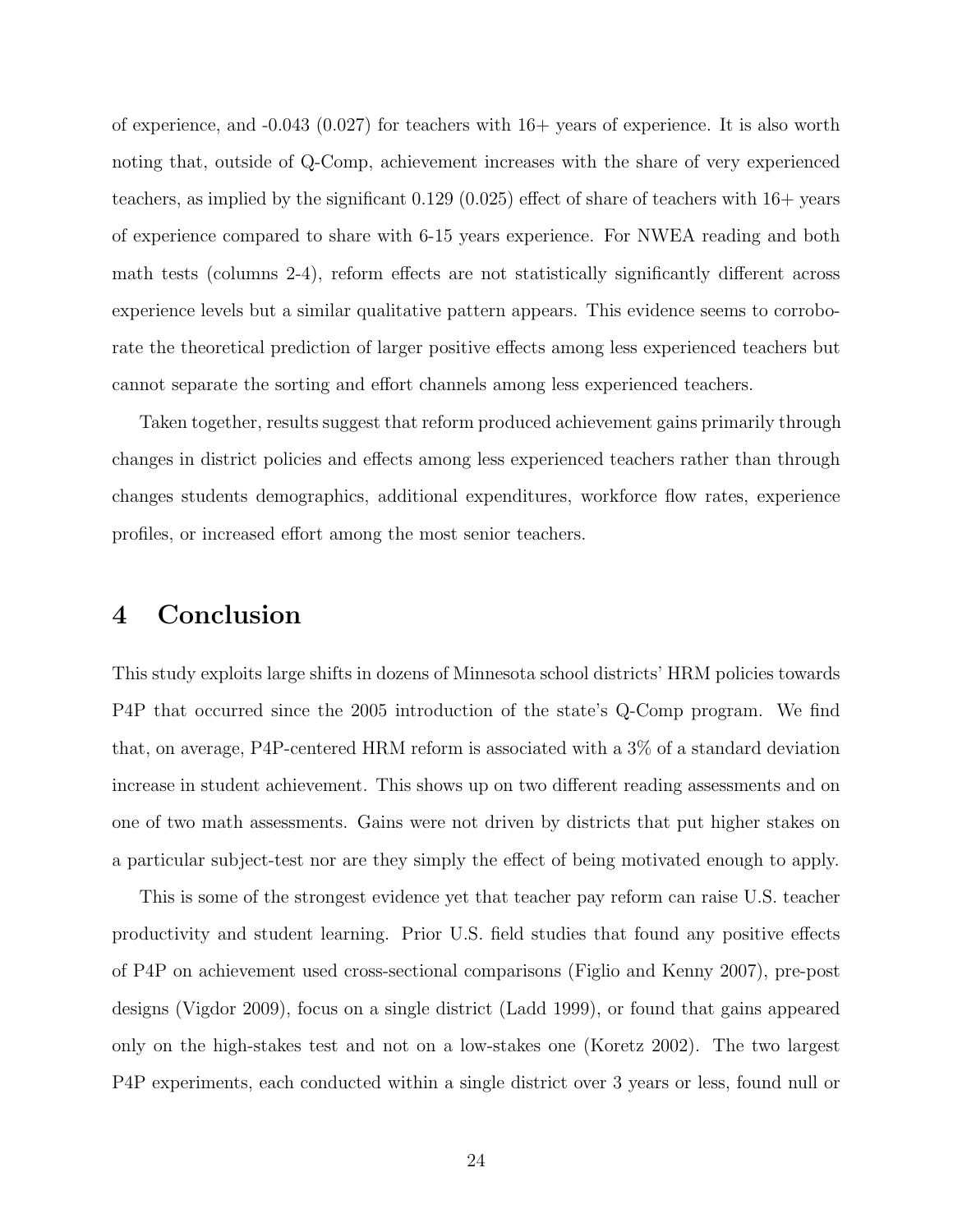negative effects on high-stakes achievement tests (Springer et al. 2010; Fryer 2011).

Because the effect of a given P4P incentive may vary depending on its context, unmeasured heterogeneity in pre- and post-adoption contexts might also explain some discrepant results in the literature. Like the present study, most P4P studies in education really measure the effects of P4P-centered HRM reform as proxied by P4P. Complementary HRM practices are correlated with P4P but not well measured. The fact that Q-Comp changed professional development and evaluation procedures as well as compensation criteria may help explain why it was effective, in contrast to reforms focused exclusively on compensation reform (Springer et al. 2010; Fryer 2011). Despite a limited ability to unbundle which pieces of the reform matter, this study contributes new evidence that adoption of HRM reforms centered on P4P can raise productivity. Alternatively, the difference in results compared to Springer et al. (2010); Fryer (2011) may be attributable to Q-Comp's relative permanence and the consequent larger impact on workers' expectations and willingness to adjust, as well as a longer time horizon for outcome measurement. Our results are similar to Lavy (2009), where the introduction of a P4P tournament among Israeli teachers raised student achievement by changing practice among incumbent teachers without evidence of gaming.

While the magnitudes of the reforms' achievement impacts are not large, they appear to be socially productive given their modest costs. The social value of a 20% of a standard deviation achievement gain for a kindergarten class has been estimated conservatively at  $$200,000$  in net present value (Krueger 2003; Hanushek 2010; Chetty et al. 2011).<sup>24</sup> This implies that the point-estimated 3% of a standard deviation achievement gain induced by Q-Comp pay reforms would be worth approximately \$30,000 in present value, though given the statistical uncertainty of the estimate, benefits are possibly much lower or higher. In terms of costs, Q-Comp adoption involved an increase in funding of only about \$6,500 per year per 25 student class, suggesting a 5 to 1 benefit to cost ratio. The true costs of the pay reforms may be greater if districts additionally allocate their own funds to finance bonuses or

<sup>&</sup>lt;sup>24</sup>Updating Krueger's most pessimistic estimate of a \$5,718 per child benefit to 2012 dollars and multiplying times 25 children per teacher yields an estimate of just over \$200,000.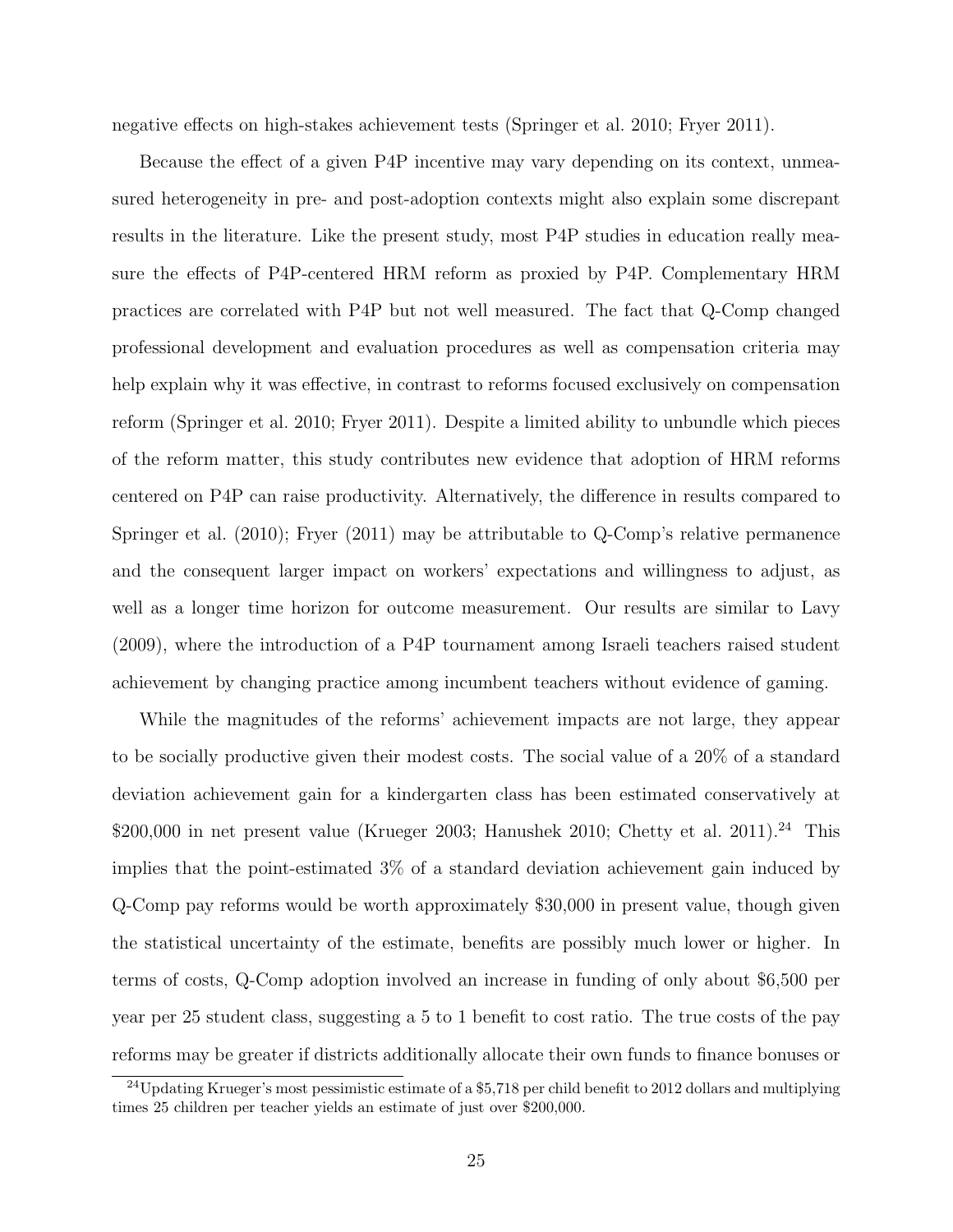associated reforms, such as time for teachers to meet in professional learning communities, creation of data and assessment teams, or cadres of trained classroom observers. However, the \$4,000 per classroom gap between the new \$6,500 in funding and the \$2,500 average maximum total bonus leaves Q-Comp districts with significant cushion to cover the cost of complementary administrative reforms without adding additional resources. This suggests that the set of P4P programs funded by Q-Comp are yielding positive social returns.

By studying a long-standing education reform in the field, valuable new insights are gained. First, the reforms studied here have proven politically and operationally feasible. This is not a fragile model program. This is happening at scale, long-term, and with the support of teachers and their unions through a process of labor-management cooperation.<sup>25</sup> Second, we provide unique new evidence on workforce flows suggesting that unmeasured changes among incumbent teachers and administration drove the achievement gains, rather than teacher turnover. At least with respect to changes to the pay schedule of this magnitude and this time span, P4P did not induce important changes in the observable composition of the teacher workforce. But the fact that effects appeared larger among less experienced teachers suggests that unobserved productivity changed in this group. As teachers cannot transfer tenure across districts, the lack of mobility across districts may not be surprising. Reforms that facilitate inter-district mobility of teachers and ease entry into the teacher workforce could be useful complements.

Within the bounds of what the state allowed, we can see what kinds of programs districts chose to adopt and which they did not. Despite theoretical reasons for preferring tournaments where teachers compete for a limited pool of money and where higher-performing teachers are guaranteed to earn more than others (Barlevy and Neal 2012) and evidence that tournaments have worked in some settings in Israel (Lavy 2009), no district adopted a tournament. A teacher's bonus is usually not tied directly to the standardized test scores of his or her own

<sup>25</sup>Dillon (2007) wrote, "A major reason [Q Comp] is prospering, Gov. Tim Pawlenty said... is that union leaders helped develop and sell it to teachers. "As a Republican governor, I could say, 'Thou shalt do this,' and the unions would say, 'Thou shalt go jump in the lake,' " Mr. Pawlenty said. "But here they partnered with us.... This is a complex process of changing a culture, and it will fail if teachers don't support it.""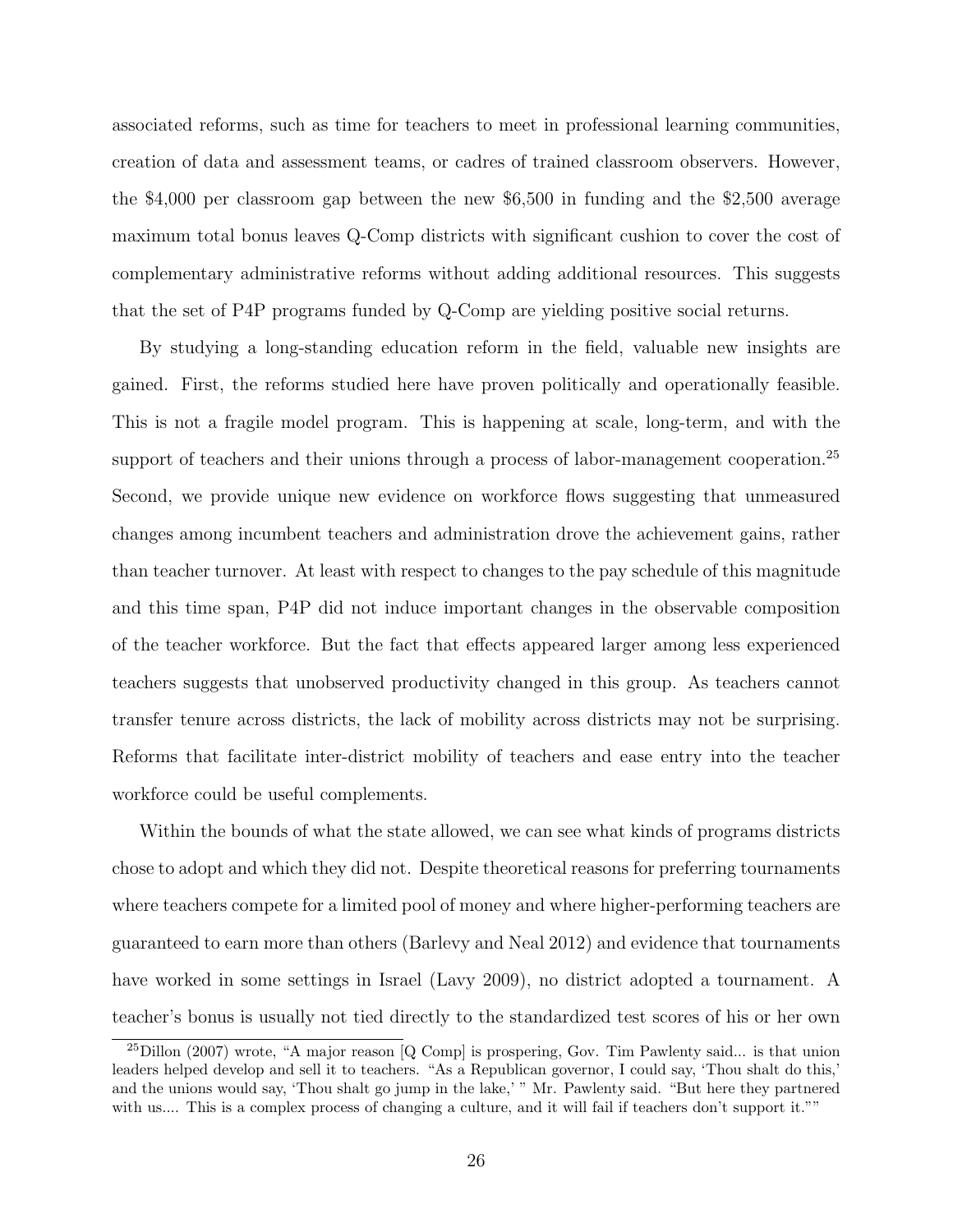students. The bonuses tied to standardized achievement targets tend to be small, tied to school-wide performance, and paid according to generally very simple schedules.<sup>26</sup> We do not observe any districts that link rewards to "value-added" measures of teacher effectiveness. Thus we cannot comment on the debate over the use of these measures in personnel decisions, except to say that they have not been popular in Minnesota thus far.

Although bonuses are largely tied to local goals and subjective evaluations that appear corruptible, some theories and evidence support this approach. By tying stakes to criteria other than standardized tests, coaching, gaming and other waste through unproductive hidden action may be avoided. Our findings also echo Marsden and Belfield (2007) and Marsden (2010) who argue from U.K. evidence that P4P can succeed in education when it promotes a process of locally-negotiated goal setting. This process of setting goals, when taken seriously by all sides, may harness teachers' local information about the most productive strategies for success better than a centrally-defined standard. Also, evidence is emerging from other states that attaching stakes to a process with regular feedback from classroom observers can produce achievement gains (Taylor and Tyler 2012). Subjective evaluations have been proposed as a potentially important component of P4P for teachers. This is largely based on studies such as Jacob and Lefgren (2008), Rockoff et al. (2011), and Tyler et al. (2010), which show that evaluations are correlated with value added measures of teacher quality. Q-Comp districts also devote resources and attach incentives to teachers meeting regularly in professional learning communities and to meeting goals set negotiated within those groups, which may constructively harness peer effects among teachers (Jackson and Bruegmann 2009).

Finally, the paper increases understanding of locally-designed education reform. Here, the grantor-grantee relationship between education authorities and districts allowed use of local information and experimentation in finding appropriate, feasible P4P designs and complementary HRM practices. Grantees may have captured some information or agency rents, but this evidence suggests that the process can generate meaningful social returns.

<sup>&</sup>lt;sup>26</sup>Herweg et al. (2010) shows that simple payment schedules may be optimal for loss-averse teachers.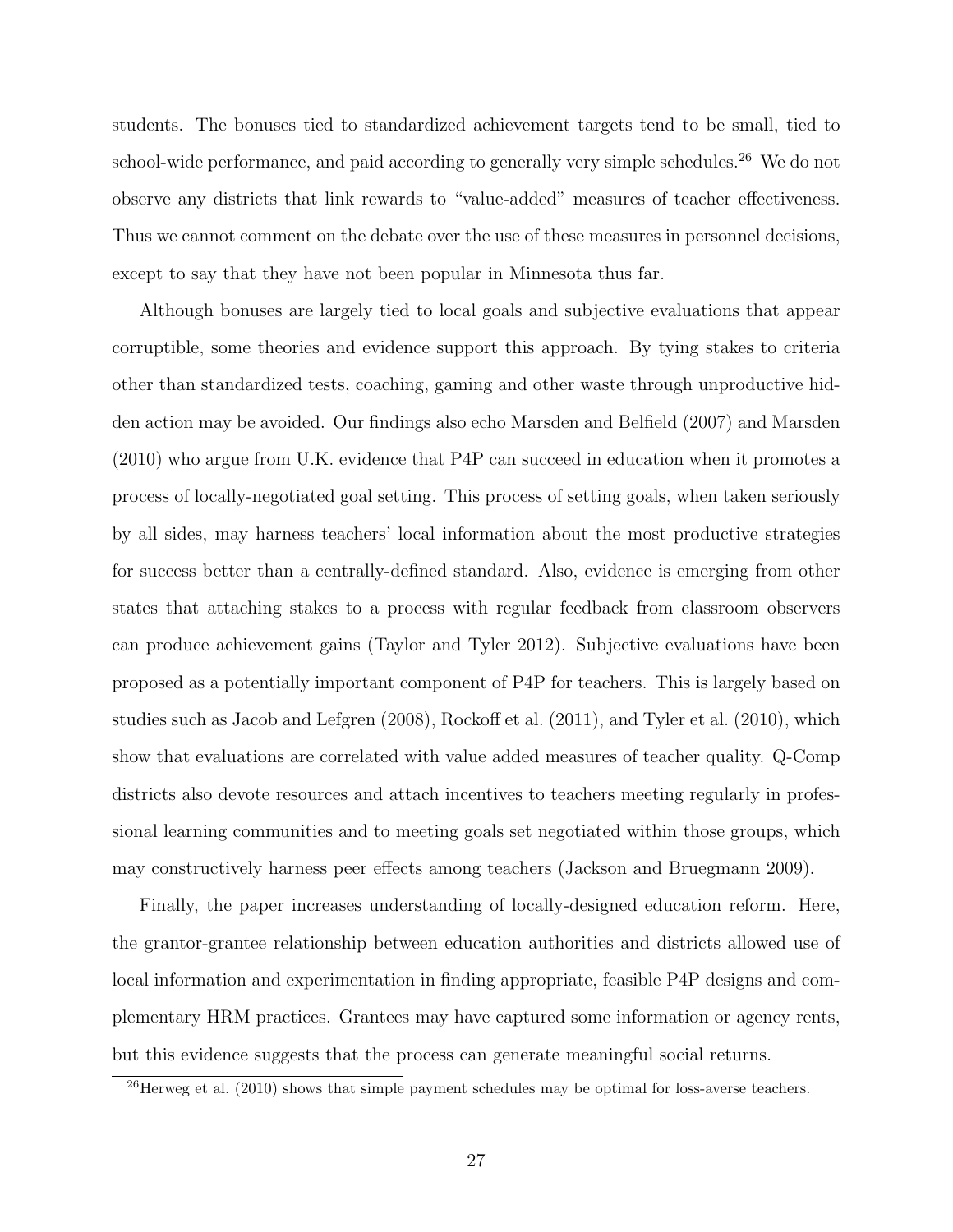### References

- Bandiera, O., I. Barankay, and I. Rasul, "Incentives for managers and inequality among workers," Quarterly Journal of Economics, 2007, 122 (2), 729–773.
- Barlevy, G. and D. Neal, "Pay for Percentile," American Economic Review, 2012, 102 (5), 1805–1831.
- Bloom, N. and J. Van Reenen, "Human Resource Managament," Handbook of Labor Economics, 2011, 4b, 1697–1763.
- Cappelli, P. and D. Neumark, "Do "High-Performance" Work Practices Improve Establishment-Level Outcomes?," Industrial & Labor Relations Review, 2001, 54, 737– 882.
- Chetty, R., J. Friedman, N. Hilger, E. Saez, D. Schanzenbach, and D. Yagan, "How does your kindergarten classroom affect your earnings?," Quarterly Journal of Economics, 2011, 126 (4), 1593.
- Danielson, C. and T.L. McGreal, Teacher evaluation to enhance professional practice, Alexandria, Virginia: Association for Supervision and Curriculum Development, 2000.
- deFiebre, C., P. Lopez, and J. Hopfensperger, "Legislature 2005 Wrapping Up," Star Tribune, July 14 2005.
- Dillon, S., "Long Reviled, Merit Pay Gains Among Teachers," New York Times, June 18 2007.
- Editorial, "Teachers' salaries: Q-Comp has potential," Star Tribune, August 14 2005.
- Figlio, D.N. and L.W. Kenny, "Individual teacher incentives and student performance," Journal of Public Economics, 2007, 91 (5), 901–914.
- Fryer, R.G., "Financial incentives and student achievement: Evidence from randomized trials," The Quarterly Journal of Economics, 2011,  $126(4)$ , 1755–1798.
- Glazerman, S. and A. Seifullah, "An Evaluation of the Teacher Advancement Program (TAP) in Chicago," 2010.
- Glewwe, P., N. Ilias, and M. Kremer, "Teacher incentives," American Economic Journal: Applied Economics, 2010, 2 (3), 205–227.
- Graham, B.S., "Identifying Social Interactions Through Conditional Variance Restrictions," Econometrica, 2008, 76 (3), 643–660.
- **Hanushek, E.A.**, "The economic value of higher teacher quality," *Economics of Education* Review, 2010, 30 (3), 466–479.
- and L. Woessmann, "Overview of the symposium on performance pay for teachers," Economics of Education Review, 2011, 30 (3), 391–393.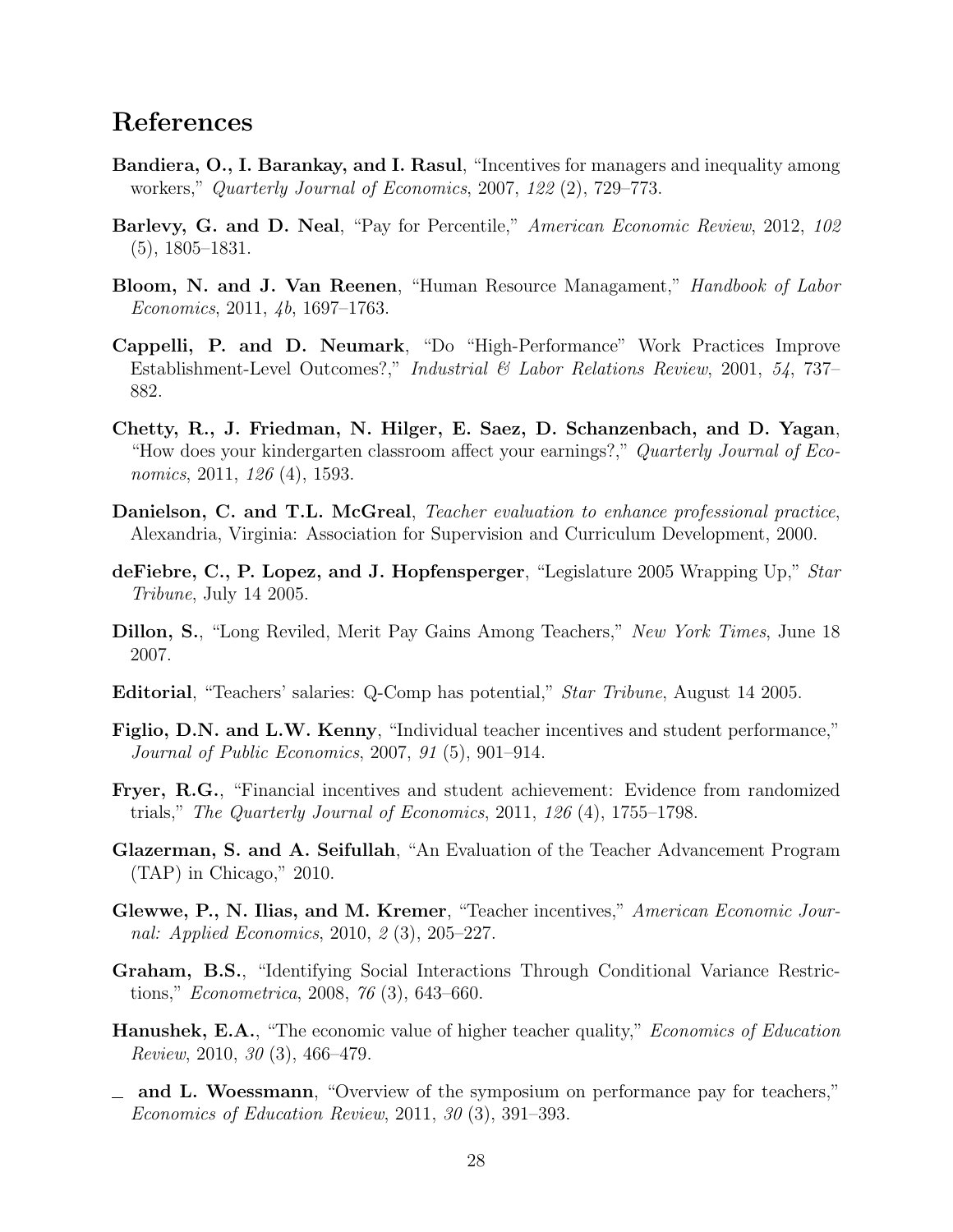- Hauser, C. and G.G. Kingsbury, "RIT Scale Norms: For Use with Measures of Academic Progress," Technical Report, Northwest Evaluation Association 2008.
- Herweg, F., D. Muller, and P. Weinschenk, "Binary payment schemes," American Economic Review, 2010, 100 (5), 2451–2477.
- Hezel Associates, "Quality Compensation for Teachers Summative Evaluation," Technical Report, Syracuse, NY 2009. archive.leg.state.mn.us/docs/2009/other/090321.pdf.
- Holmstrom, B. and P. Milgrom, "Multitask principal–agent analyses," Journal of Law, Economics, & Organization, 1991, 7.
- Hord, S.M. and S.A. Hirsch, "Making the Promise a Reality," in A.M. Blankenstein, P.D. Houston, and R. W. Cole, eds., Sustaining Professional Learning Communities, Thousand Oaks, California: Corwin Press, 2008.
- Hoxby, C.M., "Peer Effects in the Classroom," 2000. NBER Working Paper 7867.
- Ichniowski, C., K. Shaw, and G. Prennushi, "The Effects of Human Resource Management Practices on Productivity: A Study of Steel Finishing Lines," The American Economic Review, 1997.
- Jackson, C.K. and E. Bruegmann, "Teaching Students and Teaching Each Other," American Economic Journal: Applied Economics, 2009, 1 (4), 85–108.
- **Jacob, B.A. and L. Lefgren**, "Can principals identify effective teachers? Evidence on subjective performance evaluation in education," Journal of Labor Economics, 2008, 26 (1), 101.
- Koretz, D.M., "Limitations in the use of achievement tests as measures of educators' productivity," Journal of Human Resources, 2002, 37 (4), 752–777.
- $\equiv$ , S. Barron, K.J. Mitchell, and B.M. Stecher, Perceived effects of the Kentucky instructional results information system, RAND: Santa Monica, CA, 1996.
- Krueger, A.B., "Economic considerations and class size," Economic Journal, 2003, 113 (485), F34–F63.
- Ladd, H.F., "The Dallas school accountability and incentive program," *Economics of Ed*ucation Review, 1999, 18 (1), 1–16.
- Lavy, V., "Evaluating the effect of teachers' performance incentives on pupils' achievements," Journal of Political Economy, 2002, 110 (6), 1286–1317.
- $\Box$ , "Performance Pay and Teachers' Effort, Productivity, and Grading Ethics," American Economic Review, 2009, 99 (5), 1979–2011.
- Lazear, E.P., "Performance Pay and Productivity," American Economic Review, 2000, 90 (5), 1346–1361.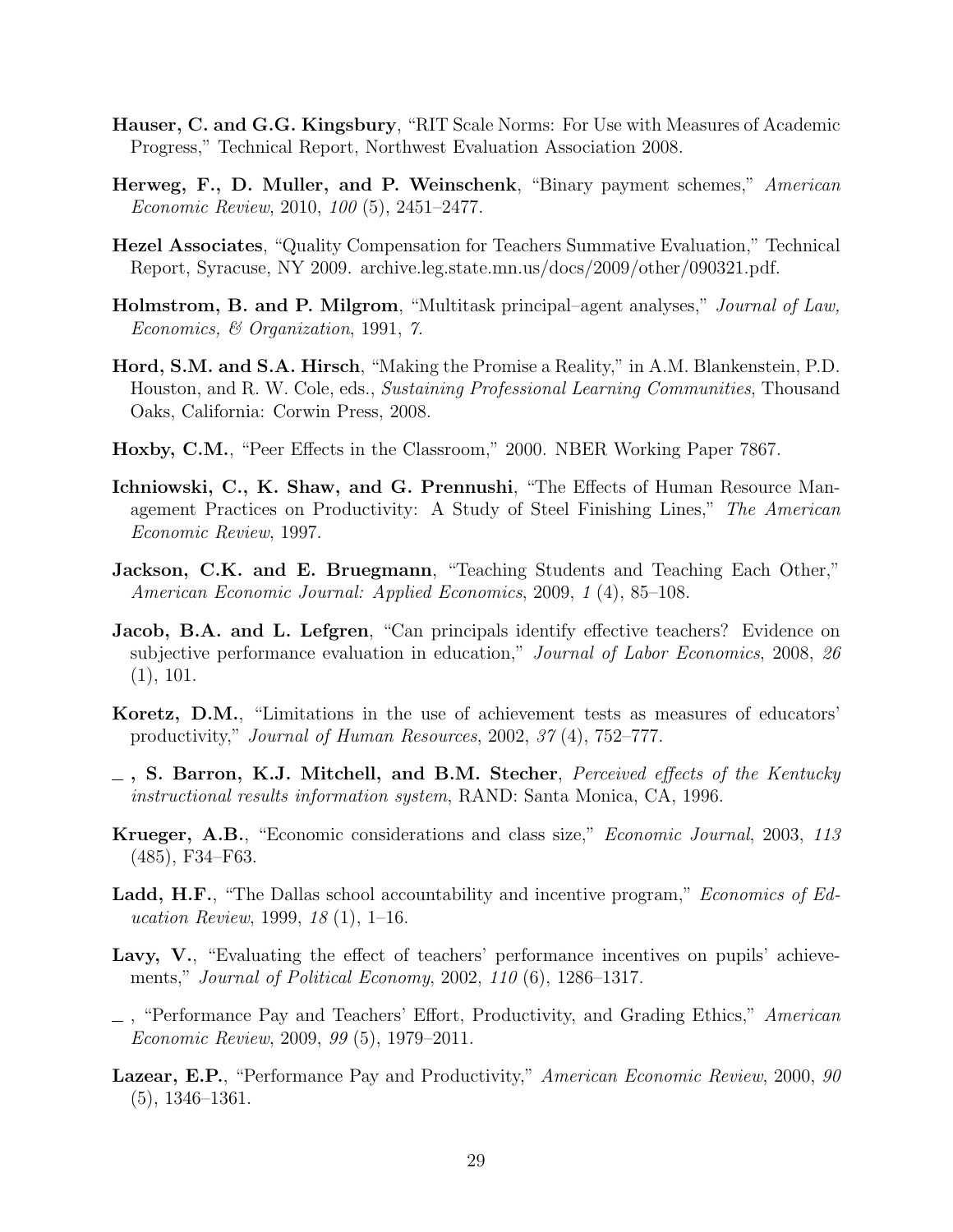- $\ldots$ , "Teacher incentives," Swedish Economic Policy Review, 2003, 10 (2), 179–214.
- Lovenheim, M., "The Effect of Teachers' Unions on Education Production," Journal of Labor Economics, 2009.
- Marsden, D., "The Paradox of Performance-Related Pay Systems," Paradoxes of Modernization, 2010, 1 (9), 185–203.
- $\equiv$  and R. Belfield, "Pay for Performance Where Output Is Hard to Measure," *Advances* in Industrial and Labor Relations, 2007, 15, 1–34.
- Milgrom, P. and J. Roberts, "The economics of modern manufacturing," American Economic Review, 1990, pp. 511–528.
- Muralidharan, K. and V. Sundararaman, "Teacher Performance Pay: Experimental Evidence from India," Journal of Political Economy, 2011, 119 (1), 39–77.
- Nadler, C. and M. Wiswall, "Risk Aversion and Support for Merit Pay," Education Finance & Policy, 2011, pp. 1–31.
- Neal, D., "The Design of Performance Pay in Education," Technical Report, National Bureau of Economic Research Working Paper No. 16710 2011.
- Nobels, J., "Evaluation Report: Q Comp Quality Compensation," Technical Report, Minnesota Office of the Legislative Auditor 2009.
- Podgursky, M.J. and M.G. Springer, "Teacher performance pay: A review," Journal of Policy Analysis & Management, 2007, 26  $(4)$ , 909–950.
- Prendergast, C., "The tenuous trade-off between risk and incentives," Journal of Political Economy, 2002, 110 (5).
- Prentice, G., S. Burgess, and C. Propper, "Performance pay in the public sector," Technical Report, Office of Manpower Economics 2007.
- Rockoff, J.E., B.A. Jacob, T.J. Kane, and D.O. Staiger, "Can you recognize an effective teacher when you recruit one?," *Education Finance* & Policy, 2011, 6 (1), 43–74.
- $\sim$ , D.O. Staiger, T.J. Kane, and E.S. Taylor, "Information and Employee Evaluation: Evidence from a Randomized Intervention in Public Schools," American Economic Review, 2012, 102 (7), 3184–3213.
- Schwartz, N., "Aligning Teacher Improvement Strategies: A Mixed Method Study of Teaching Reform in Minnesota." PhD dissertation, University of Michigan 2012.
- Sojourner, A.J., "Identification of peer effects with missing data," *Economic Journal*, 2013, 123 (569), 574–605.
- Springer, M.G., D. Ballou, and A. Peng, "Impact of the Teacher Advancement Program on student test score gains," Technical Report, National Center on Performance Incentives, Vanderbilt University 2008.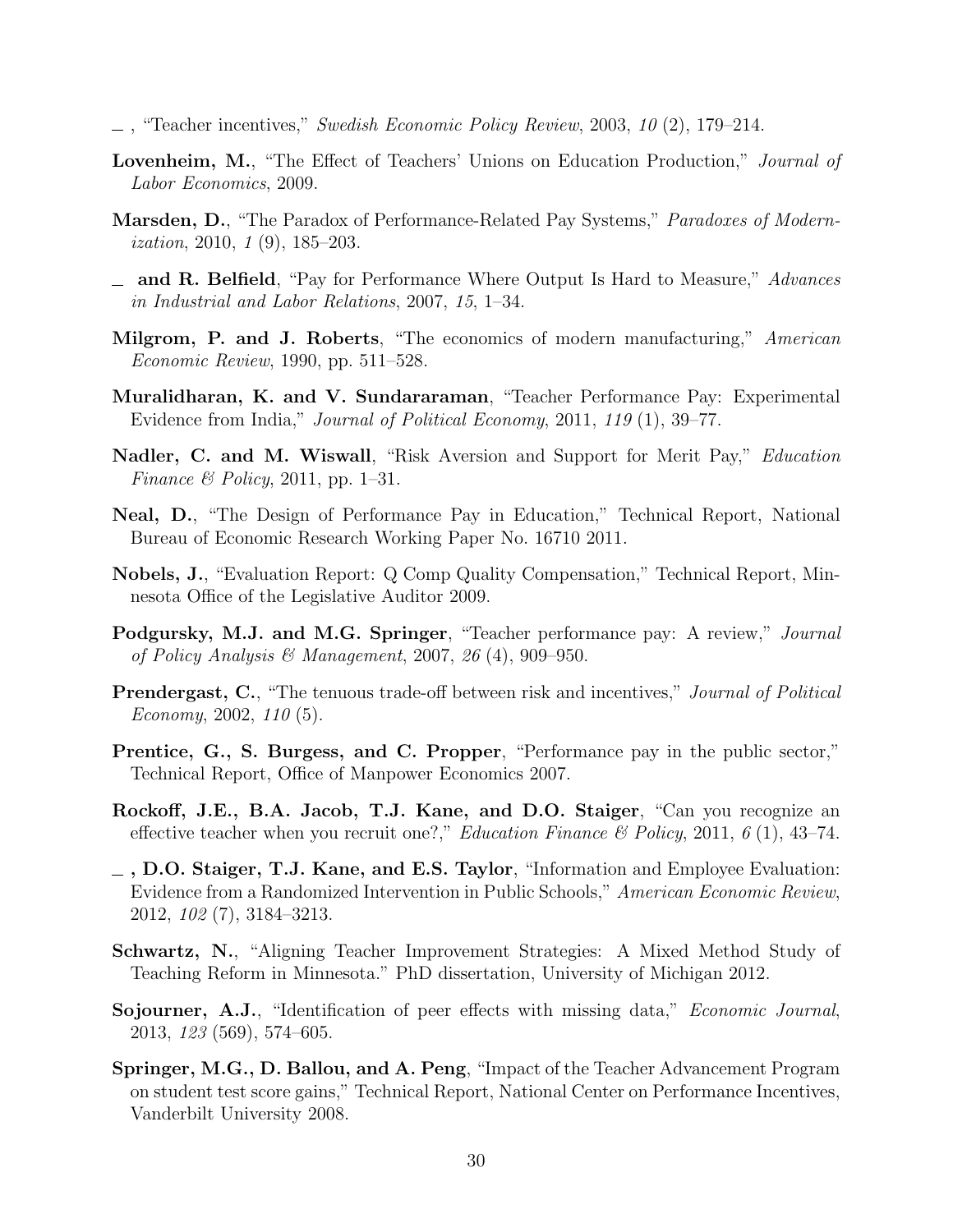- , L. Hamilton, D.F. McCaffrey, D. Ballou, V.N. Le, M. Pepper, JR Lockwood, and B.M. Stecher, "Teacher pay for performance: Experimental evidence from the Project on Incentives in Teaching," Technical Report, National Center on Performance Incentives, Vanderbilt University 2010.
- Taylor, E.S. and J.H. Tyler, "The Effect of Evaluation on Teacher Performance," The American Economic Review, 2012, 102 (7), 3628–3651.
- The INFOHRM Group, The Metrics Standard, 1 ed., Washington, D.C.: INFOHRM Group Inc., 2006.
- Tyler, J.H., E.S. Taylor, T.J. Kane, and A.L. Wooten, "Using student performance data to identify effective classroom practices," American Economic Review, 2010, 100 (2), 256–60.
- Victory New Hampshire, "Gov. Tim Pawlenty The 60 Second Education Update," 2012. http://60secondupdates.com/pawlenty/pawlenty-2.
- **Vigdor, J.**, "Teacher salary bonuses in North Carolina," in M. Springer, ed., *Performance* Incentives: Their Growing Impact on American K-12 Education, Brookings, 2009.
- Wahlstrom, K., T. Sheldon, and K. Peterson, "Implementation of the Quality Compensation Program (Q Comp)," Technical Report, University of Minnesota's Center for Applied Research and Educational Improvement 2006.
- Wei, R.C., L. Darling-Hammond, A. Andree, N. Richardson, and S. Orphanos, "Professional learning in the learning profession," Technical Report, National Staff Development Council 2009.
- West, K.L., "Teachers Unions, Compensation, and Tenure," Technical Report, University of Minnesota 2012.
- Whitmore, D., "Resource and peer impacts on girls' academic achievement," American Economic Review, 2005, 95 (2), 199–203.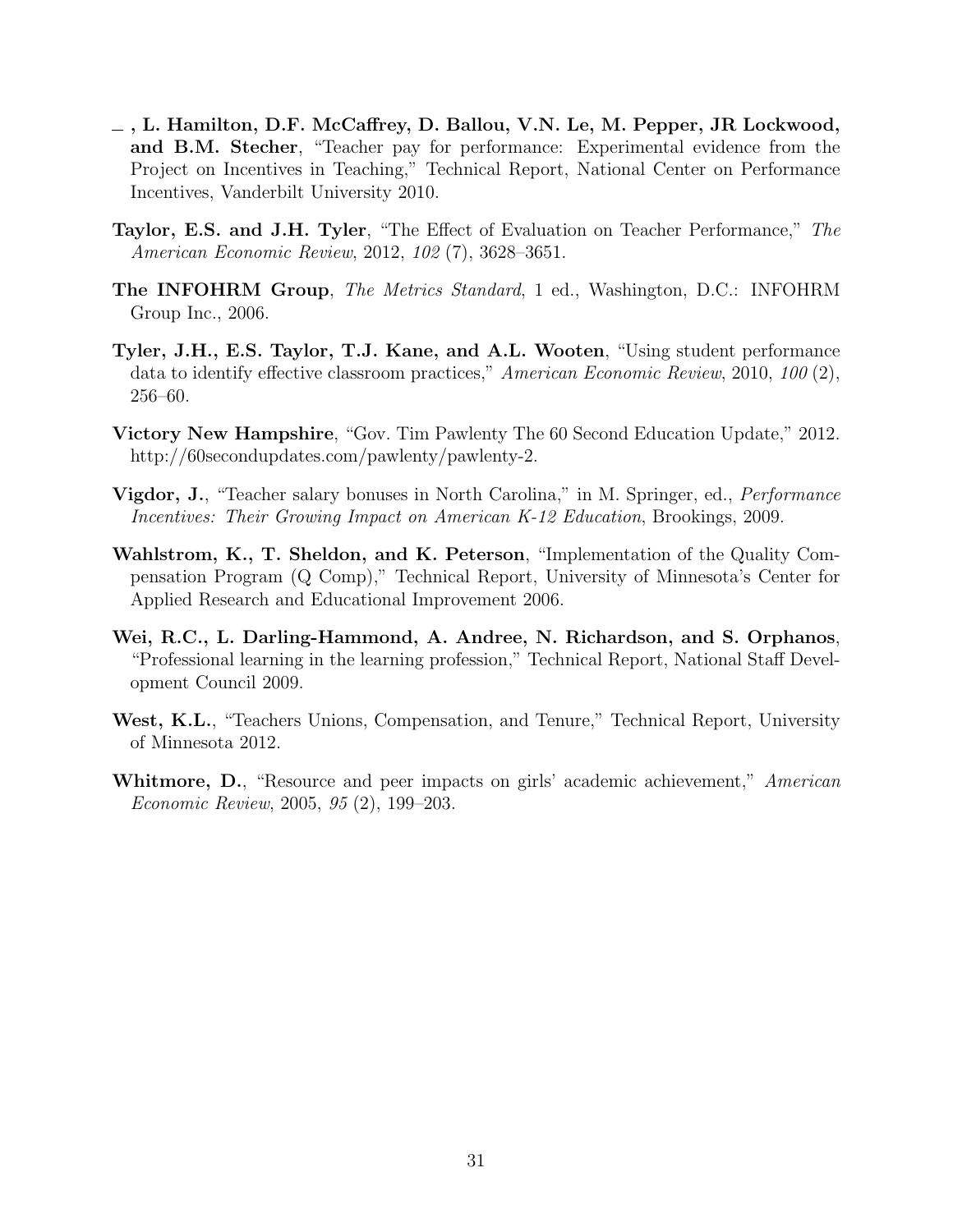# 5 Tables

| Academic     |             |                  | Number of Districts |                | Number of Tested Students in grades 3-8 |                                           |                |                |          |         |
|--------------|-------------|------------------|---------------------|----------------|-----------------------------------------|-------------------------------------------|----------------|----------------|----------|---------|
| Year         |             |                  | Q-Comp Status       |                |                                         |                                           |                | Q-Comp Status  |          |         |
| Starting     | Not applied | Rejected         | Adopted             | Exited         | Total                                   | Not applied                               | Rejected       | Adopted        | Exited   | Total   |
|              |             |                  |                     |                |                                         | Sample: all districts                     |                |                |          |         |
| 2003         | 364         | $\overline{0}$   | $\theta$            | $\overline{0}$ | 364                                     | 178506                                    | $\overline{0}$ | $\overline{0}$ | $\theta$ | 178506  |
| 2004         | 359         | $\overline{0}$   | $\overline{4}$      | $\overline{0}$ | 363                                     | 173119                                    | $\overline{0}$ | 1053           | $\theta$ | 174172  |
| 2005         | 351         | $\overline{0}$   | 13                  | $\overline{0}$ | 364                                     | 319194                                    | $\theta$       | 13748          | $\theta$ | 332942  |
| 2006         | 310         | 9                | 42                  | $\overline{2}$ | 361                                     | 260976                                    | 5469           | 77613          | 1221     | 345279  |
| 2007         | 298         | 10               | 53                  | 3              | 361                                     | 236092                                    | 5845           | 97137          | 2917     | 341991  |
| 2008         | 291         | 13               | 57                  | $\overline{5}$ | 361                                     | 219919                                    | 11703          | 104375         | 3610     | 339607  |
| 2009         | 281         | 20               | 57                  | 8              | 357                                     | 204507                                    | 26134          | 98327          | 10872    | 339840  |
| Unit-years   | 2254        | 52               | 225                 | 18             | 2531                                    | 1592313                                   | 49151          | 392253         | 18620    | 2052337 |
| Unique units | 369         | 20               | 65                  | $8\,$          | 369                                     | 545998                                    | 18475          | 125375         | 7122     | 696970  |
|              |             |                  |                     |                |                                         | Sub-sample: district-years with NWEA test |                |                |          |         |
| 2003         | 74          | $\overline{0}$   | $\theta$            | $\overline{0}$ | 74                                      | 63529                                     | 0              | $\overline{0}$ | $\theta$ | 63529   |
| 2004         | 151         | $\overline{0}$   | $\overline{0}$      | $\theta$       | 151                                     | 102072                                    | $\theta$       | $\overline{0}$ | $\theta$ | 102072  |
| 2005         | 186         | $\boldsymbol{0}$ | 6                   | $\theta$       | 192                                     | 110746                                    | $\theta$       | 5288           | $\theta$ | 116034  |
| 2006         | 187         | 4                | 26                  | $\mathbf{1}$   | 218                                     | 100879                                    | 775            | 26601          | 402      | 128657  |
| 2007         | 192         | 8                | 34                  | $\overline{2}$ | 236                                     | 69477                                     | 928            | 30258          | 1708     | 102371  |
| 2008         | 192         | 8                | 41                  | $\overline{2}$ | 243                                     | 53670                                     | 1149           | 24762          | 1348     | 80929   |
| 2009         | 185         | 15               | 50                  | $\overline{7}$ | 257                                     | 37291                                     | 2401           | 15846          | 2761     | 58299   |
| Unit-years   | 1167        | 35               | 157                 | 12             | 1371                                    | 537664                                    | 5253           | 102755         | 6219     | 651891  |
| Unique Units | 273         | $8\,$            | 57                  | $\overline{7}$ | 273                                     | 206311                                    | 1789           | 36686          | 2240     | 247026  |

Table 1: District and student Q-Comp participation in full sample and in NWEA sub-sample by year

Though outcomes for 2010 are not available, we observe another 14 districts adopt Q-Comp in 2010 and 1 applier that did not adopt. A total of 22schools in the Minneapolis and Roseville school districts adopted Q-Comp at the school level; these are considered separate districts for this analysis.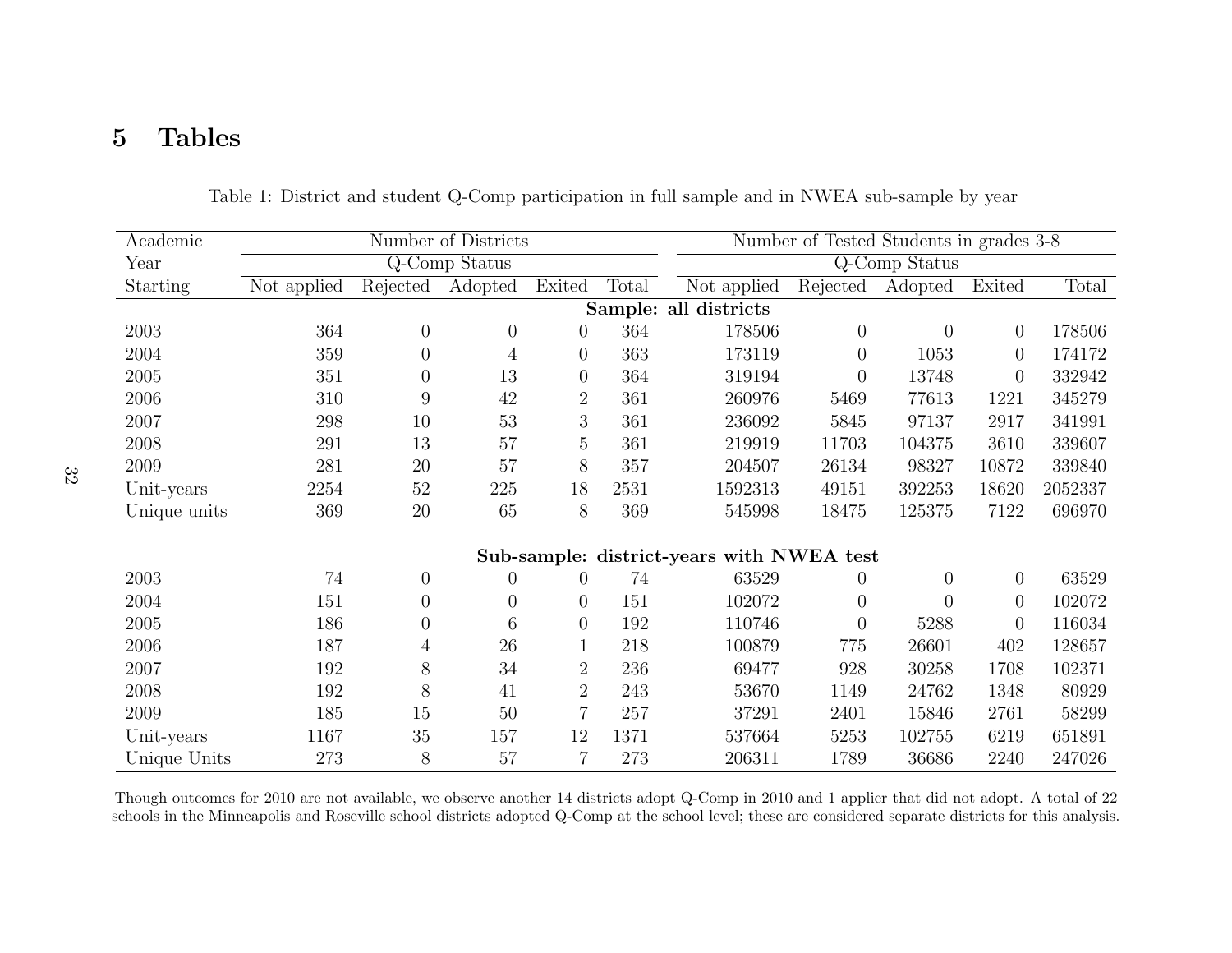| Table 2: Descriptive statistics                            |       |           |                  |              |  |  |  |  |
|------------------------------------------------------------|-------|-----------|------------------|--------------|--|--|--|--|
| Variable                                                   | Mean  | Std. Dev. | Min.             | Max.         |  |  |  |  |
| Panel A: MCA Sample                                        |       |           |                  |              |  |  |  |  |
| Peer context variables $(2,052,337 \text{ student-years})$ |       |           |                  |              |  |  |  |  |
| Share male                                                 | 0.513 | 0.060     | $\left( \right)$ | 1            |  |  |  |  |
| Share free lunch                                           | 0.242 | 0.188     | $\Omega$         | $\mathbf{1}$ |  |  |  |  |
| Share spec. ed.                                            | 0.136 | 0.07      | $\Omega$         | $\mathbf{1}$ |  |  |  |  |
| Share Afr.-Am.                                             | 0.082 | 0.126     | $\Omega$         | $\mathbf{1}$ |  |  |  |  |
| Share Hispanic                                             | 0.059 | 0.084     | $\Omega$         | $\mathbf{1}$ |  |  |  |  |
| Share Asian-Am.                                            | 0.057 | 0.084     | $\Omega$         | $\mathbf{1}$ |  |  |  |  |
| Share Native Am.                                           | 0.021 | 0.072     | $\Omega$         | 1            |  |  |  |  |
| Enrollment (school-grade-year)                             | 170.7 | 139.0     | $\mathbf 1$      | 826          |  |  |  |  |
| Expenditures and teacher characteristics (district-year)   |       |           |                  |              |  |  |  |  |
| District-year                                              |       |           |                  |              |  |  |  |  |
| Log(expenditures)                                          | 3.98  | 1.33      | 0.54             | 6.25         |  |  |  |  |
| Percent novice teacher                                     | 3.68  | 2.01      | $\theta$         | 27.27        |  |  |  |  |
| Percent external hires                                     | 5.17  | 2.55      | $\overline{0}$   | 42.86        |  |  |  |  |
| Percent retained                                           | 91.95 | 2.60      | 59.09            | 100          |  |  |  |  |
| Percent flowed to ever-Q-Comp                              | 0.19  | 1.97      | $-15.38$         | 14.89        |  |  |  |  |
| School-year                                                |       |           |                  |              |  |  |  |  |
| Share with experience $\leq 5$ years                       | 0.168 | 0.105     | $\theta$         | $\mathbf{1}$ |  |  |  |  |
| Share with experience $6-15$ years                         | 0.409 | 0.124     | $\theta$         | $\mathbf{1}$ |  |  |  |  |
| Share with experience $\geq 16$ years                      | 0.417 | 0.155     | $\Omega$         | $\mathbf{1}$ |  |  |  |  |
| School-grade-year                                          |       |           |                  |              |  |  |  |  |
| Percent with MA+                                           | 21.92 | 14.12     | $\theta$         | 92.2         |  |  |  |  |
|                                                            |       |           |                  |              |  |  |  |  |

#### Panel B: NWEA sample

| Peer context variables (651,891 student-years) |       |       |                  |     |
|------------------------------------------------|-------|-------|------------------|-----|
| Share male                                     | 0.512 | 0.052 |                  |     |
| Share free lunch                               | 0.197 | 0.119 | $\left( \right)$ |     |
| Share spec. ed.                                | 0.133 | 0.052 | $\left( \right)$ |     |
| Share Afr.-Am.                                 | 0.037 | 0.051 | $\left( \right)$ |     |
| Share Hispanic                                 | 0.049 | 0.062 | $\left( \right)$ |     |
| Share Asian-Am.                                | 0.035 | 0.041 | $\left( \right)$ |     |
| Share Native Am.                               | 0.023 | 0.079 | $\left( \right)$ |     |
| Enrollment (school-grade-year)                 | 193.2 | 152   |                  | 826 |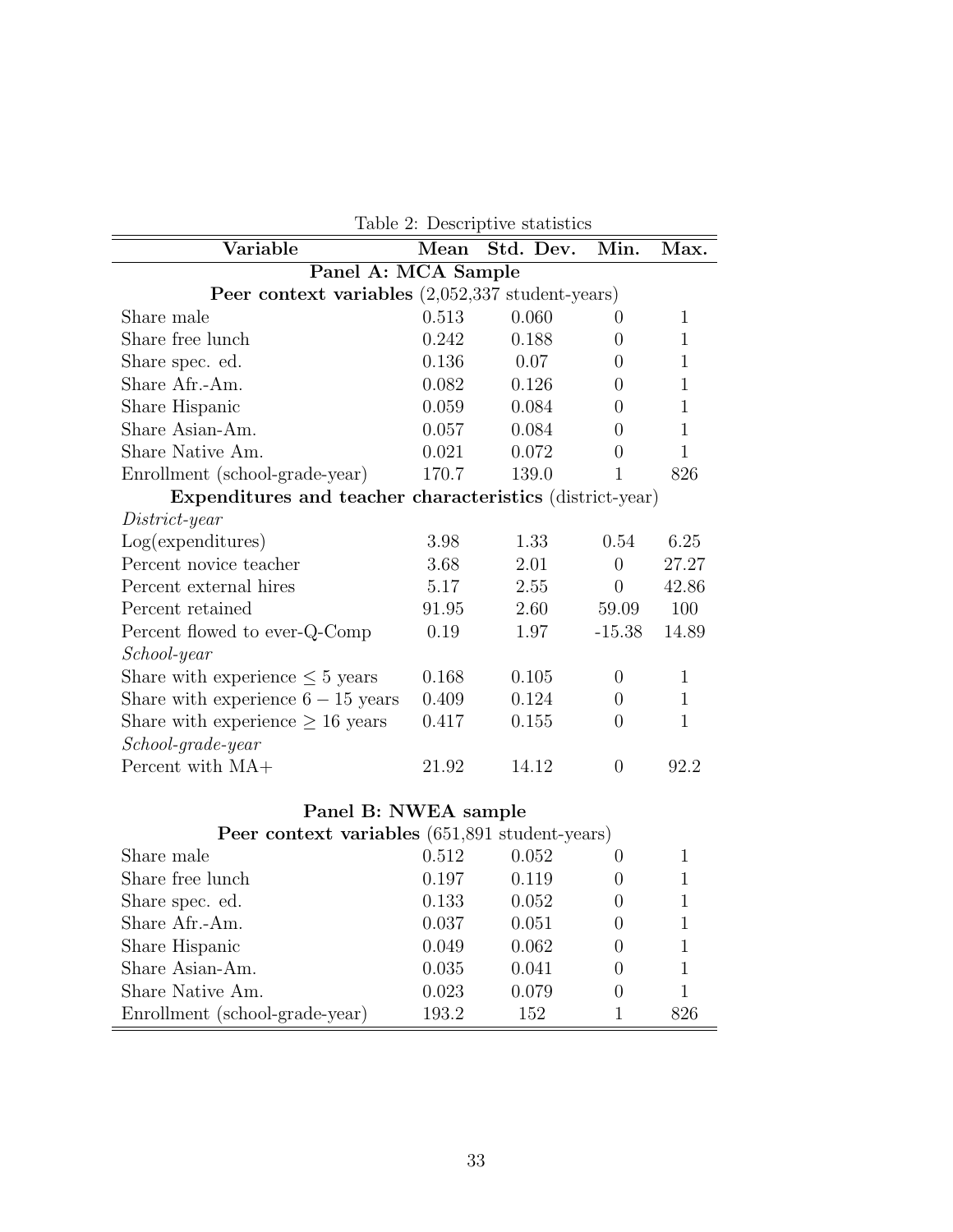| Outcome Subject:       |             | Reading                 |           |             |             | Math                    |            |             |  |
|------------------------|-------------|-------------------------|-----------|-------------|-------------|-------------------------|------------|-------------|--|
| Outcome Test:          |             | $\overline{\text{MCA}}$ |           | <b>NWEA</b> |             | $\overline{\text{MCA}}$ |            | <b>NWEA</b> |  |
| Specification:         | А           | $\overline{B}$          | A         | B           | A           | $\mathbf B$             | A          | B           |  |
| $1(post-adoption)$     | $0.031**$   | $0.028**$               | $0.032**$ | $0.032**$   | 0.004       | $-0.004$                | 0.038      | $0.035*$    |  |
|                        | (0.015)     | (0.012)                 | (0.016)   | (0.012)     | (0.021)     | (0.017)                 | (0.026)    | (0.020)     |  |
| $1(2+$ yrs. pre-QComp) |             | $-0.010$                |           | 0.001       |             | $-0.026$                |            | $-0.009$    |  |
|                        |             | (0.018)                 |           | (0.017)     |             | (0.019)                 |            | (0.029)     |  |
| Share male             | $-0.083***$ | $-0.083***$             | $-0.057$  | $-0.057$    | $-0.134***$ | $-0.134***$             | $-0.121**$ | $-0.121**$  |  |
|                        | (0.029)     | (0.029)                 | (0.052)   | (0.052)     | (0.038)     | (0.038)                 | (0.061)    | (0.061)     |  |
| Share free lunch       | $0.104***$  | $0.103***$              | 0.029     | 0.029       | $0.104***$  | $0.100***$              | 0.045      | 0.044       |  |
|                        | (0.036)     | (0.036)                 | (0.047)   | (0.047)     | (0.034)     | (0.033)                 | (0.066)    | (0.065)     |  |
| Share spec. ed.        | $-0.046$    | $-0.046$                | $0.132*$  | $0.133**$   | $-0.209***$ | $-0.211***$             | 0.097      | 0.095       |  |
|                        | (0.040)     | (0.040)                 | (0.067)   | (0.067)     | (0.071)     | (0.072)                 | (0.080)    | (0.080)     |  |
| Share Afr.-Am.         | $-0.143***$ | $-0.142***$             | $-0.001$  | $-0.001$    | $-0.095***$ | $-0.092***$             | $-0.154$   | $-0.151$    |  |
|                        | (0.030)     | (0.030)                 | (0.088)   | (0.088)     | (0.030)     | (0.030)                 | (0.113)    | (0.111)     |  |
| Share Hispanic         | $-0.075*$   | $-0.076*$               | $-0.102$  | $-0.102$    | $-0.007$    | $-0.008$                | $-0.084$   | $-0.087$    |  |
|                        | (0.043)     | (0.043)                 | (0.108)   | (0.108)     | (0.045)     | (0.046)                 | (0.109)    | (0.111)     |  |
| Share Asian-Am.        | 0.021       | 0.021                   | 0.086     | 0.086       | 0.068       | 0.068                   | 0.009      | 0.010       |  |
|                        | (0.046)     | (0.045)                 | (0.149)   | (0.149)     | (0.043)     | (0.042)                 | (0.171)    | (0.172)     |  |
| Share Native Am.       | $-0.131***$ | $-0.131***$             | 0.028     | 0.029       | $-0.050$    | $-0.052$                | 0.016      | 0.016       |  |
|                        | (0.050)     | (0.050)                 | (0.063)   | (0.064)     | (0.052)     | (0.053)                 | (0.093)    | (0.094)     |  |
| Enrollment             | $-0.004$    | $-0.005$                | $0.005\,$ | $0.005\,$   | $-0.011$    | $-0.012$                | $-0.010$   | $-0.010$    |  |
|                        | (0.006)     | (0.006)                 | (0.008)   | (0.008)     | (0.008)     | (0.008)                 | (0.009)    | (0.009)     |  |
| Districts              | 369         | 369                     | 273       | 273         | 369         | 369                     | 273        | 273         |  |
| Students               | 696,970     | 696,970                 | 247,026   | 247,026     | 686,483     | 686,483                 | 247,767    | 247,767     |  |
| Student-years          | 2,052,337   | 2,052,337               | 651,891   | 651,891     | 2,007,029   | 2,007,029               | 655,341    | 655,341     |  |
| Adj. $R^2$             | 0.774       | 0.774                   | 0.793     | 0.793       | 0.793       | 0.793                   | 0.838      | 0.838       |  |

Table 3: Effect of P4P-centered HRM reform on student achievement z-score by subject and test

Coefficient (within-district SE). Significance: \*: 10% \*\*: 5% \*\*\*: 1%. All specifications include year indicators, student fixed effects, and<br>indicator for haring decreed O Grans Germintee are massived in student's asked indicator for having dropped Q-Comp. Covariates are measured in student's school-grade-year.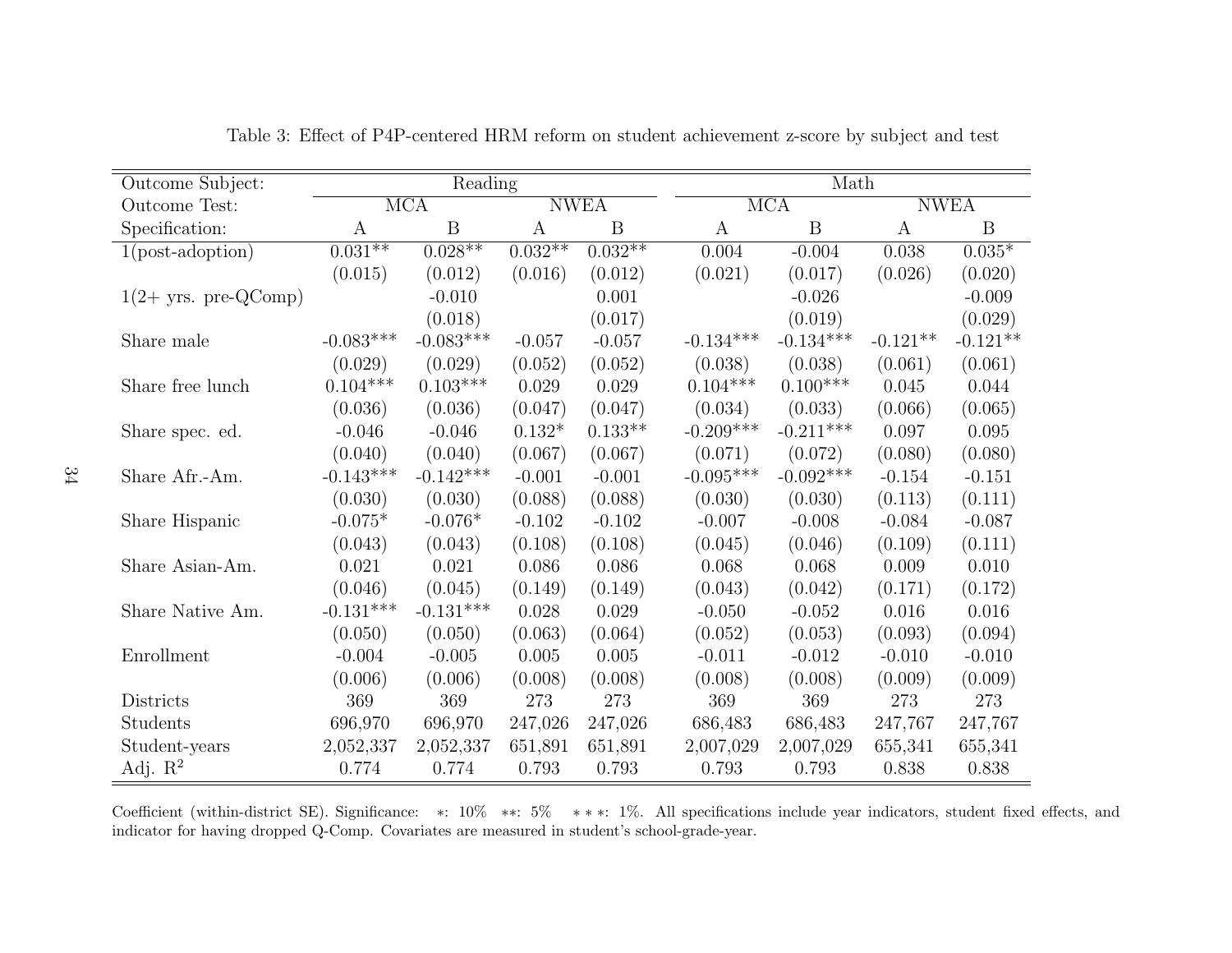| Outcome Subject:           | Reading                 |             | Math                    |             |
|----------------------------|-------------------------|-------------|-------------------------|-------------|
| Outcome Test:              | $\overline{\text{MCA}}$ | <b>NWEA</b> | $\overline{\text{MCA}}$ | <b>NWEA</b> |
| 7th year prior             | $-0.013$                | 0.012       | $-0.040$                | $0.111**$   |
|                            | (0.077)                 | (0.058)     | (0.093)                 | (0.055)     |
| 6th year prior             | $-0.053$                | $-0.013$    | $-0.040$                | 0.038       |
|                            | (0.049)                 | (0.045)     | (0.065)                 | (0.045)     |
| 5 <sup>th</sup> year prior | $-0.024$                | $-0.004$    | $-0.050$                | 0.032       |
|                            | (0.052)                 | (0.033)     | (0.046)                 | (0.033)     |
| 4th year prior             | $-0.021$                | $-0.017$    | $-0.005$                | $-0.010$    |
|                            | (0.036)                 | (0.028)     | (0.051)                 | (0.036)     |
| 3rd year prior             | $-0.019$                | $-0.003$    | $-0.039$                | $-0.025$    |
|                            | (0.023)                 | (0.025)     | (0.030)                 | (0.046)     |
| 2nd year prior             | $-0.007$                | 0.001       | $-0.022*$               | $-0.009$    |
|                            | (0.016)                 | (0.015)     | (0.013)                 | (0.021)     |
| 1st year prior omitted     |                         |             |                         |             |
| 1st year post-adoption     | $0.023**$               | $0.020**$   | $-0.002$                | 0.027       |
|                            | (0.011)                 | (0.010)     | (0.014)                 | (0.018)     |
| 2nd year post-adoption     | 0.021                   | $0.042***$  | $-0.006$                | $0.043*$    |
|                            | (0.015)                 | (0.015)     | (0.021)                 | (0.024)     |
| 3rd year post-adoption     | $0.041**$               | $0.063**$   | $-0.009$                | 0.031       |
|                            | (0.020)                 | (0.027)     | (0.027)                 | (0.036)     |
| 4th year post-adoption     | $0.076***$              | $0.069**$   | 0.002                   | 0.038       |
|                            | (0.025)                 | (0.034)     | (0.030)                 | (0.052)     |
| 5th year post-adoption     | $0.079**$               |             | 0.023                   |             |
|                            | (0.035)                 |             | (0.056)                 |             |
| Districts                  | 369                     | 273         | 369                     | 273         |
| Students                   | 696,970                 | 247,026     | 686,483                 | 247,767     |
| Student-years              | 2,052,337               | 651,891     | 2,007,029               | 655,341     |
| Adj. $\mathbb{R}^2$        | 0.774                   | 0.793       | 0.793                   | 0.838       |

Table 4: Effect of P4P-centered HRM reform on achievement by years elapsed from adoption

Coefficient (within-district SE). Significance: ∗: 10% ∗∗: 5% ∗ ∗ ∗: 1%.

Specification includes year indicators, student fixed effects, peer covariates, and indicator for having dropped Q-Comp as in Table 3. Outcomes are in standard deviation units. There is no fifth-year post-adoption effect for NWEA achievement because none of the 2004 TAP adoption cohort opted into NWEA testing.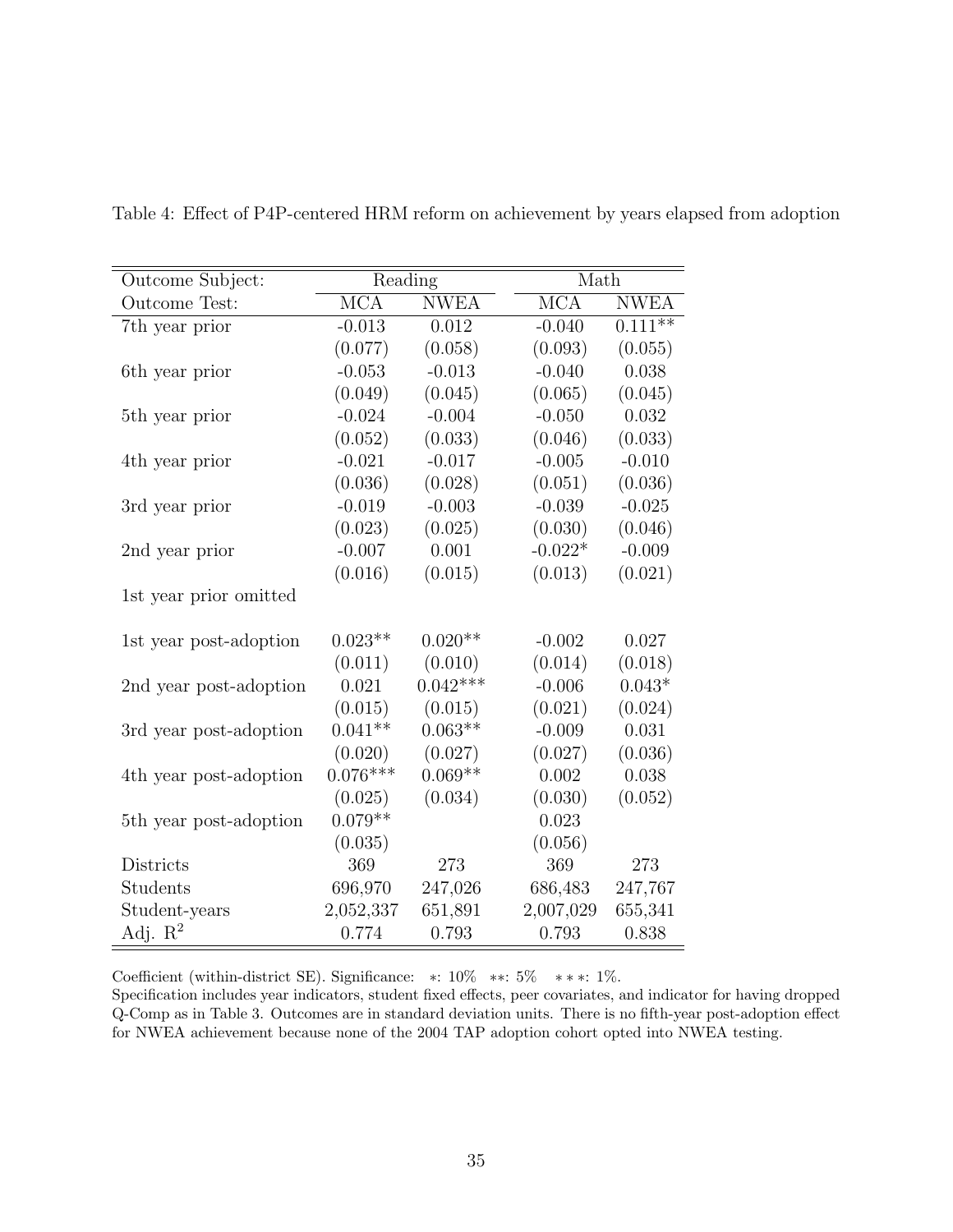| Outcome Test:                 |                  | $\overline{\text{MCA}}$ |                      |                           | <b>NWEA</b>         |                       |
|-------------------------------|------------------|-------------------------|----------------------|---------------------------|---------------------|-----------------------|
| Sample:                       | Adopters Only    | Appliers Only           | All                  | Adopters Only             | Appliers Only       | All                   |
| Specification:                | B                | B                       | $\mathbf B$          | B                         | B                   | $\mathbf B$           |
| $1(post-adoption)$            | 0.012<br>(0.015) | 0.019<br>(0.013)        | $0.028**$<br>(0.012) | 0.019<br>(0.015)          | $0.024*$<br>(0.013) | $0.032***$<br>(0.012) |
| $1(2 + yrs. pre-adoption)$    | 0.009<br>(0.017) | 0.006<br>(0.019)        | $-0.011$<br>(0.018)  | 0.015<br>(0.016)          | 0.012<br>(0.016)    | 0.001<br>(0.018)      |
| $1$ (post failed application) |                  |                         | 0.007<br>(0.014)     |                           |                     | $-0.032$<br>(0.033)   |
| $1(2 + yrs.$ pre-failed app.) |                  |                         | $-0.025$<br>(0.028)  |                           |                     | $-0.001$<br>(0.015)   |
| Districts                     | 81               | 102                     | 369                  | 66                        | 83                  | 273                   |
| Students                      | 257,039          | 316,250                 | 696,970              | 88,016                    | 96,790              | 247,026               |
| Student-years                 | 707,958          | 880,412                 | 2,052,337            | 225,397                   | 249,446             | 651,891               |
| Adj. $\mathbb{R}^2$           | 0.857            | 0.781                   | 0.774                | 0.874                     | 0.792               | 0.793                 |
|                               |                  |                         |                      | Excluding pilot districts |                     |                       |
| $1(post-adoption)$            | 0.014<br>(0.016) | $0.024*$<br>(0.014)     | $0.029**$<br>(0.013) | 0.018<br>(0.015)          | $0.023*$<br>(0.014) | $0.032**$<br>(0.013)  |
| $1(2 + yrs. pre-adoption)$    | 0.009<br>(0.017) | $-.002$<br>(0.018)      | $-.011$<br>(0.018)   | 0.015<br>(0.016)          | 0.011<br>(0.016)    | 0.001<br>(0.017)      |
| $1$ (post failed application) |                  |                         | 0.007<br>(0.017)     |                           |                     | $-.026$<br>(0.031)    |
| $1(2 + yrs.$ pre-failed app.) |                  |                         | 0.014<br>(0.016)     |                           |                     | $-.002$<br>(0.015)    |
| Districts                     | 60               | 80                      | 345                  | 55                        | 71                  | 257                   |
| Students                      | 240,651          | 281,890                 | 664,330              | 86,884                    | 95,530              | 244,537               |
| Student-years                 | 672,869          | 790,612                 | 1,956,707            | 222,193                   | 246,083             | 644,725               |
| Adj. $R^2$                    | 0.849            | 0.766                   | 0.768                | 0.874                     | 0.792               | 0.793                 |

Table 5: Robustness and further falsification of effect on reading achievement

Coefficient (within-district SE). Significance: \*: 10% \*\*: 5% \*\*\*: 1%. Specification includes year indicators, student fixed effects, peer covariates, and indicator for having dropped Q-Comp as in Table 3. Outcomes are in standard deviation units.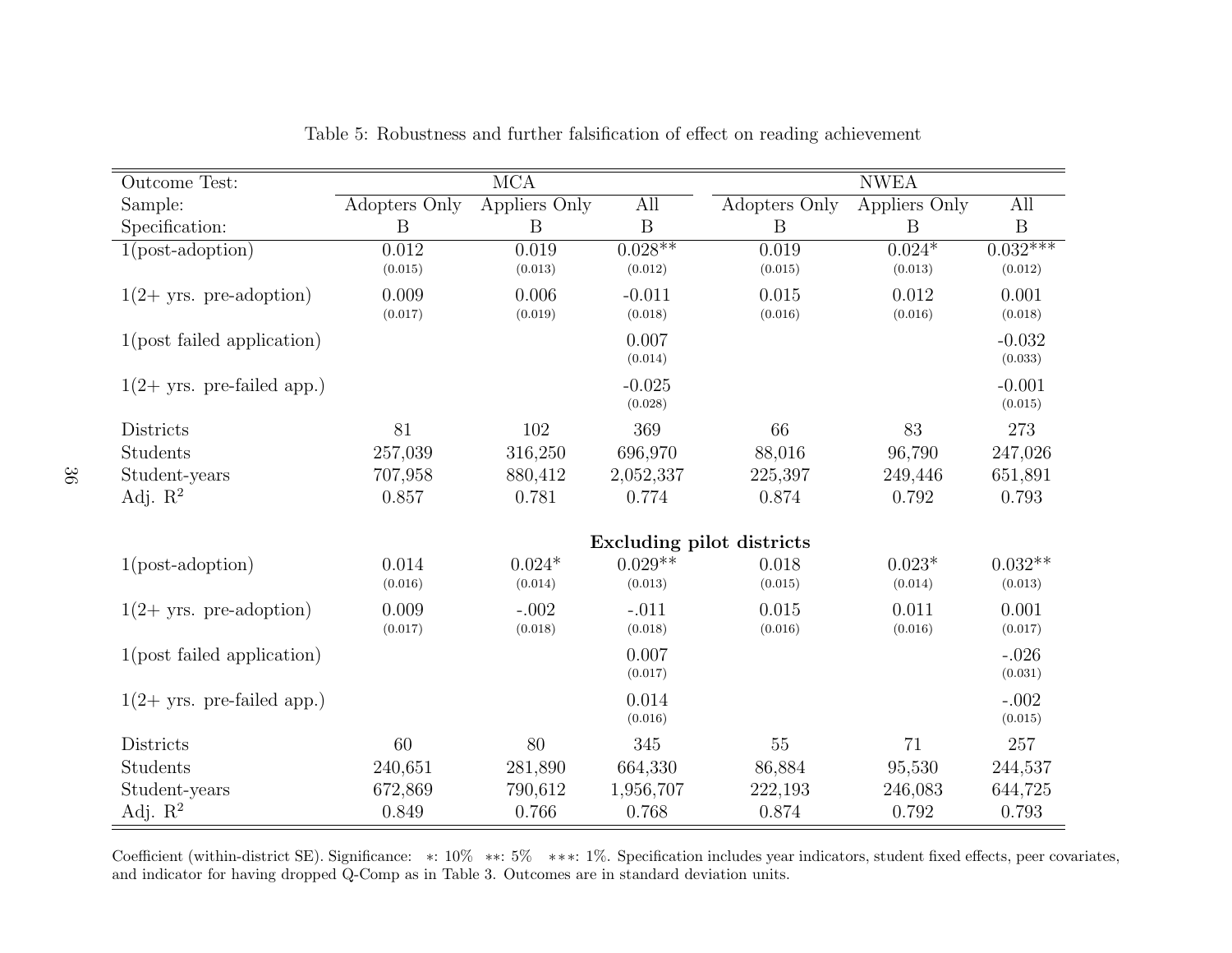| <b>Outcome Test:</b>          |               | $\overline{\text{MCA}}$ |                    |                           | <b>NWEA</b>   |                    |
|-------------------------------|---------------|-------------------------|--------------------|---------------------------|---------------|--------------------|
| Sample:                       | Adopters Only | Appliers Only           | All                | Adopters Only             | Appliers Only | All                |
| Specification:                | B             | B                       | $\boldsymbol{B}$   | B                         | B             | B                  |
| $1(post-adoption)$            | 0.006         | 0.004                   | $-0.004$           | 0.041                     | $0.042*$      | $0.037*$           |
|                               | (0.018)       | (0.017)                 | (0.017)            | (0.027)                   | (0.024)       | (0.019)            |
| $1(2 + yrs. pre-adoption)$    | $-0.025*$     | $-0.030**$              | $-0.027$           | $-0.019$                  | $-0.014$      | $-0.012$           |
|                               | (0.013)       | (0.014)                 | (0.019)            | (0.029)                   | (0.028)       | (0.029)            |
| $1$ (post failed application) |               |                         | 0.002              |                           |               | $-0.006$           |
|                               |               |                         | (0.017)            |                           |               | (0.041)            |
| $1(2 + yrs.$ pre-failed app.) |               |                         | $-0.016$           |                           |               | $-0.004$           |
|                               |               |                         | (0.019)            |                           |               | (0.015)            |
| Districts                     | 81            | 102                     | 369                | 66                        | 83            | 273                |
| Students                      | 251,600       | 310,023                 | 686,483            | 88,387                    | 97,140        | 247,767            |
| Student-years                 | 690,991       | 858,302                 | 2,007,029          | 226,732                   | 250,294       | 655,341            |
| Adj. $R^2$                    | 0.872         | 0.803                   | 0.793              | 0.902                     | 0.901         | 0.899              |
|                               |               |                         |                    | Excluding pilot districts |               |                    |
| $1(post-adoption)$            | 0.007         | 0.007                   | 0.0008             | 0.041                     | $0.04*$       | $0.035*$           |
|                               | (0.019)       | (0.019)                 | (0.018)            | (0.027)                   | (0.024)       | (0.02)             |
| $1(2 + yrs. pre-adoption)$    | $-0.024*$     | $-.027*$                | $-.025$            | $-0.017$                  | $-.011$       | $-.006$            |
|                               | (0.014)       | (0.015)                 | (0.019)            | (0.029)                   | (0.027)       | (0.029)            |
| $1$ (post failed application) |               |                         | 0.003<br>(0.019)   |                           |               | 0.016<br>(0.031)   |
| $1(2 + yrs.$ pre-failed app.) |               |                         | $-.024$<br>(0.033) |                           |               | $-.006$<br>(0.017) |
| Districts                     | 60            | 80                      | 345                | 55                        | 71            | 257                |
| Students                      | 236399        | 277,199                 | 655,211            | 87,254                    | 95,864        | 245,270            |
| Student-years                 | 659,824       | 775,176                 | 1,918,192          | 223,533                   | 246,918       | 648,187            |
| Adj. $R^2$                    | 0.867         | 0.793                   | 0.789              | 0.902                     | 0.839         | 0.838              |

Table 6: Robustness and further falsification of effect on math achievement

Coefficient (within-district SE). Significance: \*: 10% \*\*: 5% \*\*\*: 1%. Specification includes year indicators, student fixed effects, peer covariates, covariates, covariates, covariates, covariates, covariates, covariates and indicator for having dropped Q-Comp as in Table 3. Outcomes are in standard deviation units.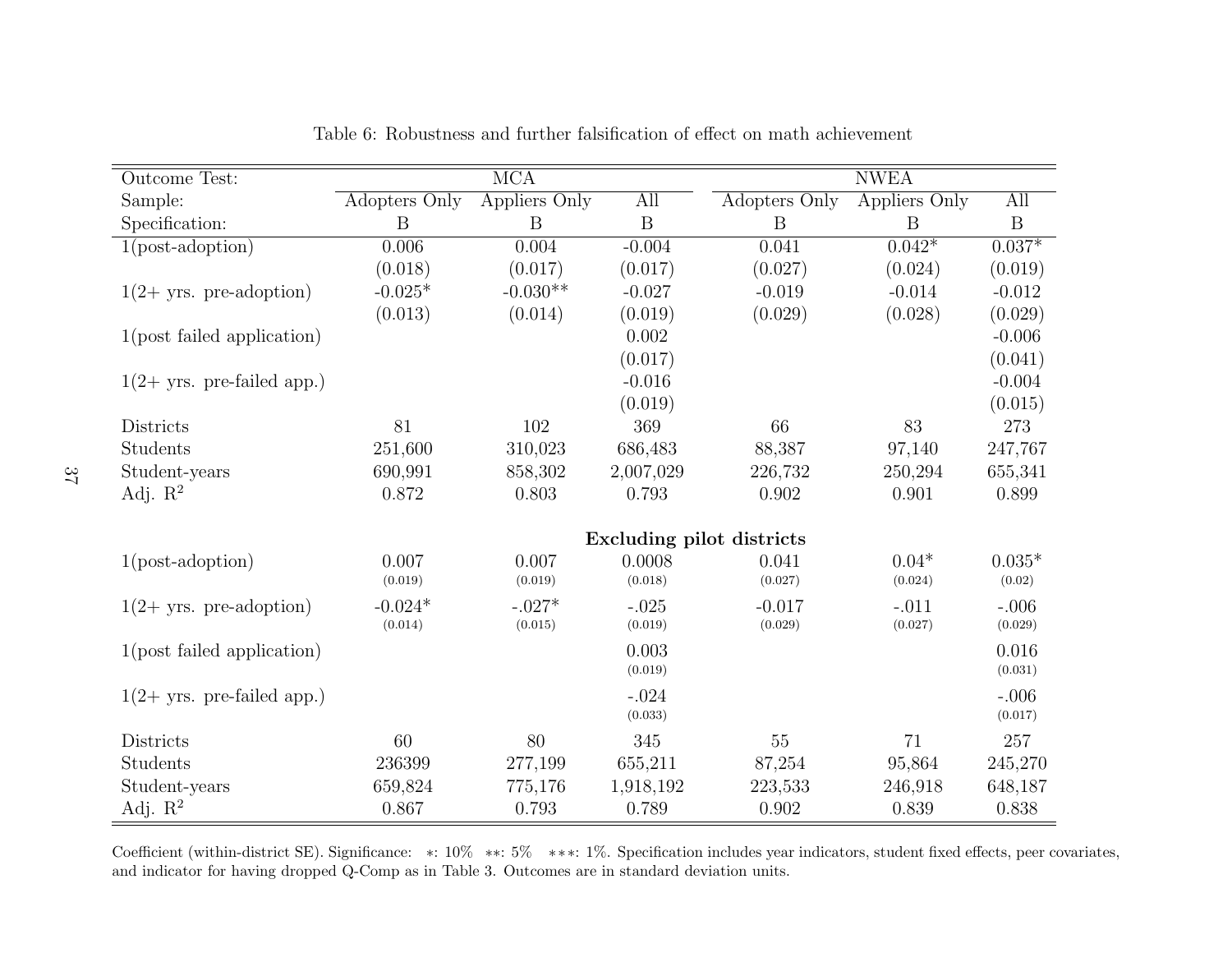| Outcome Test:               |                    |                       | $\overline{\text{MCA}}$ |                        |                      |                      | <b>NWEA</b>          |                      |
|-----------------------------|--------------------|-----------------------|-------------------------|------------------------|----------------------|----------------------|----------------------|----------------------|
| $1(post-adoption)$          | $0.03*$<br>(0.016) | $0.032**$<br>(0.016)  | $0.032**$<br>(0.016)    | $0.031*$<br>(0.016)    | $0.034**$<br>(0.015) | $0.032**$<br>(0.016) | $0.032**$<br>(0.016) | $0.031**$<br>(0.016) |
| Student context             |                    |                       |                         |                        |                      |                      |                      |                      |
| Total students              |                    | $-.004$<br>(0.006)    | $-.004$<br>(0.006)      | 0.002<br>(0.006)       |                      | 0.005<br>(0.008)     | 0.005<br>(0.008)     | 0.006<br>(0.007)     |
| Share male                  |                    | $-.086***$<br>(0.032) | $-.083***$<br>(0.032)   | $-.076**$<br>(0.031)   |                      | $-.053$<br>(0.052)   | $-.053$<br>(0.052)   | $-.044$<br>(0.051)   |
| Share free lunch            |                    | $0.124***$<br>(0.036) | $0.128***$<br>(0.036)   | $0.129***$<br>(0.036)  |                      | 0.03<br>(0.047)      | 0.035<br>(0.048)     | 0.037<br>(0.047)     |
| Share spec. ed.             |                    | $-.049$<br>(0.047)    | $-.049$<br>(0.047)      | $-.060$<br>(0.046)     |                      | $0.132*$<br>(0.068)  | $0.129*$<br>(0.067)  | $0.115*$<br>(0.066)  |
| Share Afr.-Am.              |                    | $-.113***$<br>(0.041) | $-.128***$<br>(0.041)   | $-.093**$<br>(0.04)    |                      | 0.013<br>(0.093)     | $-.006$<br>(0.094)   | 0.017<br>(0.093)     |
| Share Hispanic              |                    | $-.113**$<br>(0.05)   | $-.122**$<br>(0.051)    | $-.090*$<br>(0.05)     |                      | $-.104$<br>(0.109)   | $-.111$<br>(0.109)   | $-.088$<br>(0.103)   |
| Share Asian-Am.             |                    | 0.045<br>(0.045)      | 0.02<br>(0.053)         | 0.033<br>(0.049)       |                      | 0.072<br>(0.157)     | 0.053<br>(0.158)     | 0.068<br>(0.147)     |
| Share Native Am.            |                    | $-.102**$<br>(0.044)  | $-.105**$<br>(0.045)    | $-.073*$<br>(0.043)    |                      | 0.033<br>(0.064)     | 0.032<br>(0.064)     | 0.054<br>(0.061)     |
| Finance                     |                    |                       |                         |                        |                      |                      |                      |                      |
| Log(expenditures)           |                    |                       | $0.01*$<br>(0.006)      | 0.008<br>(0.005)       |                      |                      | 0.01<br>(0.006)      | 0.008<br>(0.007)     |
| Teachers                    |                    |                       |                         |                        |                      |                      |                      |                      |
| % Novices                   |                    |                       |                         | $-.001$<br>(0.001)     |                      |                      |                      | $-.0008$<br>(0.001)  |
| $%$ New hires               |                    |                       |                         | $-.003***$<br>(0.0009) |                      |                      |                      | $-.001$<br>(0.001)   |
| $%$ to ever-QComp           |                    |                       |                         | $-.001$<br>(0.002)     |                      |                      |                      | 0.001<br>(0.002)     |
| % Retained                  |                    |                       |                         | 0.0006<br>(0.0008)     |                      |                      |                      | 0.0006<br>(0.001)    |
| Share $\leq 5$ yrs. exper.  |                    |                       |                         | $-.043$<br>(0.037)     |                      |                      |                      | $-.057$<br>(0.049)   |
| Share $\geq 16$ yrs. exper. |                    |                       |                         | $0.123***$<br>(0.024)  |                      |                      |                      | 0.061<br>(0.038)     |
| $\%$ with MA+               |                    |                       |                         | $-.0007$<br>(0.0009)   |                      |                      |                      | $-.00003$<br>(0.001) |
| Adj. $R^2$                  | 0.768              | 0.768                 | 0.768                   | 0.768                  | 0.793                | 0.793                | 0.793                | 0.793                |

Table 7: Is effect on reading explained by changes in peers, expenditures, or teacher turnover?

Coefficient (within-district SE). Significance: ∗: 10% ∗∗: 5% ∗ ∗ ∗: 1%. These are variations on specification (A). All include year indicators, student fixed effects, and indicator for having dropped Q-Comp. Outcomes are in standard deviation units. The samples for each MCA (NWEA) model includes 1,950,163 (650,300) student-years from 662,549 (246,045) students in 345 (255) districts. 38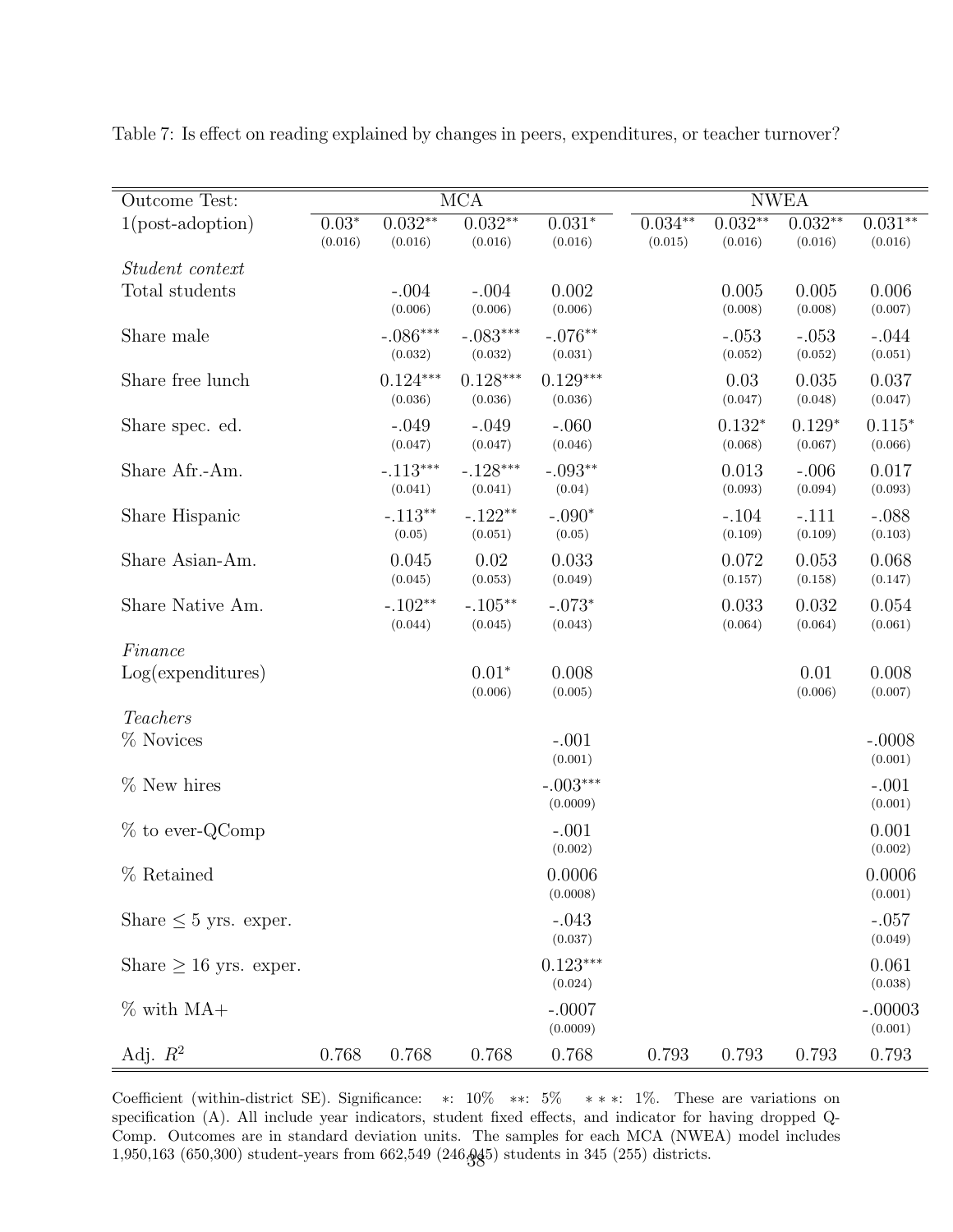| Outcome Test:               |                  |                       | $\overline{\text{MCA}}$ |                       |                  |                      | <b>NWEA</b>          |                     |
|-----------------------------|------------------|-----------------------|-------------------------|-----------------------|------------------|----------------------|----------------------|---------------------|
| $1(post-adoption)$          | 0.002<br>(0.023) | 0.007<br>(0.023)      | 0.006<br>(0.023)        | 0.005<br>(0.024)      | 0.035<br>(0.026) | 0.038<br>(0.027)     | 0.038<br>(0.026)     | 0.037<br>(0.026)    |
| <i>Student context</i>      |                  |                       |                         |                       |                  |                      |                      |                     |
| Total students              |                  | $-.011$<br>(0.008)    | $-.012$<br>(0.008)      | $-.004$<br>(0.008)    |                  | $-.010$<br>(0.009)   | $-.010$<br>(0.01)    | $-.011$<br>(0.011)  |
| Share male                  |                  | $-.131***$<br>(0.042) | $-.128***$<br>(0.042)   | $-.121***$<br>(0.041) |                  | $-.121**$<br>(0.061) | $-.121**$<br>(0.061) | $-.114*$<br>(0.061) |
| Share free lunch            |                  | $0.114***$<br>(0.039) | $0.12***$<br>(0.038)    | $0.118***$<br>(0.038) |                  | 0.047<br>(0.066)     | 0.051<br>(0.067)     | 0.057<br>(0.067)    |
| Share spec. ed.             |                  | $-.184**$<br>(0.072)  | $-.184***$<br>(0.071)   | $-.194***$<br>(0.071) |                  | 0.1<br>(0.081)       | 0.097<br>(0.081)     | 0.089<br>(0.081)    |
| Share Afr.-Am.              |                  | $-.084*$<br>(0.043)   | $-.105**$<br>(0.044)    | $-.076*$<br>(0.041)   |                  | $-.149$<br>(0.121)   | $-.163$<br>(0.122)   | $-.163$<br>(0.123)  |
| Share Hispanic              |                  | $-.067$<br>(0.061)    | $-.080$<br>(0.061)      | $-.051$<br>(0.06)     |                  | $-.085$<br>(0.11)    | $-.091$<br>(0.109)   | $-.088$<br>(0.105)  |
| Share Asian-Am.             |                  | $0.122**$<br>(0.052)  | 0.088<br>(0.06)         | $0.101*$<br>(0.056)   |                  | 0.013<br>(0.179)     | $-.002$<br>(0.181)   | 0.0002<br>(0.173)   |
| Share Native Am.            |                  | $-.044$<br>(0.055)    | $-.047$<br>(0.055)      | $-.020$<br>(0.055)    |                  | 0.021<br>(0.094)     | 0.02<br>(0.094)      | 0.034<br>(0.092)    |
| Finance                     |                  |                       |                         |                       |                  |                      |                      |                     |
| Log(expenditures)           |                  |                       | $0.013**$<br>(0.007)    | $0.014*$<br>(0.007)   |                  |                      | 0.008<br>(0.007)     | 0.006<br>(0.008)    |
| Teachers                    |                  |                       |                         |                       |                  |                      |                      |                     |
| % Novices                   |                  |                       |                         | $-.002$<br>(0.002)    |                  |                      |                      | $-.002$<br>(0.002)  |
| % New hires                 |                  |                       |                         | $-.0009$<br>(0.001)   |                  |                      |                      | $-.002$<br>(0.001)  |
| $%$ to ever-QComp           |                  |                       |                         | $-.0009$<br>(0.002)   |                  |                      |                      | 0.0006<br>(0.003)   |
| % Retained                  |                  |                       |                         | $-.0003$<br>(0.001)   |                  |                      |                      | 0.001<br>(0.001)    |
| Share $\leq 5$ yrs. exper.  |                  |                       |                         | $-.030$<br>(0.048)    |                  |                      |                      | 0.041<br>(0.071)    |
| Share $\geq 16$ yrs. exper. |                  |                       |                         | $0.11***$<br>(0.031)  |                  |                      |                      | 0.068<br>(0.049)    |
| $\%$ with MA+               |                  |                       |                         | $-.001$<br>(0.001)    |                  |                      |                      | 0.0002<br>(0.001)   |
| Adj. $R^2$                  | 0.788            | 0.788                 | 0.788                   | 0.788                 | 0.838            | 0.838                | 0.838                | 0.838               |

Table 8: Is effect on math explained by changes in peers, expenditures, or teacher turnover?

Coefficient (within-district SE). Significance: ∗: 10% ∗∗: 5% ∗ ∗ ∗: 1%. These are variations on specification (A). All include year indicators, student fixed effects, and indicator for having dropped Q-Comp. Outcomes are in standard deviation units. The samples for each MCA (NWEA) model includes 1,912,021 (653,730) student-years from 653,475 (246, $\frac{76}{9}$ ) students in 345 (255) districts.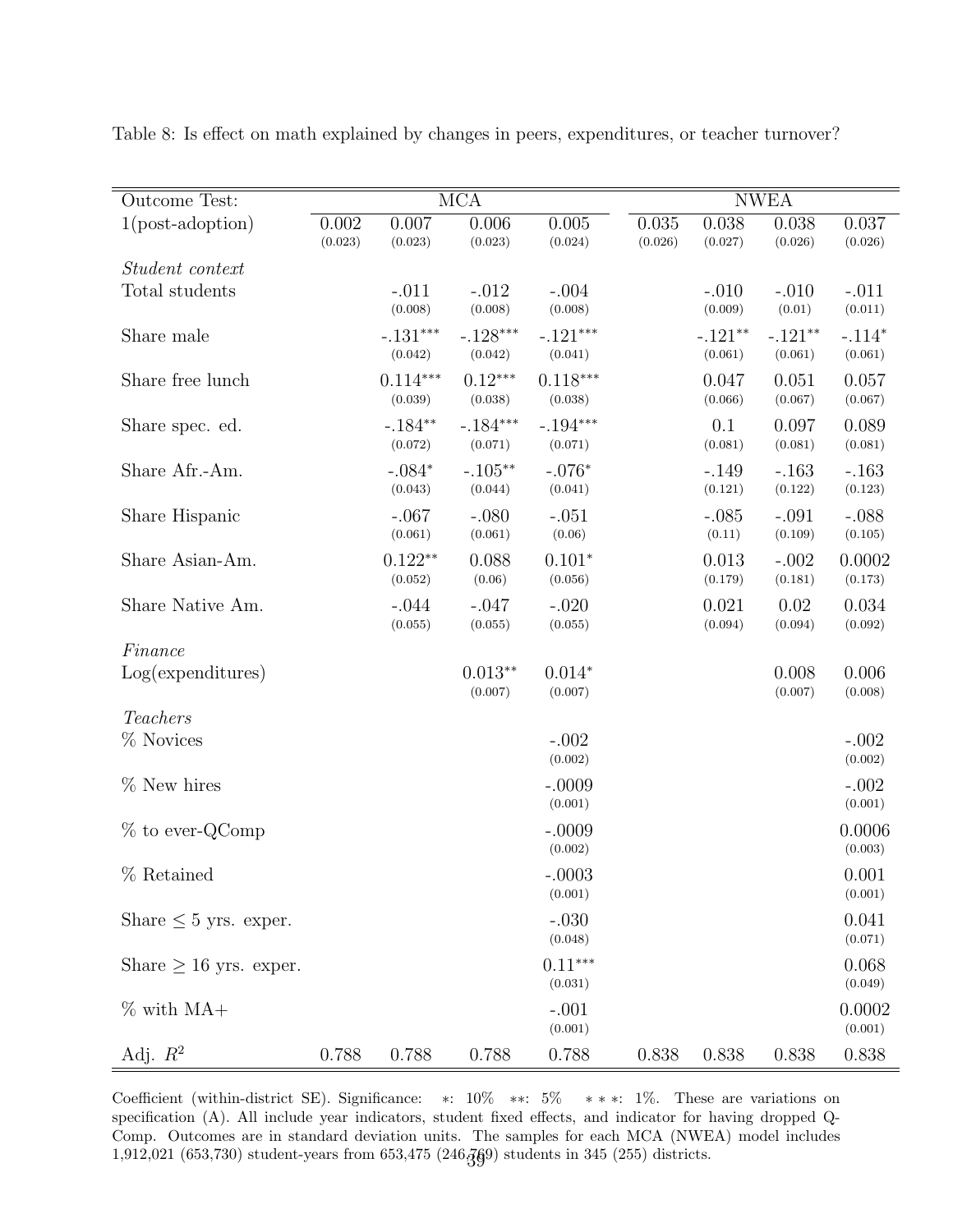| Outcome Subject:                                                                         | Reading                 |             | Math                    |             |
|------------------------------------------------------------------------------------------|-------------------------|-------------|-------------------------|-------------|
| Outcome Test:                                                                            | $\overline{\text{MCA}}$ | <b>NWEA</b> | $\overline{\text{MCA}}$ | <b>NWEA</b> |
| $1(\text{post-adoption})\mathbf{x}(\text{Share others. 1-5 yrs. exp.})$                  | 0.058                   | 0.004       | 0.099                   | 0.029       |
|                                                                                          | (0.068)                 | (0.087)     | (0.098)                 | (0.130)     |
| $1(post-adoption)$                                                                       | $0.058*$                | 0.057       | $-0.005$                | 0.041       |
|                                                                                          | (0.032)                 | (0.039)     | (0.046)                 | (0.053)     |
| $1(\text{post-adoption})\mathbf{x}(\text{Share others. } 16 + \text{yrs. } \text{exp.})$ | $-0.101**$              | $-0.069$    | $-0.028$                | $-0.025$    |
|                                                                                          | (0.048)                 | (0.051)     | (0.080)                 | (0.080)     |
| Share teachers 1-5 yrs. exp.                                                             | $-0.039$                | $-0.061$    | $-0.052$                | 0.026       |
|                                                                                          | (0.033)                 | (0.048)     | (0.044)                 | (0.069)     |
| Share school's teachers with 6-15 years experience omitted                               |                         |             |                         |             |
|                                                                                          |                         |             |                         |             |
| Share teachers with $16+$ yrs. exp.                                                      | $0.129***$              | $0.071*$    | $0.108***$              | 0.073       |
|                                                                                          | (0.025)                 | (0.039)     | (0.032)                 | (0.050)     |
| Districts                                                                                | 369                     | 273         | 369                     | 273         |
| Students                                                                                 | 696,843                 | 247,015     | 686,336                 | 247,756     |
| Student-years                                                                            | 2,051,570               | 651,878     | 2,006,113               | 655,326     |
| Adj. $R^2$                                                                               | 0.851                   | 0.872       | 0.863                   | 0.899       |
|                                                                                          |                         |             |                         |             |
| <i>Implied estimate of <math>1 (post-adoption)</math></i><br>$effect$ for:               |                         |             |                         |             |
| Teachers with 1-5 yrs. exp.                                                              | $0.116**$               | 0.060       | 0.094                   | 0.070       |
|                                                                                          | (0.054)                 | (0.061)     | (0.071)                 | (0.100)     |
| Teachers with 6-15 yrs. exp.                                                             | $0.058*$                | 0.057       | $-0.005$                | 0.041       |
|                                                                                          | (0.032)                 | (0.039)     | (0.046)                 | (0.053)     |
| Teachers with $16+$ yrs. exp.                                                            | $-0.043$                | $-0.012$    | $-0.033$                | 0.016       |
|                                                                                          | (0.027)                 | (0.029)     | (0.054)                 | (0.052)     |

Table 9: Do effects differ by teacher experience levels?

Coefficient (within-district SE). Significance: ∗: 10% ∗∗: 5% ∗ ∗ ∗: 1%. These are variations on spec. (A) in Table 3. All include year indicators, student fixed effects, peer covariates, and indicator for having dropped Q-Comp. Outcomes are in standard deviation units.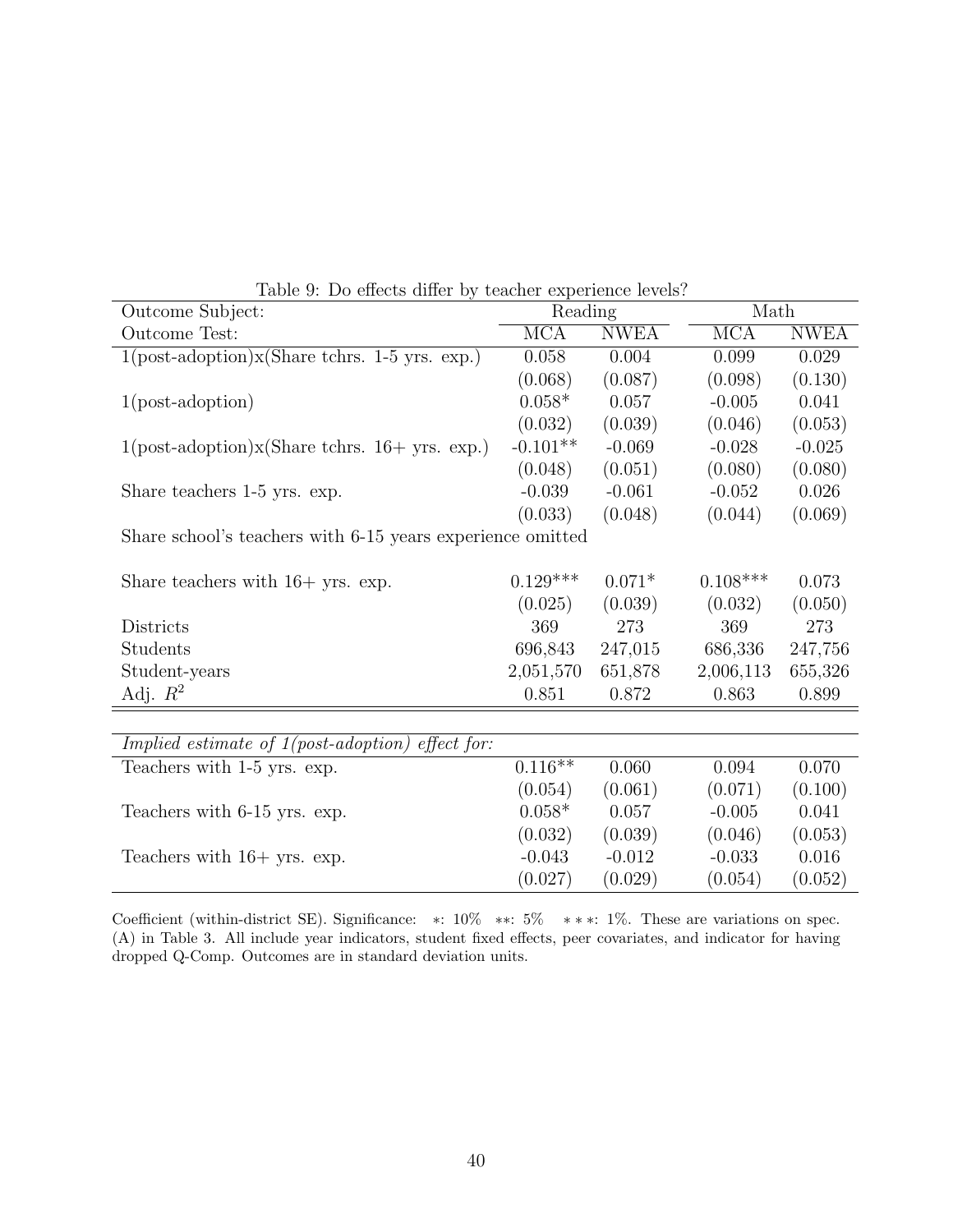Online appendix for Teacher Pay Reform and Productivity by Sojourner, Mykerezi & West September 26, 2013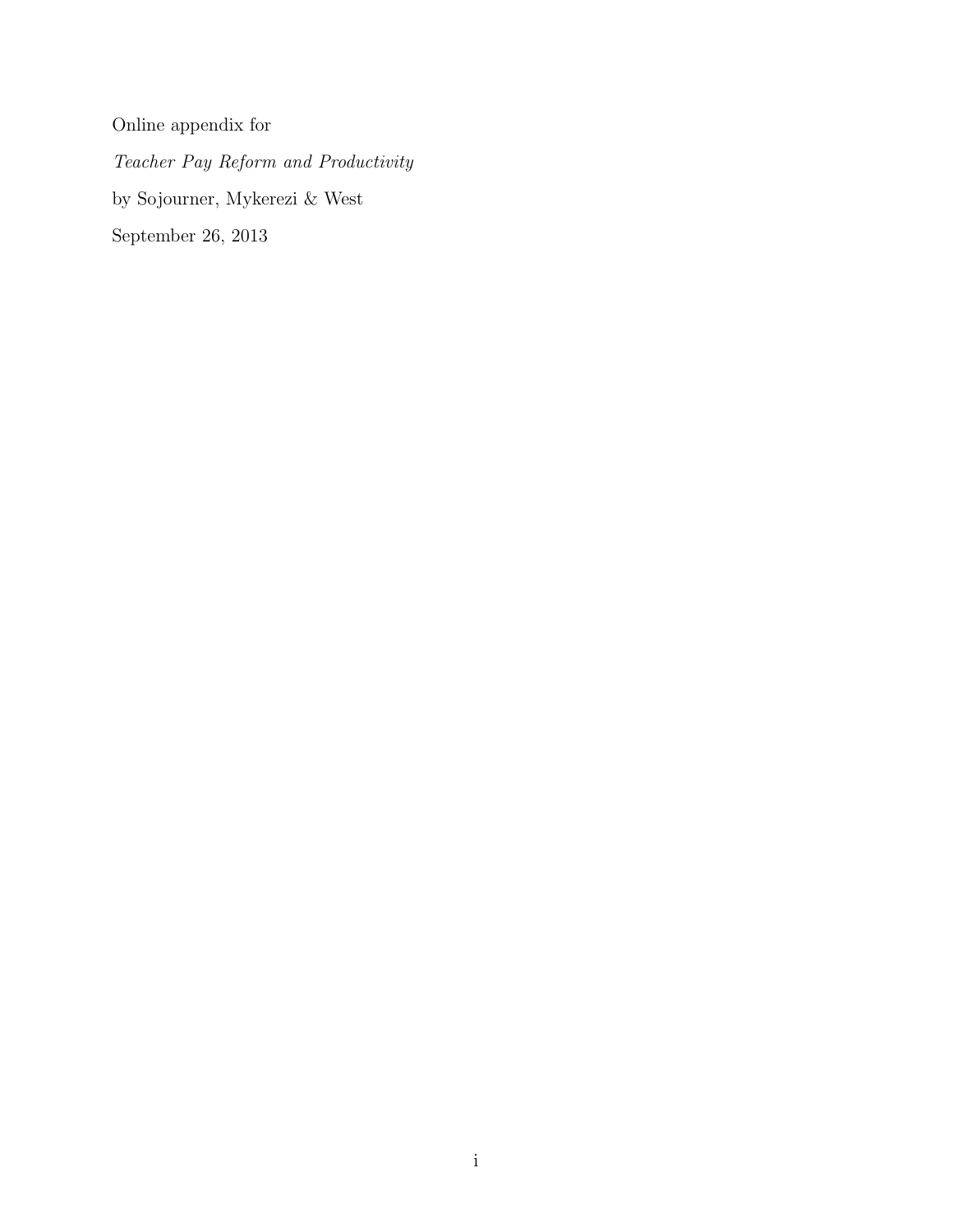



Figure 1: Effects of P4P-centered HRM reform on reading and math achievement as measured by the MCA and NWEA tests by years elapsed to adoption. These are point estimates and 95% confidence intervals from estimates in Table 4. All outcomesare in standard deviation units.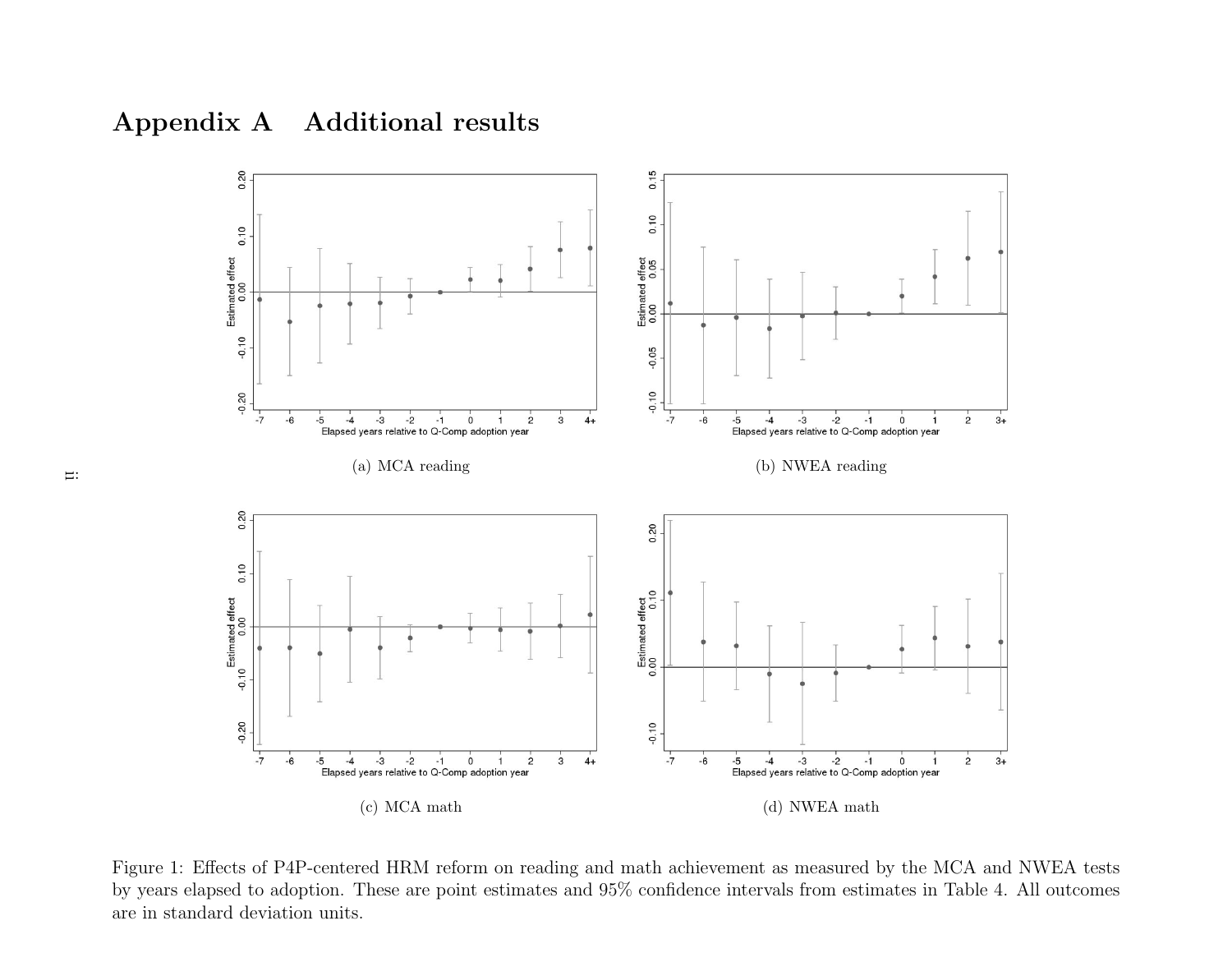| DV: District adopts Q-Comp next year |                  |          |
|--------------------------------------|------------------|----------|
|                                      | Estimates        |          |
| Predictors                           | Hazard Ratio(SE) |          |
| Change in average MCA math           | 1.045            | (0.275)  |
| Change in average MCA reading        | 1.079            | (0.327)  |
| Average MCA math level               | 1.067            | (0.247)  |
| Average MCA reading level            | 1.035            | (0.256)  |
| Students enrolled, thousands         | 1.001            | (0.004)  |
| Pct. free lunch                      | 0.928            | (0.584)  |
| Pct. reduced-price lunch             | 0.698            | (0.734)  |
| Pct. special education               | $0.089*$         | (0.114)  |
| Pct. male                            | 6.640            | (12.429) |
| Pct. African-American                | 2.086            | (1.162)  |
| Pct. Hispanic                        | 1.144            | (0.617)  |
| Pct. Asian-American                  | 1.201            | (0.742)  |
| Pct. Native American and other       | 0.782            | (0.913)  |
| Average teacher experience           | 1.009            | (0.014)  |
| Pct. teachers with $MA+$             | 1.007            | (0.005)  |
| Nine region dummies                  | Yes              |          |
| Districts                            | 369              |          |
| District years                       | 1108             |          |
| $Log-L$                              | $-188.58$        |          |

Table A-1: Hazard model of district Q-Comp adoption

Coefficient (within-district SE). Significance: ∗: 10% ∗∗: 5% ∗ ∗ ∗: 1%. Estimates from Cox proportional hazard model predicting Q-Comp adoption in year  $t + 1$  based on district's characteristics in t for each t from 2003 to 2009.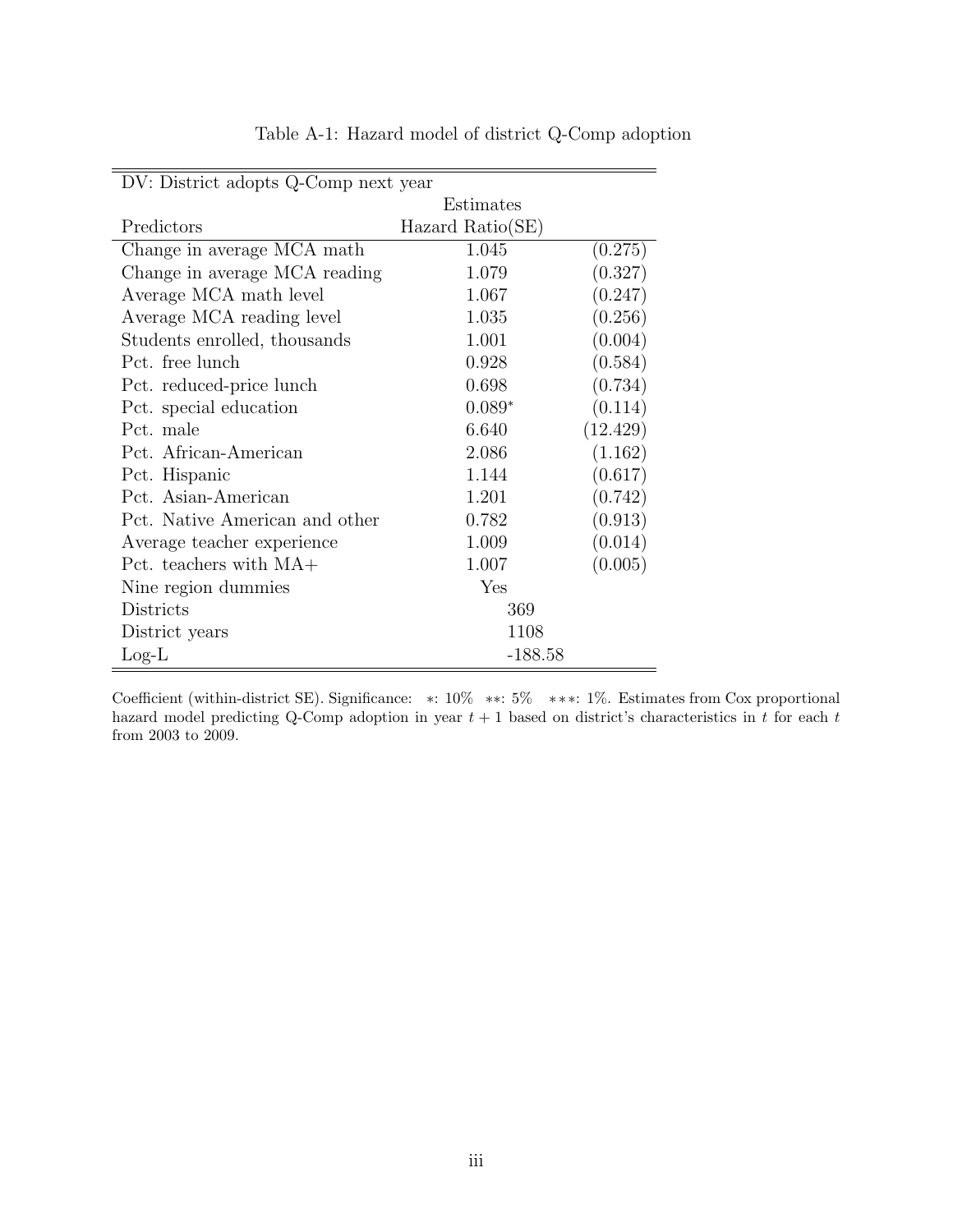| Outcome test:                                   |                      | <b>MCA</b>               |                      | <b>NWEA</b>         |
|-------------------------------------------------|----------------------|--------------------------|----------------------|---------------------|
| Specification:                                  | A                    | $\overline{C}$           | А                    | $\overline{C}$      |
|                                                 |                      | Outcome subject: Reading |                      |                     |
| $1(post-adoption)$                              | $0.031**$<br>(0.015) | $0.033**$<br>(0.016)     | $0.032**$<br>(0.017) | $0.031*$<br>(0.021) |
| $1(\text{test is high-stakes})^*1(\text{post})$ |                      | $-.004$<br>(0.02)        |                      | $-.004$<br>(0.021)  |
| Districts                                       | 369                  | 369                      | 273                  | 273                 |
| Students                                        | 696,969              | 696,969                  | 247,026              | 247,026             |
| Student-years                                   | 2,052,337            | 2,052,337                | 651,891              | 651,891             |
| Adj. $\mathbb{R}^2$                             | 0.774                | 0.774                    | 0.793                | 0.793               |
|                                                 |                      |                          |                      |                     |
|                                                 |                      | Outcome subject: Math    |                      |                     |
| $1(post-adoption)$                              | 0.004                | 0.025                    | 0.038                | 0.038               |
|                                                 | (0.021)              | (0.02)                   | (0.026)              | (0.034)             |
| $1(\text{test is high-stakes})^*1(\text{post})$ |                      | $-.038$<br>(0.028)       |                      | $-.008$<br>(0.056)  |
| Districts                                       | 369                  | 369                      | 273                  | 273                 |
| Students                                        | 686,483              | 686,483                  | 247,767              | 247,767             |
| Student-years                                   | 2,007,029            | 2,007,029                | 655,341              | 655,341             |
| Adj. $\mathbb{R}^2$                             | 0.792                | 0.792                    | 0.838                | 0.838               |

Table A-2: Performance by presence of high-stakes goal by school-grade's test

Coefficient (within-district SE). Significance:  $\ast$ : 10%  $\ast \ast$ : 5%  $\ast \ast \ast$ : 1%.

Specification includes year indicators, student fixed effects, peer covariates, and indicator for having dropped Q-Comp as in Table 3. Outcomes are in standard deviation units.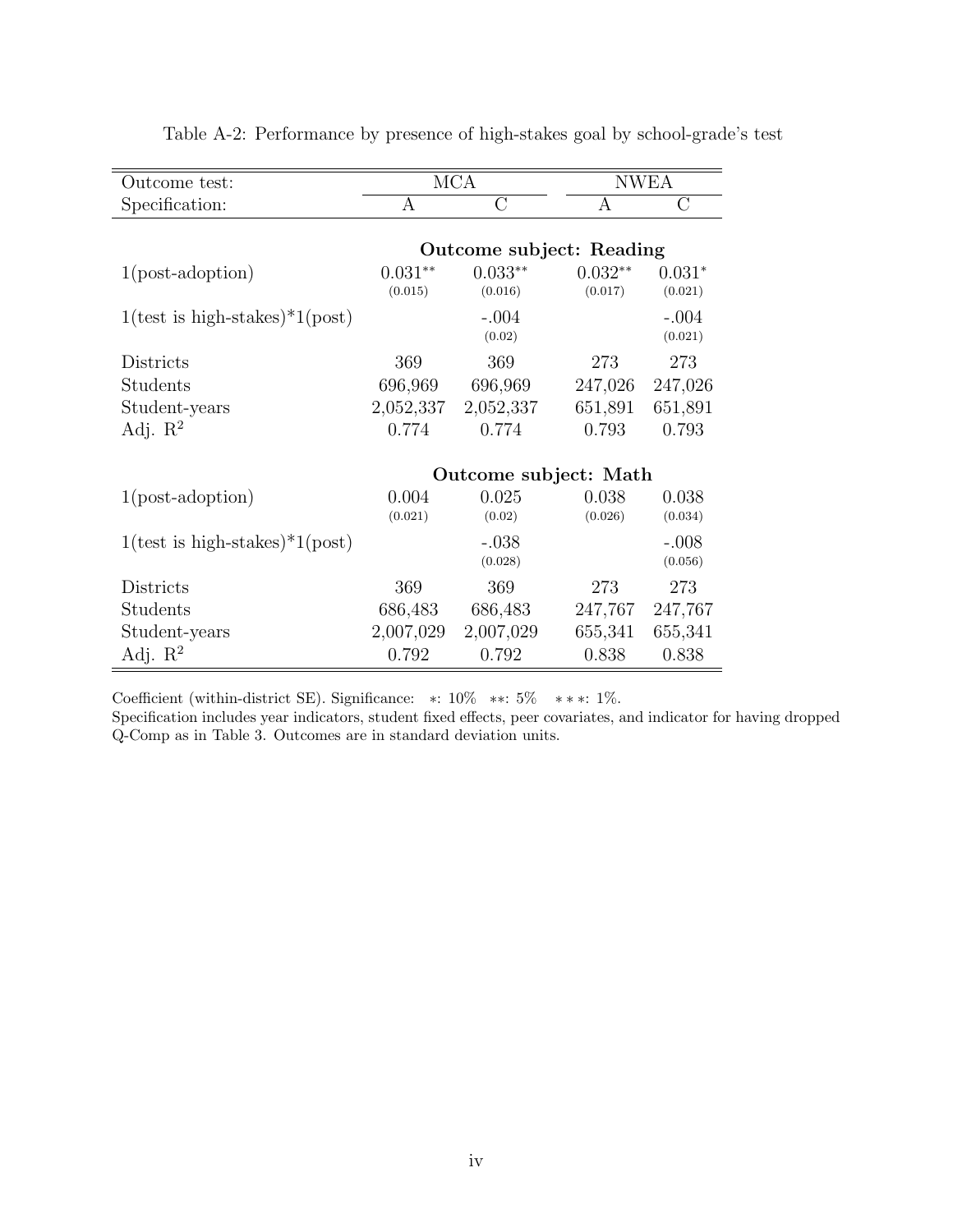|                                            | Novice $%$ | New Hire $%$ | Flow to Ever $%$ | Retention $%$ | Share $\geq 16$ yrs. | Share $\leq 5$ yrs. | $% MA+$  |
|--------------------------------------------|------------|--------------|------------------|---------------|----------------------|---------------------|----------|
| $6+$ years prior                           | 0.6        | 0.637        | $-1.190*$        | $-.303$       | $-0.012$             | $-0.001$            | 0.023    |
|                                            | (0.806)    | (0.952)      | (0.651)          | (0.942)       | (0.022)              | (0.023)             | (0.031)  |
| 5th year prior                             | 0.1        | $-.038$      | $-.867$          | 0.466         | $-0.010$             | 0.010               | $-0.002$ |
|                                            | (0.625)    | (0.73)       | (0.847)          | (0.75)        | (0.017)              | (0.017)             | (0.029)  |
| 4th year prior                             | $-.193$    | $-.294$      | $-.874$          | 0.435         | 0.003                | 0.004               | 0.013    |
|                                            | (0.564)    | (0.672)      | (0.61)           | (0.678)       | (0.017)              | (0.020)             | (0.018)  |
| 3rd year prior                             | $-.396$    | $-.660$      | $-.543$          | 0.63          | $0.016**$            | $-0.007$            | 0.010    |
|                                            | (0.485)    | (0.581)      | (0.432)          | (0.582)       | (0.008)              | (0.009)             | (0.011)  |
| 2nd year prior                             | $-.440$    | $-.605$      | $-.652*$         | 0.53          | 0.010                | $-0.005$            | 0.009    |
|                                            | (0.327)    | (0.4)        | (0.367)          | (0.541)       | (0.006)              | (0.007)             | (0.008)  |
| 1st year prior omitted                     |            |              |                  |               |                      |                     |          |
| 1st year post-adoption                     | $-.221$    | $-.448$      | 0.44             | $1.194***$    | $-0.001$             | 0.002               | 0.006    |
|                                            | (0.486)    | (0.584)      | (0.357)          | (0.452)       | (0.006)              | (0.007)             | (0.009)  |
| 2nd year post-adoption                     | $-.061$    | $-.173$      | 0.178            | $0.912*$      | $-0.003$             | 0.012               | 0.003    |
|                                            | (0.518)    | (0.646)      | (0.4)            | (0.534)       | (0.010)              | (0.010)             | (0.010)  |
| 3rd year post-adoption                     | $-.719$    | $-.938$      | 0.393            | $1.314*$      | 0.007                | $-0.013$            | 0.012    |
|                                            | (0.46)     | (0.594)      | (0.489)          | (0.707)       | (0.014)              | (0.012)             | (0.015)  |
| $4+$ years post-adoption                   | $-.493$    | $-.653$      | $-.096$          | 0.797         | 0.015                | $-0.002$            | 0.014    |
|                                            | (0.518)    | (0.578)      | (0.415)          | (0.679)       | (0.016)              | (0.016)             | (0.015)  |
| Districts                                  | 346        | 346          | 346              | 346           | 369                  | 369                 | 369      |
| Unit-years <sup><math>\dagger</math></sup> | 2,379      | 2,379        | 2,379            | 2,379         | 9,573                | 9,573               | 9,573    |
| Adj. $\mathbb{R}^2$                        | 0.008      | 0.018        | 0.015            | 0.014         | 0.782                | 0.589               | 0.848    |

Table A-3: Effect of Q-comp participation on districts' teacher workforce flows and experience shares by years elapsed fromQ-Comp adoption

Coefficient (within-district SE). Significance: \*:  $10\%$  \*\*:  $5\%$  \*\*\*:  $1\%$ . <sup>†</sup>Unit is district for teacher flow measures (Columns 1-4) and school for teacher experience shares and education (Columns 5-7). Specification also includes indicators for dropped-Q-Comp, year, and unit.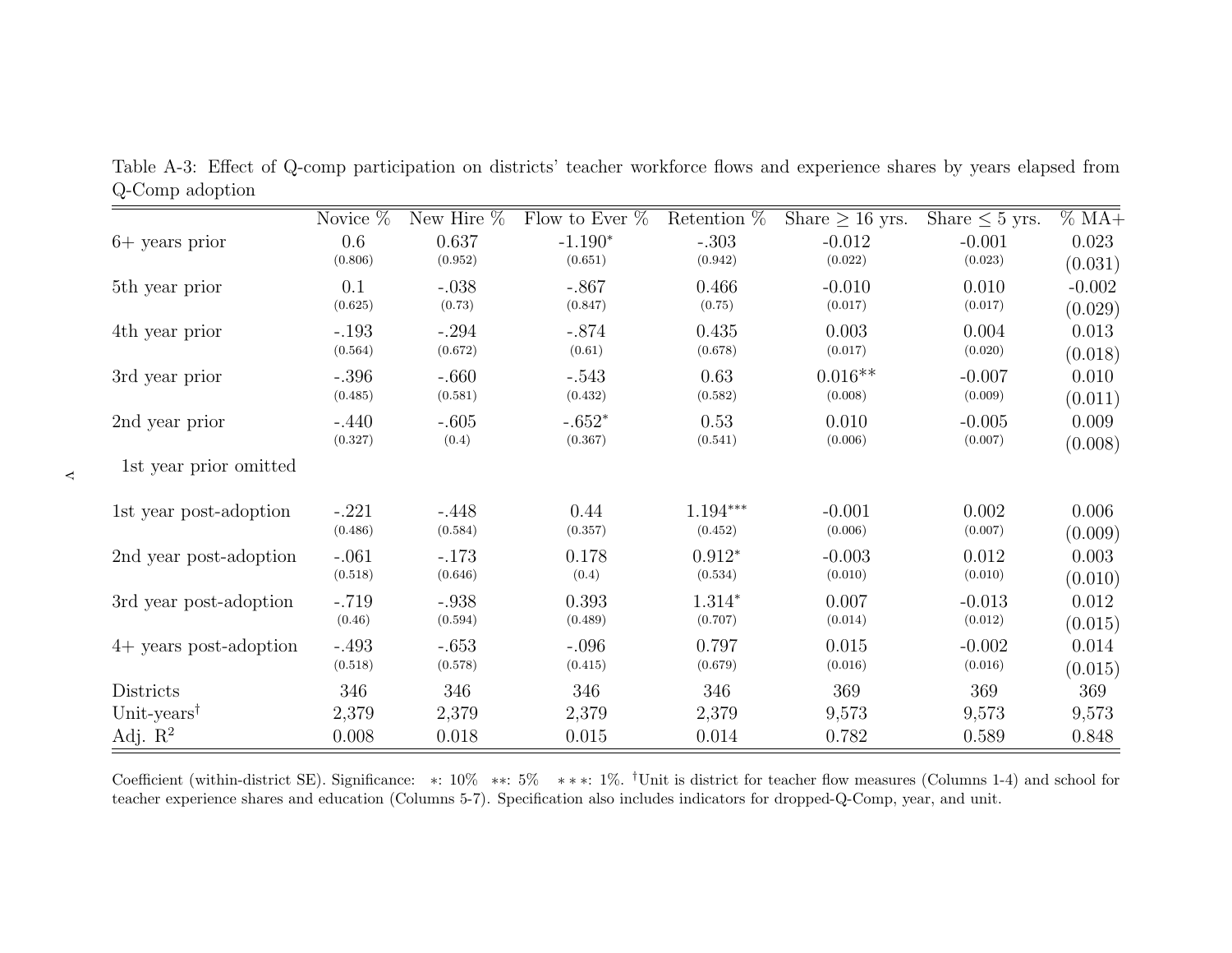### Appendix B Sample Design

The sample includes public operating elementary and secondary independent districts, special school districts, and intermediate school districts. We exclude charter schools because they may have had performance pay in place prior to Q-Comp adoption, in which case our Q-Comp adoption variable would mismeasure changes in P4P regime. No other type of district (e.g. special education, vocational, integration, or telecommunication) ever applied for Q-Comp, so we exclude these other types. We focus on grades between 3 and 8 primarily because the state never mandated testing in lower grades and it mandates much less extensive testing in higher grades, making student achievement outcomes far less available outside grades 3 to 8.

We focus on districts that adopt through 2009 since outcomes data for 2010 are not available. Summary statistics in Tables 1 include adopters through the 2009 cohort. Another 14 districts adopt Q-Comp in 2010 and there was one other applier that did not adopt. For the 2010 adopters, the years 2003-2008 are indicated as years 2 or more pre-adoption.

Generally, each district decides whether or not its schools as a group will participate in Q-Comp and the district submits a single state application offering a common, district-wide P4P teacher contract. Therefore, we consider Q-Comp adoption and P4P design as a districtlevel variable. However, in a handful of cases, individual schools within districts adopted Q-Comp using school-specific P4P applications and designs. Because they are exercising "district"-like authority and because the variation in the timing of adoption within district can help identify Q-Comp effects, each of these sub-district adoption cohorts is coded as a separate synthetic district.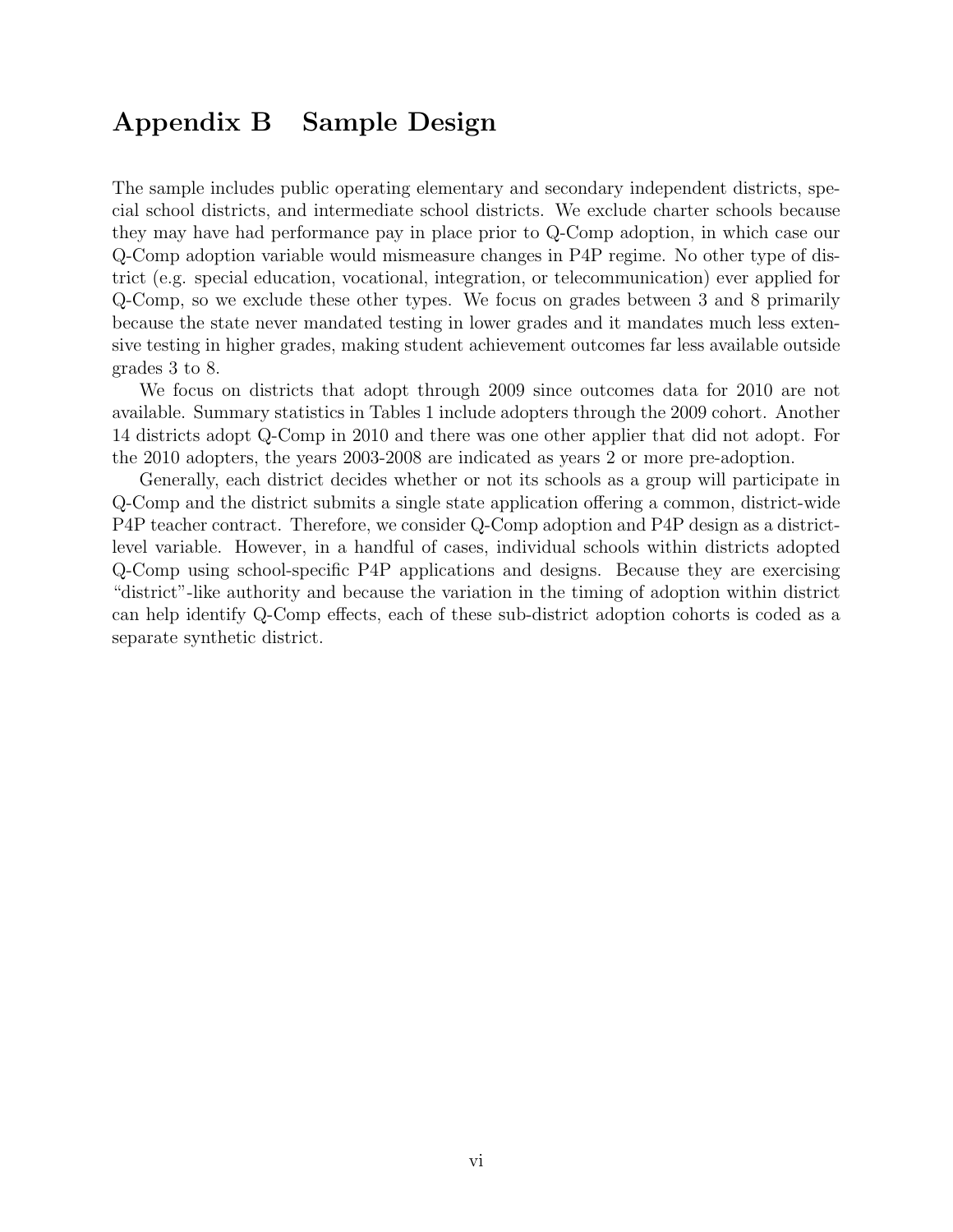## Appendix C Construction of teacher workforce flows

To measure teacher workforce flows, we draw on M.D.E. data describing the population of Minnesota public school teachers between 2002 and 2009. Each teacher-district-year match is a record.<sup>27</sup> This panel allows study of changes in the flows of teachers into each district's workforce, across districts, and into retirement. To develop evidence on mechanisms driving potential changes in productivity, we build and analyze four personnel flow rates defined for each district-year for the years 2003 to 2009. These are chosen to illuminate whether any effects of Q-Comp operate through triggering new sorting patterns of teachers to districts.

Constructing flow rates requires defining types of teacher movements. Let  $T_{dt}$  be the number of teachers in district- $d$  in year- $t$ . For each district-year, the number of new hires  $(HIRES_{dt})$  is the number of teachers working in district-d in year-t who are either novice teachers entering the Minnesota teacher workforce panel for the first time  $(NOVICES_{dt})$  or transferring teachers who have their most recent experience in a different Minnesota district. Incumbent teachers can exit by either transferring to another district or retiring from the profession (disappearing from the panel). The relevant law of motion for each district is that the number of teachers in the current year must equal the number of teachers from the previous year minus exits plus new hires,  $T_{dt} = T_{dt-1} - EXITS_{dt} + HIRES_{dt}$ .

From this, the retention rate for each district-year is measured. In personnel management, retention rates describe the percentage of the total number of workers that a firm employed over a given period of time who are retained in the firm's employment at the end of the period (The INFOHRM Group 2006). In the current setting, the retention rate is the district's number of teachers in the current year over the total number of unique teachers who worked for the district in either the previous or current year  $(100 \cdot \frac{T_{dt}}{T_{t} + H}$  $\frac{T_{dt}}{T_{dt-1}+HIRES_{dt}}$ ). For example, consider a district with 5 teachers in year  $t-1$  and 6 in year t. If the district had two teachers exit and three new hires, its retention rate would be  $75 = 100 \cdot \frac{6}{5+3}$ . If instead the change from 5 to 6 occurred simply by adding an external hire, the retention rate would be  $100 = 100 \cdot \frac{6}{5+1}$ . This retention rate reflects personnel decisions made primarily over the summer leading up to the academic year starting in t.

According to economic theory and as illustrated vividly by Lazear (2000), adoption of P4P can increase firm productivity by causing low-productivity incumbents to exit at higher rates than before and by increasing the flow of high-productivity hires into the firm. Either of these kinds of changes would lower a district's retention rate. On the other hand, it may also boost retention of high productivity incumbents, which would offset this. To unpack these issues further, we study changes in the percentage of a district's teachers who are external hires  $(100 \cdot \frac{HIRES_{dt}}{T_H})$  $\frac{HES_{dt}}{T_{dt}}$ ) and directly measure a component of this, the percentage who are novices in the Minnesota teacher workforce  $(100 \cdot \frac{NOVICES_{dt}}{T_{tr}})$  $\frac{ICES_{dt}}{T_{dt}}$ ). If P4P attracts higher-ability candidates to the profession, this rate might increase.

A subtle issue arises given that we are analyzing flow rates in a difference-in-difference framework using the whole population of teachers. P4P adoption might operate by increasing the rate of swaps, where high-productivity teachers move from non-P4P districts to newly-

 $27A$  few full-time teachers work in multiple districts in a given year. We use the single record with the highest base salary to create a panel where each teacher is matched to exactly one district in a given year.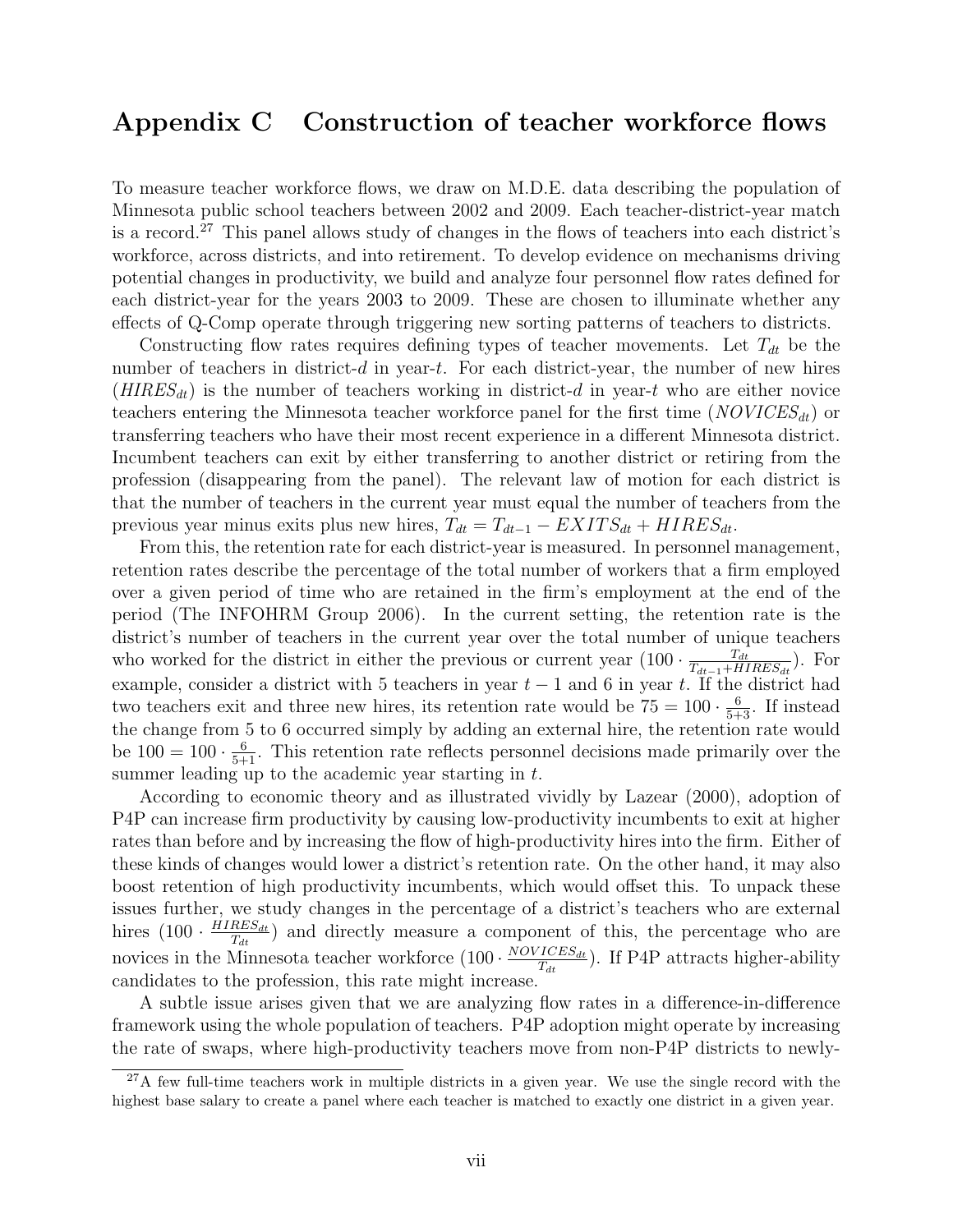P4P districts and low-productivity teachers move the opposite way, from newly-P4P districts to non-P4P districts. This would increase productivity in adopting districts and decrease it in non-adopting districts, yielding a positive difference-in-difference estimated effect of adoption on student achievement. However, difference-in-difference analysis of retention rates and new-hire rates would miss this channel completely. Retention rates would fall in both kinds of districts, so the second difference would erase the effect. New hire rates would not change in either type of district.

To address this possibility, we define a novel kind of transfer rate measuring the flow towards ever-adopting districts so that we can look for changes from the baseline rate of swapping between districts. For each district that ever adopts Q-Comp and in each year, we measure the number of teachers who came in that year as transfers from districts that never adopt Q-Comp  $(F_{dt}^N)$  as a percentage of the district's teachers:  $\mathcal{K}F_{dt}^N = 100 \cdot \frac{F_{dt}^N}{T_{dt}}$ . Analogously, for each district that never adopts Q-Comp and in each year, we measure the number of transfers to that district from districts that ever adopt Q-Comp  $(F_{dt}^E)$  as a percentage of the never-adopting district's teachers:  $\mathcal{E}_{dt}^{E} = 100 \cdot \frac{F_{dt}^{E}}{T_{dt}}$ . To avoid the second differences wiping these out, we reverse the sign on  $F_{dt}^{E}$ . Together these define a new rate,  $\%F_{dt}$ , which equals  $\%F_{dt}^{N}$  for ever-adopting districts and  $-\%F_{dt}^{E}$  for never adopters.  $\%F_{dt}$ measures the percentage of a district's current workforce that flowed from never-adopters to ever-adopters, where those flowing the opposite direction have a negative sign. If P4P adoption triggers an increase (decrease) in the rate of personnel swaps between ever- and never-adopting districts, difference-in-difference analysis will identify a positive (negative) effect of Q-Comp adoption on  $\mathcal{K}_{d_t}$ .